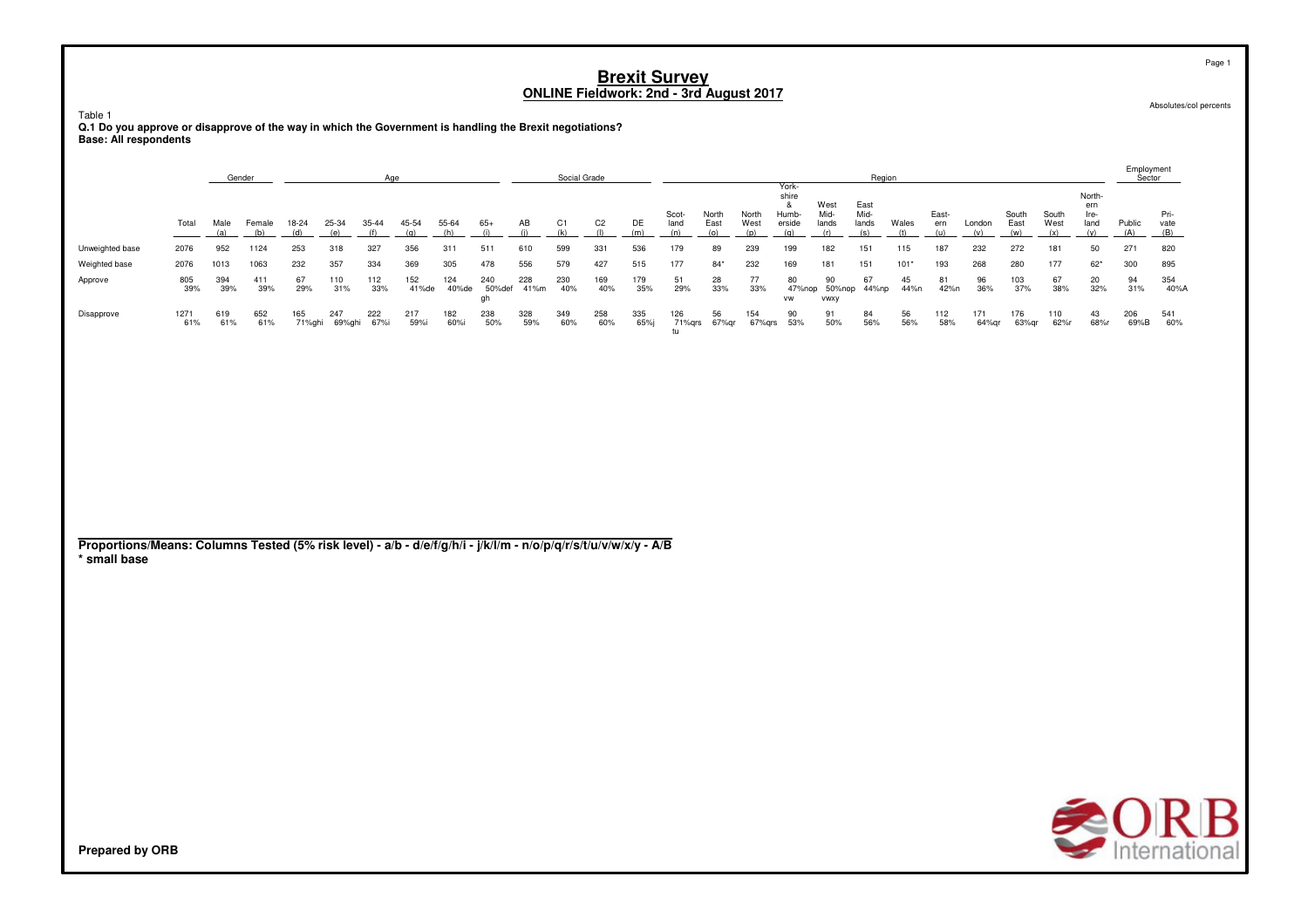Table 2

**Q.2 The British Government is beginning their Brexit negotiations with the EU. How stongly do you agree or disagree with the following statements? Base: All respondents**

#### **Summary**

|                                      |     |                                                                                                              | <b>Statements</b>                                         |                                                                             |                                                                                                                          |
|--------------------------------------|-----|--------------------------------------------------------------------------------------------------------------|-----------------------------------------------------------|-----------------------------------------------------------------------------|--------------------------------------------------------------------------------------------------------------------------|
|                                      |     | I think the Prime<br>Minister will get<br>the right deal for<br>Britain in the<br><b>Brexit negotiations</b> | Britain will be<br>economically better<br>off post Brexit | Britain will have<br>more control over<br>immigration post<br><b>Brexit</b> | Having greater<br>control over<br>immigration is more<br>important than<br>having access to<br>free trade with the<br>EU |
| Unweighted base                      |     | 2076                                                                                                         | 2076                                                      | 2076                                                                        | 2076                                                                                                                     |
| Weighted base                        |     | 2076                                                                                                         | 2076                                                      | 2076                                                                        | 2076                                                                                                                     |
| NET: Agree                           |     | 720<br>35%                                                                                                   | 831<br>40%                                                | 1356<br>65%                                                                 | 909<br>44%                                                                                                               |
| Strongly agree                       | (4) | 148<br>7%                                                                                                    | 294<br>14%                                                | 437<br>21%                                                                  | 380<br>18%                                                                                                               |
| Agree                                | (3) | 572<br>28%                                                                                                   | 537<br>26%                                                | 919<br>44%                                                                  | 529<br>25%                                                                                                               |
| <b>Disagree</b>                      | (2) | 495<br>24%                                                                                                   | 390<br>19%                                                | 291<br>14%                                                                  | 479<br>23%                                                                                                               |
| Strongly disagree                    | (1) | 418<br>20%                                                                                                   | 375<br>18%                                                | 127<br>6%                                                                   | 369<br>18%                                                                                                               |
| NET: Disagree                        |     | 913<br>44%                                                                                                   | 765<br>37%                                                | 418<br>20%                                                                  | 848<br>41%                                                                                                               |
| Don't know                           |     | 443<br>21%                                                                                                   | 480<br>23%                                                | 301<br>15%                                                                  | 319<br>15%                                                                                                               |
| Mean                                 |     | 2.28                                                                                                         | 2.47                                                      | 2.94                                                                        | 2.52                                                                                                                     |
| Standard deviation<br>Standard error |     | 0.94<br>0.02                                                                                                 | 1.04<br>0.03                                              | 0.83<br>0.02                                                                | 1.05<br>0.03                                                                                                             |



Absolutes/col percents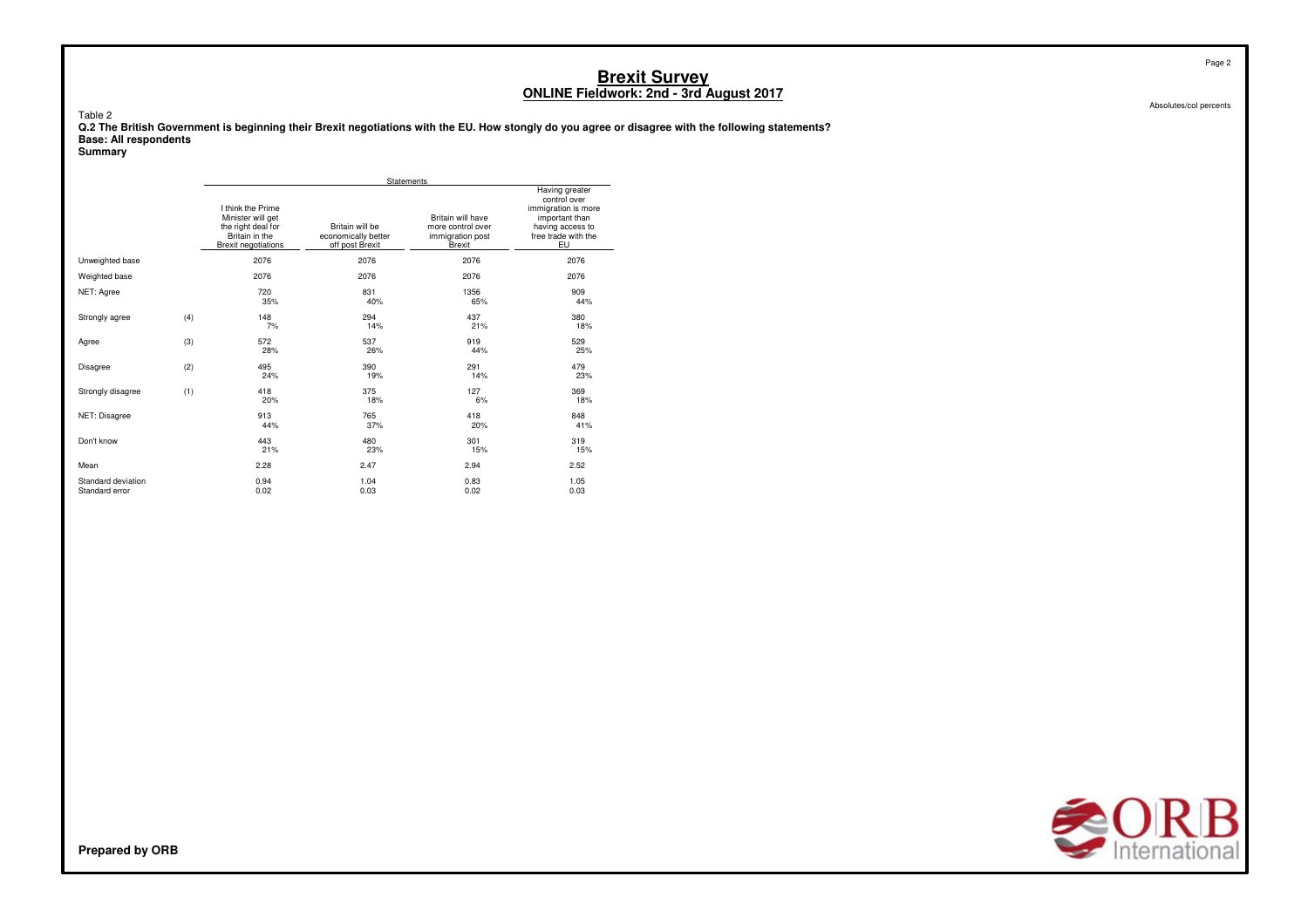Table 3

**Q.2 The British Government is beginning their Brexit negotiations with the EU. How stongly do you agree or disagree with the following statements? Base: All respondents**

**I think the Prime Minister will get the right deal for Britain in the Brexit negotiations**

|                                                                                                                                 |     |                    | Gender             |                    |                     |                    | Age               |                     |                      |                      |                   | Social Grade      |                       |                   |                        |                      |                      | York-                                |                              | Region                       |                      |                     |                  |                      |                      |                                      | Employment<br>Sector |                     |
|---------------------------------------------------------------------------------------------------------------------------------|-----|--------------------|--------------------|--------------------|---------------------|--------------------|-------------------|---------------------|----------------------|----------------------|-------------------|-------------------|-----------------------|-------------------|------------------------|----------------------|----------------------|--------------------------------------|------------------------------|------------------------------|----------------------|---------------------|------------------|----------------------|----------------------|--------------------------------------|----------------------|---------------------|
|                                                                                                                                 |     | Total              | Male<br>(a)        | Female<br>(b)      | 18-24<br>(d)        | 25-34<br>(e)       | 35-44<br>(f)      | 45-54<br>(q)        | 55-64<br>(h)         | $65+$<br>(i)         | AB<br>(i)         | C1<br>(k)         | C <sub>2</sub><br>(1) | DE<br>(m)         | Scot-<br>land<br>(n)   | North<br>East<br>(o) | North<br>West<br>(p) | shire<br>&<br>Humb-<br>erside<br>(q) | West<br>Mid-<br>lands<br>(r) | East<br>Mid-<br>lands<br>(s) | Wales<br>(t)         | East-<br>ern<br>(u) | London<br>(v)    | South<br>East<br>(w) | South<br>West<br>(x) | North-<br>ern<br>Ire-<br>land<br>(y) | Public<br>(A)        | Pri-<br>vate<br>(B) |
| Unweighted base                                                                                                                 |     | 2076               | 952                | 1124               | 253                 | 318                | 327               | 356                 | 311                  | 511                  | 610               | 599               | 331                   | 536               | 179                    | 89                   | 239                  | 199                                  | 182                          | 151                          | 115                  | 187                 | 232              | 272                  | 181                  | 50                                   | 271                  | 820                 |
| Weighted base<br>NET: Agree                                                                                                     |     | 2076<br>720<br>35% | 1013<br>367<br>36% | 1063<br>354<br>33% | 232<br>44<br>19%    | 357<br>104<br>29%d | 334<br>91<br>27%d | 369<br>133<br>36%df | 305<br>122<br>40%def | 478<br>226<br>47%def | 556<br>207<br>37% | 579<br>198<br>34% | 427<br>154<br>36%     | 515<br>162<br>31% | 177<br>44<br>25%       | $84*$<br>28<br>33%   | 232<br>68<br>29%     | 169<br>61<br>36%n                    | 181<br>76<br>42%npv          | 151<br>60<br>40%np           | $101*$<br>37<br>37%n | 193<br>69<br>36%n   | 268<br>82<br>30% | 280<br>105<br>38%n   | 177<br>64<br>36%n    | $62*$<br>27<br>44%n                  | 300<br>78<br>26%     | 895<br>317<br>35%A  |
| Strongly agree                                                                                                                  | (4) | 148<br>7%          | 83<br>8%           | 65<br>6%           | 12<br>5%            | 20<br>6%           | 19<br>6%          | 25<br>7%            | 26<br>9%             | g<br>45<br>10%       | 41<br>7%          | 36<br>6%          | 37<br>9%              | 34<br>7%          | 11<br>6%               | 5<br>6%              | 11<br>5%             | 19<br>11%pv                          | 19<br>10%p                   | 10<br>7%                     | 11<br>11%p           | 14<br>7%            | 14<br>5%         | 17<br>6%             | 13<br>7%             | 5<br>8%                              | 14<br>5%             | 65<br>7%            |
| Agree                                                                                                                           | (3) | 572<br>28%         | 283<br>28%         | 289<br>27%         | 32<br>14%           | 84<br>24%d         | 73<br>22%d        | 108<br>29%df        | 96<br>31%def         | 181<br>38%def<br>g   | 166<br>30%        | 162<br>28%        | 117<br>27%            | 127<br>25%        | 33<br>19%              | 23<br>27%            | 57<br>24%            | 42<br>25%                            | 57<br>31%n                   | 50<br>33%n                   | 26<br>26%            | 56<br>29%n          | 68<br>25%        | 88<br>32%n           | 51<br>29%n           | 22<br>35%n                           | 64<br>21%            | 253<br>28%A         |
| Disagree                                                                                                                        | (2) | 495<br>24%         | 233<br>23%         | 263<br>25%         | 77<br>33%egi        | 89<br>25%          | 88<br>26%i        | 72<br>20%           | 77<br>25%            | 92<br>19%            | 133<br>24%        | 144<br>25%        | 102<br>24%            | 117<br>23%        | 53<br>30%rsu           | 19<br>23%            | 59<br>26%            | 39<br>23%                            | 35<br>19%                    | 29<br>19%                    | 23<br>23%            | 36<br>19%           | 74<br>28%        | 80<br>29%rsu         | 37<br>21%            | 10<br>15%                            | 91<br>30%B           | 204<br>23%          |
| Strongly disagree                                                                                                               | (1) | 418<br>20%         | 242<br>24%b        | 175<br>16%         | 62<br>27%ghi        | 91<br>26%ghi       | 81<br>24%hi       | 67<br>18%           | 47<br>15%            | 70<br>15%            | 123<br>22%        | 123<br>21%        | 72<br>17%             | 100<br>19%        | 52<br>29%grs<br>tvwx   | 21<br>25%            | 56<br>$24\%s$        | 28<br>17%                            | 31<br>17%                    | 22<br>14%                    | 18<br>18%            | 40<br>21%           | 50<br>19%        | 49<br>18%            | 32<br>18%            | 18<br>28%s                           | 79<br>26%B           | 167<br>19%          |
| NET: Disagree                                                                                                                   |     | 913<br>44%         | 475<br>47%b        | 438<br>41%         | 139<br>60%efg<br>hi | 180<br>50%ghi      | 168<br>50%ghi     | 139<br>38%          | 124<br>41%           | 162<br>34%           | 257<br>46%        | 266<br>46%        | 173<br>41%            | 216<br>42%        | 105<br>59%grs<br>tuvwx | 41<br>48%s           | 116<br>50%rsu        | 67<br>40%                            | 66<br>36%                    | 51<br>33%                    | 41<br>41%            | 76<br>40%           | 124<br>46%s      | 130<br>46%s          | 70<br>39%            | 27<br>44%                            | 170<br>57%B          | 371<br>41%          |
| Don't know                                                                                                                      |     | 443<br>21%         | 171<br>17%         | 272<br>26%a        | 50<br>21%           | 73<br>20%          | 74<br>22%         | 97<br>26%i          | 59<br>19%            | 90<br>19%            | 92<br>17%         | 114<br>20%        | 100<br>23%            | 136<br>27%jk      | 29<br>16%              | 16<br>19%            | 48<br>21%            | 41<br>24%w                           | 40<br>22%                    | 41<br>27%nw                  | 23<br>22%            | 48<br>25%w          | 62<br>23%        | 45<br>16%            | 44<br>25%w           | 8<br>12%                             | 52<br>17%            | 206<br>23%          |
| Mean                                                                                                                            |     | 2.28               | 2.25               | 2.31               | 1.96                | 2.12               | 2.11              | 2.34de              | 2.41de               | 2.52de<br>fg         | 2.27              | 2.24              | 2.37                  | 2.26              | 2.01                   | 2.17                 | 2.12                 | 2.40np                               | 2.45np<br>$\mathbf{v}$       | 2.44 <sub>np</sub>           | 2.39np               | 2.30n               | 2.22             | 2.31n                | 2.33n                | 2.27                                 | 2.05                 | 2.31A               |
| Standard deviation<br>Standard error                                                                                            |     | 0.94<br>0.02       | 0.98<br>0.03       | 0.91<br>0.03       | 0.88<br>0.06        | 0.94<br>0.06       | 0.93<br>0.06      | 0.95<br>0.06        | 0.92<br>0.06         | 0.92<br>0.05         | 0.95<br>0.04      | 0.93<br>0.04      | 0.95<br>0.06          | 0.95<br>0.05      | 0.93<br>0.08           | 0.96<br>0.11         | 0.92<br>0.07         | 0.99<br>0.08                         | 0.98<br>0.08                 | 0.91<br>0.09                 | 0.99<br>0.10         | 0.98<br>0.08        | 0.89<br>0.07     | 0.88<br>0.06         | 0.95<br>0.08         | 1.03<br>0.16                         | 0.89<br>0.06         | 0.94<br>0.04        |
| Proportions/Means: Columns Tested (5% risk level) - a/b - d/e/f/g/h/i - j/k/l/m - n/o/p/q/r/s/t/u/v/w/x/y - A/B<br>* small base |     |                    |                    |                    |                     |                    |                   |                     |                      |                      |                   |                   |                       |                   |                        |                      |                      |                                      |                              |                              |                      |                     |                  |                      |                      |                                      |                      |                     |
|                                                                                                                                 |     |                    |                    |                    |                     |                    |                   |                     |                      |                      |                   |                   |                       |                   |                        |                      |                      |                                      |                              |                              |                      |                     |                  |                      |                      |                                      |                      | <b>SORB</b>         |
| Prepared by ORB                                                                                                                 |     |                    |                    |                    |                     |                    |                   |                     |                      |                      |                   |                   |                       |                   |                        |                      |                      |                                      |                              |                              |                      |                     |                  |                      |                      |                                      |                      |                     |

Page 3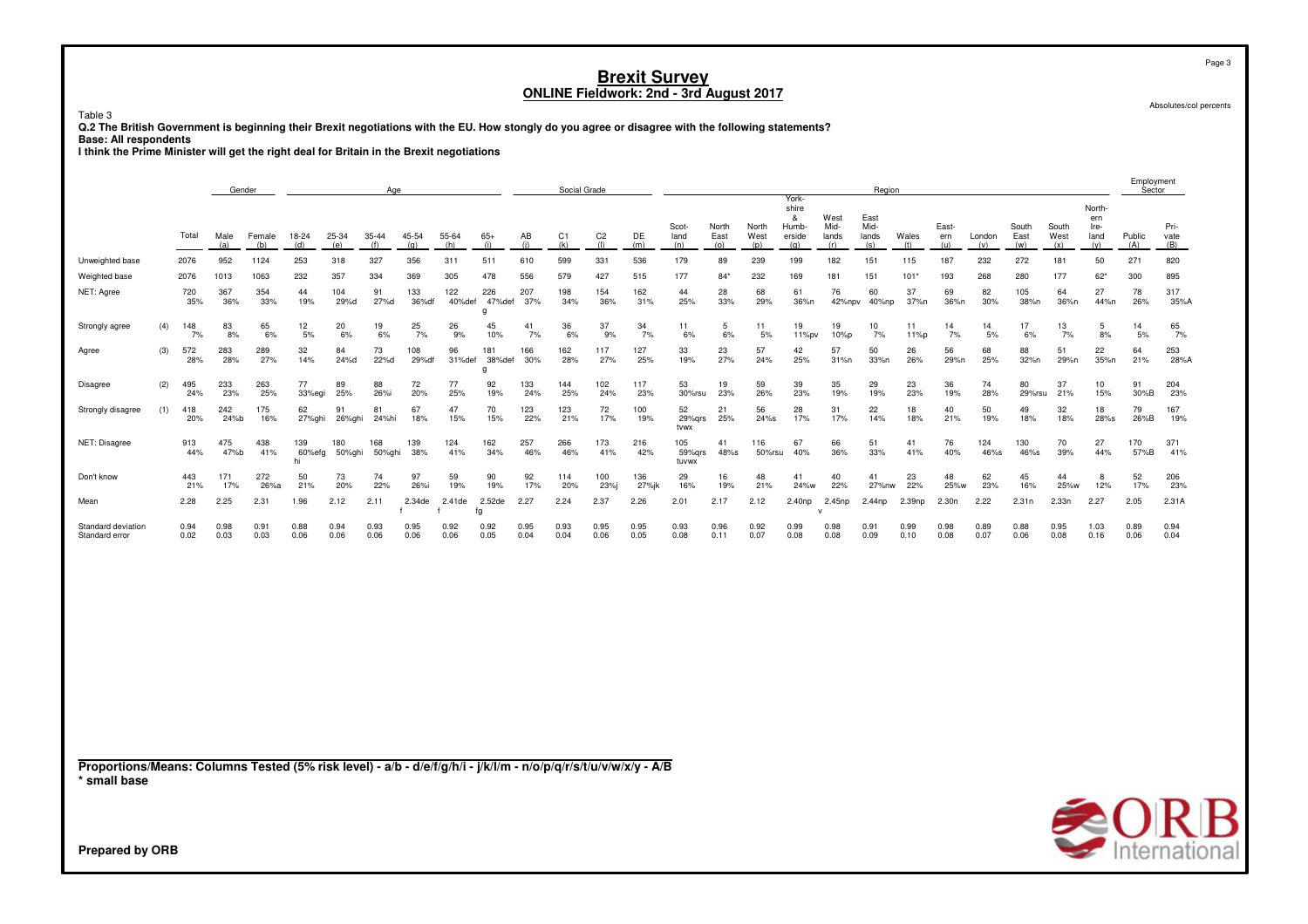Table 4

**Q.2 The British Government is beginning their Brexit negotiations with the EU. How stongly do you agree or disagree with the following statements? Base: All respondents**

**Britain will be economically better off post Brexit**

|                                                                                                                 |     |              | Gender       |               |                     |               | Age              |              |                           |                           |              | Social Grade          |                       |              |                      |                      |                      |                                               |                                 | Region                       |              |                     |               |                      |                      |                                      | Sector                |                     |
|-----------------------------------------------------------------------------------------------------------------|-----|--------------|--------------|---------------|---------------------|---------------|------------------|--------------|---------------------------|---------------------------|--------------|-----------------------|-----------------------|--------------|----------------------|----------------------|----------------------|-----------------------------------------------|---------------------------------|------------------------------|--------------|---------------------|---------------|----------------------|----------------------|--------------------------------------|-----------------------|---------------------|
|                                                                                                                 |     | Total        | Male<br>(a)  | Female<br>(b) | 18-24<br>(d)        | 25-34<br>(e)  | $35 - 44$<br>(f) | 45-54<br>(q) | 55-64<br>(h)              | $65+$<br>(i)              | AB<br>(i)    | C <sub>1</sub><br>(k) | C <sub>2</sub><br>(1) | DE<br>(m)    | Scot-<br>land<br>(n) | North<br>East<br>(o) | North<br>West<br>(p) | York-<br>shire<br>&<br>Humb-<br>erside<br>(q) | West<br>Mid-<br>lands<br>(r)    | East<br>Mid-<br>lands<br>(s) | Wales<br>(t) | East-<br>ern<br>(u) | London<br>(v) | South<br>East<br>(w) | South<br>West<br>(x) | North-<br>ern<br>Ire-<br>land<br>(y) | Public<br>(A)         | Pri-<br>vate<br>(B) |
| Unweighted base                                                                                                 |     | 2076         | 952          | 1124          | 253                 | 318           | 327              | 356          | 311                       | 511                       | 610          | 599                   | 331                   | 536          | 179                  | 89                   | 239                  | 199                                           | 182                             | 151                          | 115          | 187                 | 232           | 272                  | 181                  | 50                                   | 271                   | 820                 |
| Weighted base                                                                                                   |     | 2076         | 1013         | 1063          | 232                 | 357           | 334              | 369          | 305                       | 478                       | 556          | 579                   | 427                   | 515          | 177                  | $84*$                | 232                  | 169                                           | 181                             | 151                          | 101'         | 193                 | 268           | 280                  | 177                  | $62*$                                | 300                   | 895                 |
| NET: Agree                                                                                                      |     | 831<br>40%   | 433<br>43%b  | 398<br>37%    | 54<br>23%           | 114<br>32%d   | 99<br>30%        | 145<br>39%df | 164<br>54%def<br>$\alpha$ | 256<br>53%def<br>$\alpha$ | 197<br>35%   | 212<br>37%            | 190<br>44%jk          | 233<br>45%jk | 52<br>29%            | 42<br>49%npv         | 82<br>35%            | 74<br>44%n                                    | 95<br>52%npv<br><b>WX</b>       | 65<br>43%n                   | 44<br>44%n   | 89<br>46%npv        | 92<br>34%     | 103<br>37%           | 70<br>39%            | 24<br>38%                            | 70<br>23%             | 363<br>41%A         |
| (4)<br>Strongly agree                                                                                           |     | 294<br>14%   | 172<br>17%b  | 122<br>11%    | 19<br>8%            | 32<br>9%      | 25<br>8%         | 58<br>16%def | 56<br>18%def              | 103<br>22%def<br>$\alpha$ | 71<br>13%    | 69<br>12%             | 80<br>19%jk           | 75<br>15%    | 17<br>9%             | 16<br>19%nw          | 27<br>12%            | 28<br>17%                                     | 34<br>19%nsw                    | 16<br>10%                    | 18<br>18%    | 33<br>17%nw         | 32<br>12%     | 29<br>10%            | 31<br>17%nw          | 13<br>20%                            | 26<br>9%              | 131<br>15%A         |
| Agree                                                                                                           | (3) | 537<br>26%   | 261<br>26%   | 276<br>26%    | 34<br>15%           | 82<br>23%d    | 74<br>22%d       | 87<br>24%d   | 108<br>35%def<br>$\alpha$ | 153<br>32%def<br>$\alpha$ | 126<br>23%   | 143<br>25%            | 110<br>26%            | 158<br>31%jk | 35<br>20%            | 26<br>30%            | 55<br>24%            | 46<br>27%                                     | 60<br>33%npv<br>xy              | 49<br>33%nvx                 | 26<br>26%    | 55<br>29%           | 59<br>22%     | 75<br>27%            | 39<br>22%            | 11<br>17%                            | 44<br>15%             | 233<br>26%A         |
| <b>Disagree</b>                                                                                                 | (2) | 390<br>19%   | 181<br>18%   | 209<br>20%    | 67<br>29%efg<br>hi  | 74<br>21%i    | 63<br>19%        | 71<br>19%i   | 51<br>17%                 | 64<br>13%                 | 120<br>22%m  | 118<br>20%            | 69<br>16%             | 83<br>16%    | 35<br>20%            | 13<br>16%            | 50<br>21%u           | 28<br>17%                                     | 33<br>18%                       | 27<br>18%                    | 18<br>17%    | 25<br>13%           | 64<br>24%u    | 52<br>19%            | 33<br>19%            | 12<br>19%                            | 88<br>29%B            | 166<br>19%          |
| Strongly disagree<br>(1)                                                                                        |     | 375<br>18%   | 203<br>20%b  | 172<br>16%    | 66<br>28%ghi        | 87<br>24%ghi  | 73<br>22%hi      | 57<br>15%    | 31<br>10%                 | 61<br>13%                 | 130<br>23%lm | 123<br>21%lm          | 60<br>14%             | 62<br>12%    | 34<br>19%            | 14<br>17%            | 42<br>18%            | 28<br>16%                                     | 21<br>12%                       | 23<br>15%                    | 16<br>16%    | 37<br>19%           | 51<br>19%     | 65<br>23%r           | 30<br>17%            | 14<br>23%                            | 73<br>24%B            | 157<br>18%          |
| NET: Disagree                                                                                                   |     | 765<br>37%   | 384<br>38%   | 381<br>36%    | 132<br>57%efg<br>hi | 161<br>45%ghi | 136<br>41%hi     | 128<br>35%i  | 82<br>27%                 | 126<br>26%                | 250<br>45%lm | 241<br>42%lm          | 129<br>30%            | 145<br>28%   | 69<br>39%            | 27<br>32%            | 91<br>39%            | 56<br>33%                                     | 54<br>30%                       | 50<br>33%                    | 34<br>34%    | 62<br>32%           | 115<br>43%ru  | 117<br>42%ru         | 63<br>36%            | 26<br>42%                            | 161<br>54%B           | 323<br>36%          |
| Don't know                                                                                                      |     | 480<br>23%   | 196<br>19%   | 284<br>27%a   | 47<br>20%           | 82<br>23%     | 100<br>30%dhi    | 96<br>26%    | 59<br>19%                 | 97<br>20%                 | 109<br>20%   | 126<br>22%            | 108<br>25%            | 137<br>27%j  | 56<br>31%orw         | 15<br>18%            | 59<br>25%            | 39<br>23%                                     | 32<br>18%                       | 36<br>24%                    | 23<br>23%    | 43<br>22%           | 61<br>23%     | 60<br>21%            | 44<br>25%            | 12<br>20%                            | 69<br>23%             | 209<br>23%          |
| Mean                                                                                                            |     | 2.47         | 2.49         | 2.45          | 2.04                | 2.22          | 2.22             | 2.54de       | 2.77de<br>fg              | 2.78de<br>fg              | 2.31         | 2.35                  | 2.66jk                | $2.65$ jk    | 2.29                 | 2.63nw               | 2.39                 | 2.57nw                                        | 2.72 <sub>np</sub><br><b>VW</b> | 2.50                         | 2.58w        | 2.57nw              | 2.36          | 2.31                 | 2.53                 | 2.44                                 | 2.10                  | 2.49A               |
| Standard deviation<br>Standard error                                                                            |     | 1.04<br>0.03 | 1.08<br>0.04 | 1.00<br>0.03  | 0.98<br>0.07        | 1.02<br>0.07  | 1.01<br>0.07     | 1.05<br>0.06 | 0.95<br>0.06              | 1.02<br>0.05              | 1.06<br>0.05 | 1.04<br>0.05          | 1.05<br>0.07          | 0.98<br>0.05 | 1.03<br>0.09         | 1.06<br>0.12         | 1.02<br>0.08         | 1.05<br>0.09                                  | 0.98<br>0.08                    | 0.97<br>0.09                 | 1.07<br>0.11 | 1.09<br>0.09        | 1.02<br>0.08  | 1.03<br>0.07         | 1.08<br>0.09         | 1.16<br>0.18                         | 0.98<br>0.07          | 1.04<br>0.04        |
| Proportions/Means: Columns Tested (5% risk level) - a/b - d/e/f/g/h/i - j/k/l/m - n/o/p/q/r/s/t/u/v/w/x/y - A/B |     |              |              |               |                     |               |                  |              |                           |                           |              |                       |                       |              |                      |                      |                      |                                               |                                 |                              |              |                     |               |                      |                      |                                      |                       |                     |
| * small base                                                                                                    |     |              |              |               |                     |               |                  |              |                           |                           |              |                       |                       |              |                      |                      |                      |                                               |                                 |                              |              |                     |               |                      |                      |                                      | $\blacktriangle \cap$ | D                   |



Absolutes/col percents

Page 4

Employment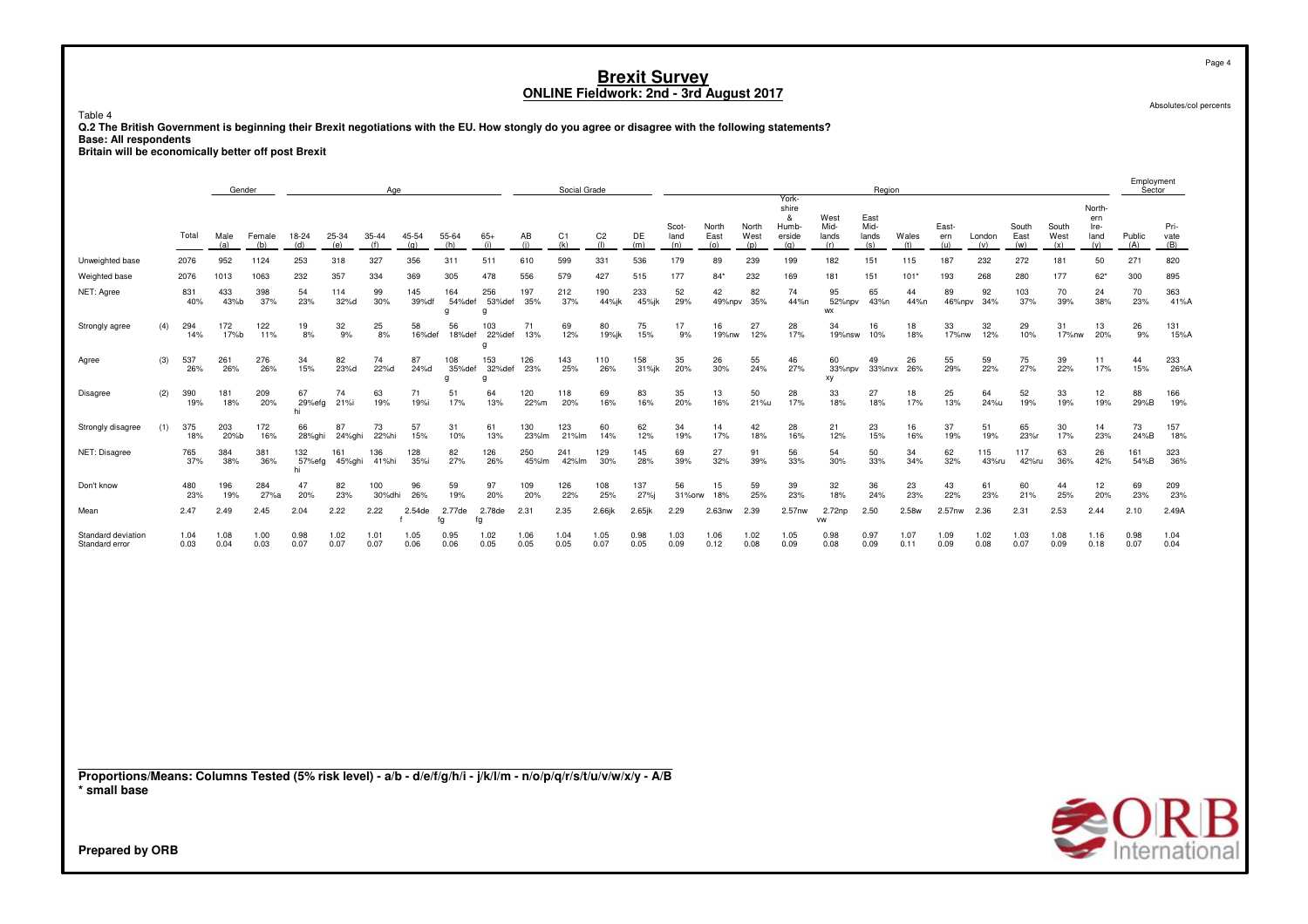Table 5

**Q.2 The British Government is beginning their Brexit negotiations with the EU. How stongly do you agree or disagree with the following statements? Base: All respondents**

**Britain will have more control over immigration post Brexit**

|                                                                                                                                 |     |              | Gender            |               |              |              | Age          |              |                   |                    |              | Social Grade          |                       |              |                      |                      |                      |                                               |                              | Region                       |              |                     |               |                      |                      |                                      | L<br>Sector   |                     |
|---------------------------------------------------------------------------------------------------------------------------------|-----|--------------|-------------------|---------------|--------------|--------------|--------------|--------------|-------------------|--------------------|--------------|-----------------------|-----------------------|--------------|----------------------|----------------------|----------------------|-----------------------------------------------|------------------------------|------------------------------|--------------|---------------------|---------------|----------------------|----------------------|--------------------------------------|---------------|---------------------|
|                                                                                                                                 |     | Total        | Male<br>(a)       | Female<br>(b) | 18-24<br>(d) | 25-34<br>(e) | 35-44<br>(f) | 45-54<br>(q) | 55-64<br>(h)      | $65+$<br>(i)       | AB<br>(i)    | C <sub>1</sub><br>(k) | C <sub>2</sub><br>(1) | DE<br>(m)    | Scot-<br>land<br>(n) | North<br>East<br>(o) | North<br>West<br>(p) | York-<br>shire<br>&<br>Humb-<br>erside<br>(q) | West<br>Mid-<br>lands<br>(r) | East<br>Mid-<br>lands<br>(s) | Wales<br>(t) | East-<br>ern<br>(u) | London<br>(v) | South<br>East<br>(w) | South<br>West<br>(x) | North-<br>ern<br>Ire-<br>land<br>(y) | Public<br>(A) | Pri-<br>vate<br>(B) |
| Unweighted base                                                                                                                 |     | 2076         | 952               | 1124          | 253          | 318          | 327          | 356          | 311               | 511                | 610          | 599                   | 331                   | 536          | 179                  | 89                   | 239                  | 199                                           | 182                          | 151                          | 115          | 187                 | 232           | 272                  | 181                  | 50                                   | 271           | 820                 |
| Weighted base                                                                                                                   |     | 2076         | 1013              | 1063          | 232          | 357          | 334          | 369          | 305               | 478                | 556          | 579                   | 427                   | 515          | 177                  | $84*$                | 232                  | 169                                           | 181                          | 151                          | $101*$       | 193                 | 268           | 280                  | 177                  | 62"                                  | 300           | 895                 |
| NET: Agree                                                                                                                      |     | 1356<br>65%  | 709<br>70%b       | 647<br>61%    | 134<br>58%   | 213<br>60%   | 187<br>56%   | 238<br>64%f  | 219<br>72%def     | 365<br>76%def<br>a | 375<br>67%   | 369<br>64%            | 289<br>68%            | 323<br>63%   | 110<br>62%           | 63<br>74%p           | 139<br>60%           | 104<br>62%                                    | 126<br>69%                   | 102<br>67%                   | 68<br>68%    | 124<br>64%          | 176<br>66%    | 179<br>64%           | 120<br>68%           | 45<br>73%                            | 174<br>58%    | 582<br>65%          |
| Strongly agree                                                                                                                  | (4) | 437<br>21%   | 260<br>26%b       | 177<br>17%    | 23<br>10%    | 58<br>16%d   | 40<br>12%    | 83<br>22%df  | 92<br>30%def<br>q | 141<br>30%def<br>a | 121<br>22%   | 106<br>18%            | 94<br>22%             | 117<br>23%   | 33<br>19%            | 21<br>25%            | 42<br>18%            | 48<br>28%npv<br>W                             | 44<br>24%                    | 36<br>24%                    | 26<br>26%    | 45<br>23%           | 46<br>17%     | 47<br>17%            | 39<br>22%            | 11<br>18%                            | 50<br>17%     | 185<br>21%          |
| (3)<br>Agree                                                                                                                    |     | 919<br>44%   | 449<br>44%        | 469<br>44%    | 111<br>48%   | 155<br>44%   | 147<br>44%   | 155<br>42%   | 127<br>41%        | 224<br>47%         | 254<br>46%   | 263<br>45%            | 195<br>46%            | 207<br>40%   | 77<br>44%            | 41<br>49%g           | 97<br>42%            | 56<br>33%                                     | 82<br>45%g                   | 66<br>44%                    | 42<br>42%    | 80<br>41%           | 130<br>49%g   | 132<br>47%g          | 81<br>46%g           | 34<br>55%g                           | 124<br>41%    | 396<br>44%          |
| (2)<br><b>Disagree</b>                                                                                                          |     | 291<br>14%   | 133<br>13%        | 158<br>15%    | 41<br>18%i   | 62<br>17%i   | 50<br>15%i   | 51<br>14%    | 38<br>12%         | 48<br>10%          | 88<br>16%    | 89<br>15%             | 51<br>12%             | 63<br>12%    | 21<br>12%            | $\overline{7}$<br>9% | 40<br>17%            | 32<br>19%0                                    | 24<br>13%                    | 22<br>15%                    | 13<br>13%    | 23<br>12%           | 36<br>13%     | 45<br>16%            | 22<br>12%            | 5<br>8%                              | 57<br>19%     | 124<br>14%          |
| (1)<br>Strongly disagree                                                                                                        |     | 127<br>6%    | 62<br>6%          | 66<br>6%      | 18<br>8%     | 22<br>6%     | 30<br>9%hi   | 28<br>8%     | 14<br>5%          | 16<br>3%           | 27<br>5%     | 44<br>8%              | 25<br>6%              | 32<br>6%     | 15<br>9%rs           | 6<br>8%              | 17<br>7%             | 6<br>4%                                       | 5<br>3%                      | $\overline{4}$<br>3%         | 6<br>6%      | 16<br>8%rs          | 18<br>7%      | 15<br>5%             | 10<br>6%             | $\overline{7}$<br>$12\%$ rs          | 30<br>10%     | 57<br>6%            |
| NET: Disagree                                                                                                                   |     | 418<br>20%   | 195<br>19%        | 224<br>21%    | 60<br>26%hi  | 84<br>24%i   | 80<br>24%hi  | 79<br>22%i   | 52<br>17%         | 64<br>13%          | 115<br>21%   | 133<br>23%            | 76<br>18%             | 95<br>18%    | 36<br>20%            | 14<br>16%            | 57<br>25%            | 39<br>23%                                     | 29<br>16%                    | 26<br>18%                    | 19<br>19%    | 39<br>20%           | 54<br>20%     | 60<br>21%            | 32<br>18%            | 12<br>19%                            | 87<br>29%B    | 181<br>20%          |
| Don't know                                                                                                                      |     | 301<br>15%   | 109<br>11%        | 193<br>18%a   | 39<br>17%i   | 60<br>17%i   | 67<br>20%hi  | 52<br>14%    | 34<br>11%         | 50<br>10%          | 65<br>12%    | 77<br>13%             | 62<br>15%             | 97<br>19%jk  | 31<br>18%            | 8<br>9%              | 35<br>15%            | 26<br>15%                                     | 26<br>14%                    | 23<br>15%                    | 13<br>13%    | 30<br>16%           | 38<br>14%     | 41<br>15%            | 25<br>14%            | 5<br>7%                              | 39<br>13%     | 132<br>15%          |
| Mean                                                                                                                            |     | 2.94         | 3.00 <sub>b</sub> | 2.87          | 2.72         | 2.84         | 2.74         | 2.92df       | 3.10de<br>fg      | 3.14de<br>fg       | 2.96         | 2.86                  | 2.98                  | 2.98         | 2.88                 | 3.01                 | 2.84                 | 3.02                                          | 3.06pw                       | 3.04 <sub>p</sub>            | 3.00         | 2.94                | 2.88          | 2.88                 | 2.98                 | 2.86                                 | 2.75          | 2.93A               |
| Standard deviation<br>Standard error                                                                                            |     | 0.83<br>0.02 | 0.84<br>0.03      | 0.82<br>0.03  | 0.79<br>0.05 | 0.82<br>0.05 | 0.85<br>0.05 | 0.88<br>0.05 | 0.82<br>0.05      | 0.75<br>0.04       | 0.80<br>0.03 | 0.85<br>0.04          | 0.82<br>0.05          | 0.86<br>0.04 | 0.88<br>0.07         | 0.85<br>0.10         | 0.86<br>0.06         | 0.86<br>0.07                                  | 0.76<br>0.06                 | 0.76<br>0.07                 | 0.86<br>0.09 | 0.90<br>0.07        | 0.81<br>0.06  | 0.79<br>0.05         | 0.82<br>0.07         | 0.88<br>0.13                         | 0.90<br>0.06  | 0.84<br>0.03        |
|                                                                                                                                 |     |              |                   |               |              |              |              |              |                   |                    |              |                       |                       |              |                      |                      |                      |                                               |                              |                              |              |                     |               |                      |                      |                                      |               |                     |
| Proportions/Means: Columns Tested (5% risk level) - a/b - d/e/f/g/h/i - j/k/l/m - n/o/p/q/r/s/t/u/v/w/x/y - A/B<br>* small base |     |              |                   |               |              |              |              |              |                   |                    |              |                       |                       |              |                      |                      |                      |                                               |                              |                              |              |                     |               |                      |                      | $\triangle$ OR                       |               |                     |

Absolutes/col percents

Page 5

Employment

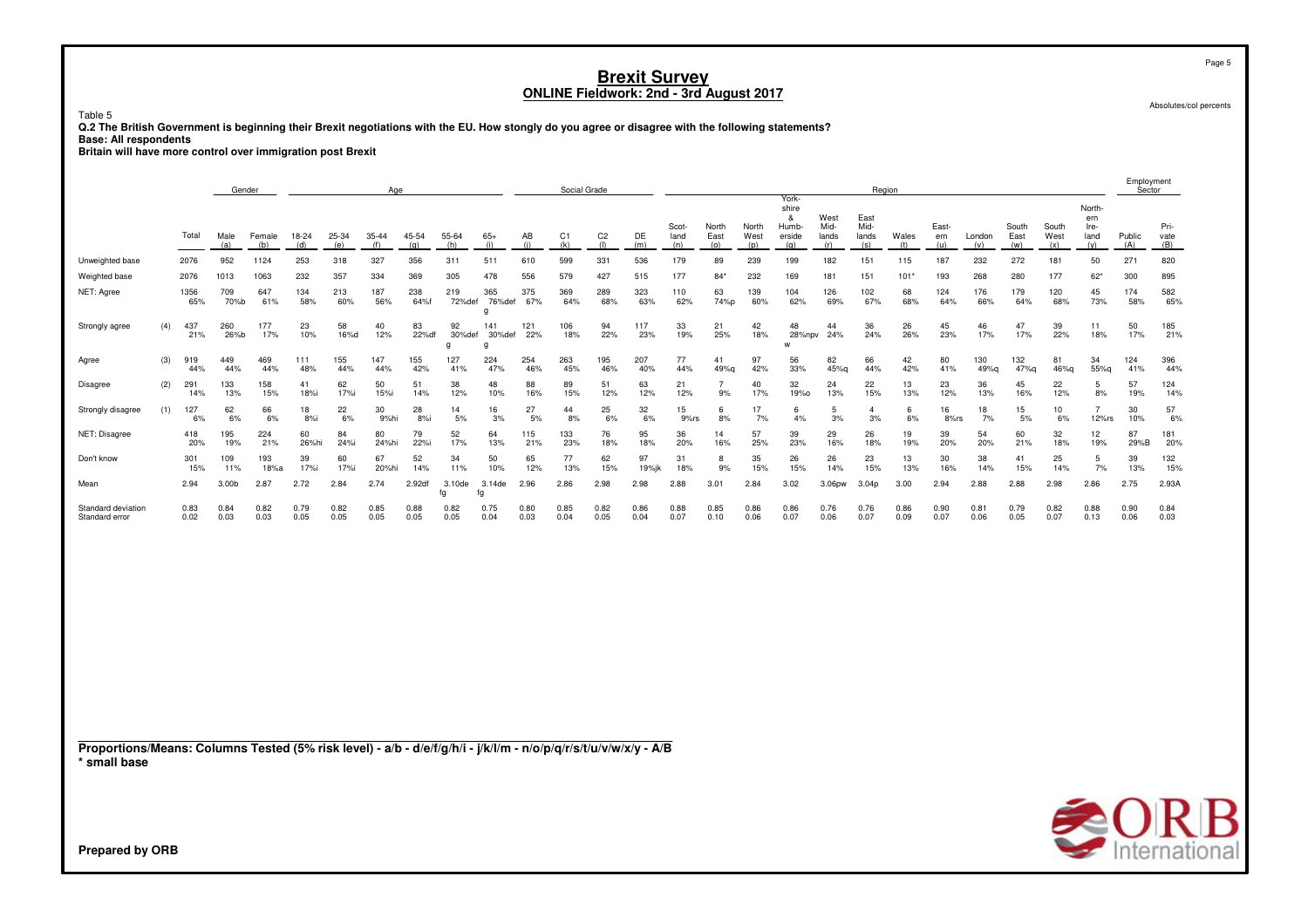Table 6

**Q.2 The British Government is beginning their Brexit negotiations with the EU. How stongly do you agree or disagree with the following statements? Base: All respondents**

**Having greater control over immigration is more important than having access to free trade with the EU**

|                                                                                                                                 |     |              | Gender       |               |                     |              | Age          |              |                   |                           |               | Social Grade |                       |              |                      |                      |                      |                                               |                              |                              | Region       |                     |               |                      |                      |                                      | Employment<br>Sector |                                     |
|---------------------------------------------------------------------------------------------------------------------------------|-----|--------------|--------------|---------------|---------------------|--------------|--------------|--------------|-------------------|---------------------------|---------------|--------------|-----------------------|--------------|----------------------|----------------------|----------------------|-----------------------------------------------|------------------------------|------------------------------|--------------|---------------------|---------------|----------------------|----------------------|--------------------------------------|----------------------|-------------------------------------|
|                                                                                                                                 |     | Total        | Male<br>(a)  | Female<br>(b) | 18-24<br>(d)        | 25-34<br>(e) | 35-44<br>(f) | 45-54<br>(q) | 55-64<br>(h)      | $65+$<br>(i)              | AB<br>(i)     | C1<br>(k)    | C <sub>2</sub><br>(1) | DE<br>(m)    | Scot-<br>land<br>(n) | North<br>East<br>(o) | North<br>West<br>(p) | York-<br>shire<br>&<br>Humb-<br>erside<br>(q) | West<br>Mid-<br>lands<br>(r) | East<br>Mid-<br>lands<br>(s) | Wales<br>(t) | East-<br>ern<br>(u) | London<br>(v) | South<br>East<br>(w) | South<br>West<br>(x) | North-<br>ern<br>Ire-<br>land<br>(y) | Public<br>(A)        | Pri-<br>vate<br>(B)                 |
| Unweighted base                                                                                                                 |     | 2076         | 952          | 1124          | 253                 | 318          | 327          | 356          | 311               | 511                       | 610           | 599          | 331                   | 536          | 179                  | 89                   | 239                  | 199                                           | 182                          | 151                          | 115          | 187                 | 232           | 272                  | 181                  | 50                                   | 271                  | 820                                 |
| Weighted base                                                                                                                   |     | 2076         | 1013         | 1063          | 232                 | 357          | 334          | 369          | 305               | 478                       | 556           | 579          | 427                   | 515          | 177                  | $84*$                | 232                  | 169                                           | 181                          | 151                          | $101*$       | 193                 | 268           | 280                  | 177                  | $62*$                                | 300                  | 895                                 |
| NET: Agree                                                                                                                      |     | 909<br>44%   | 474<br>47%b  | 435<br>41%    | 62<br>27%           | 120<br>34%   | 134<br>40%d  | 168<br>46%de | 161<br>53%def     | 264<br>55%def<br>a        | 214<br>39%    | 223<br>38%   | 231<br>54%jk          | 242<br>47%jk | 63<br>36%            | 42<br>50%n           | 109<br>47%n          | 82<br>49%n                                    | 82<br>45%                    | 69<br>46%                    | 44<br>44%    | 89<br>46%           | 107<br>40%    | 121<br>43%           | 76<br>43%            | 25<br>40%                            | 100<br>33%           | 392<br>44%A                         |
| Strongly agree                                                                                                                  | (4) | 380<br>18%   | 202<br>20%   | 178<br>17%    | 15<br>6%            | 55<br>15%d   | 48<br>14%d   | 65<br>18%d   | 79<br>26%def<br>g | 119<br>25%def<br>$\alpha$ | 97<br>17%     | 84<br>15%    | 96<br>22%k            | 103<br>20%k  | 27<br>15%            | 18<br>21%            | 43<br>19%            | 39<br>23%v                                    | 32<br>17%                    | 29<br>19%                    | 22<br>22%    | 39<br>20%           | 38<br>14%     | 48<br>17%            | 37<br>21%            | 9<br>15%                             | 38<br>13%            | 151<br>17%                          |
| Agree                                                                                                                           | (3) | 529<br>25%   | 271<br>27%   | 257<br>24%    | 47<br>20%           | 65<br>18%    | 86<br>26%e   | 103<br>28%e  | 83<br>27%e        | 145<br>30%de              | 117<br>21%    | 138<br>24%   | 135<br>32%jk          | 138<br>27%   | 37<br>21%            | 24<br>28%            | 66<br>28%            | 43<br>25%                                     | 50<br>28%                    | 40<br>26%                    | 22<br>22%    | 50<br>26%           | 69<br>26%     | 73<br>26%            | 39<br>22%            | 16<br>26%                            | 62<br>21%            | 241<br>27%                          |
| Disagree                                                                                                                        | (2) | 479<br>23%   | 219<br>22%   | 259<br>24%    | 56<br>24%           | 83<br>23%    | 78<br>23%    | 77<br>21%    | 74<br>24%         | 111<br>23%                | 140<br>25%l   | 156<br>27%lm | 77<br>18%             | 105<br>20%   | 40<br>23%            | 17<br>20%            | 56<br>24%            | 29<br>17%                                     | 49<br>27%q                   | 39<br>26%                    | 28<br>28%q   | 46<br>24%           | 56<br>21%     | 65<br>23%            | 41<br>23%            | 12<br>19%                            | 88<br>29%B           | 194<br>22%                          |
| Strongly disagree                                                                                                               | (1) | 369<br>18%   | 217<br>21%b  | 152<br>14%    | 82<br>35%efg<br>hi  | 77<br>22%hi  | 64<br>19%hi  | 59<br>16%    | 32<br>11%         | 55<br>11%                 | 144<br>26%klm | 109<br>19%lm | 52<br>12%             | 64<br>12%    | 37<br>21%st          | 13<br>15%            | 34<br>15%            | 37<br>22%st                                   | 26<br>14%                    | 15<br>10%                    | 11<br>10%    | 30<br>16%           | 62<br>23%prs  | 56<br>20%st          | 33<br>19%s           | 15<br>24%st                          | 68<br>23%            | 157<br>18%                          |
| NET: Disagree                                                                                                                   |     | 848<br>41%   | 436<br>43%   | 412<br>39%    | 138<br>59%efg<br>hi | 160<br>45%hi | 142<br>42%i  | 136<br>37%   | 107<br>35%        | 165<br>35%                | 284<br>51%lm  | 265<br>46%lm | 129<br>30%            | 169<br>33%   | 77<br>43%            | 30<br>36%            | 90<br>39%            | 66<br>39%                                     | 75<br>41%                    | 54<br>36%                    | 39<br>38%    | 76<br>39%           | 118<br>44%    | 120<br>43%           | 75<br>42%            | 27<br>43%                            | 156<br>52%B          | 351<br>39%                          |
| Don't know                                                                                                                      |     | 319<br>15%   | 103<br>10%   | 216<br>20%a   | 32<br>14%           | 77<br>22%dhi | 58<br>17%i   | 65<br>18%i   | 37<br>12%         | 49<br>10%                 | 58<br>10%     | 91<br>16%j   | 67<br>16%j            | 103<br>20%j  | 37<br>21%q           | 13<br>15%            | 32<br>14%            | 21<br>12%                                     | 24<br>13%                    | 28<br>18%                    | 18<br>18%    | 28<br>15%           | 43<br>16%     | 38<br>14%            | 27<br>15%            | 10<br>16%                            | 44<br>15%            | 153<br>17%                          |
| Mean                                                                                                                            |     | 2.52         | 2.50         | 2.54          | 1.98                | 2.35d        | 2.43d        | 2.57de       | 2.77de<br>fq      | 2.76de<br>fg              | 2.34          | 2.41         | $2.76$ jk             | 2.68jk       | 2.38                 | 2.66                 | 2.59v                | 2.57                                          | 2.56                         | 2.67nv                       | 2.67v        | 2.59                | 2.36          | 2.47                 | 2.53                 | 2.37                                 | 2.28                 | 2.52A                               |
| Standard deviation<br>Standard error                                                                                            |     | 1.05<br>0.03 | 1.08<br>0.04 | 1.01<br>0.03  | 0.97<br>0.07        | 1.08<br>0.07 | 1.03<br>0.06 | 1.03<br>0.06 | 1.00<br>0.06      | 1.00<br>0.05              | 1.09<br>0.05  | 1.02<br>0.05 | 1.00<br>0.06          | 1.02<br>0.05 | 1.07<br>0.09         | 1.05<br>0.12         | 1.01<br>0.07         | 1.13<br>0.09                                  | 0.99<br>0.08                 | 0.98<br>0.09                 | 1.01<br>0.10 | 1.04<br>0.08        | 1.06<br>0.08  | 1.05<br>0.07         | 1.09<br>0.09         | 1.09<br>0.17                         | 1.02<br>0.07         | 1.04<br>0.04                        |
|                                                                                                                                 |     |              |              |               |                     |              |              |              |                   |                           |               |              |                       |              |                      |                      |                      |                                               |                              |                              |              |                     |               |                      |                      |                                      |                      |                                     |
| Proportions/Means: Columns Tested (5% risk level) - a/b - d/e/f/g/h/i - j/k/l/m - n/o/p/q/r/s/t/u/v/w/x/y - A/B<br>* small base |     |              |              |               |                     |              |              |              |                   |                           |               |              |                       |              |                      |                      |                      |                                               |                              |                              |              |                     |               |                      |                      |                                      |                      | $\bigotimes_{\text{International}}$ |
| <b>Prepared by ORB</b>                                                                                                          |     |              |              |               |                     |              |              |              |                   |                           |               |              |                       |              |                      |                      |                      |                                               |                              |                              |              |                     |               |                      |                      |                                      |                      |                                     |

Page 6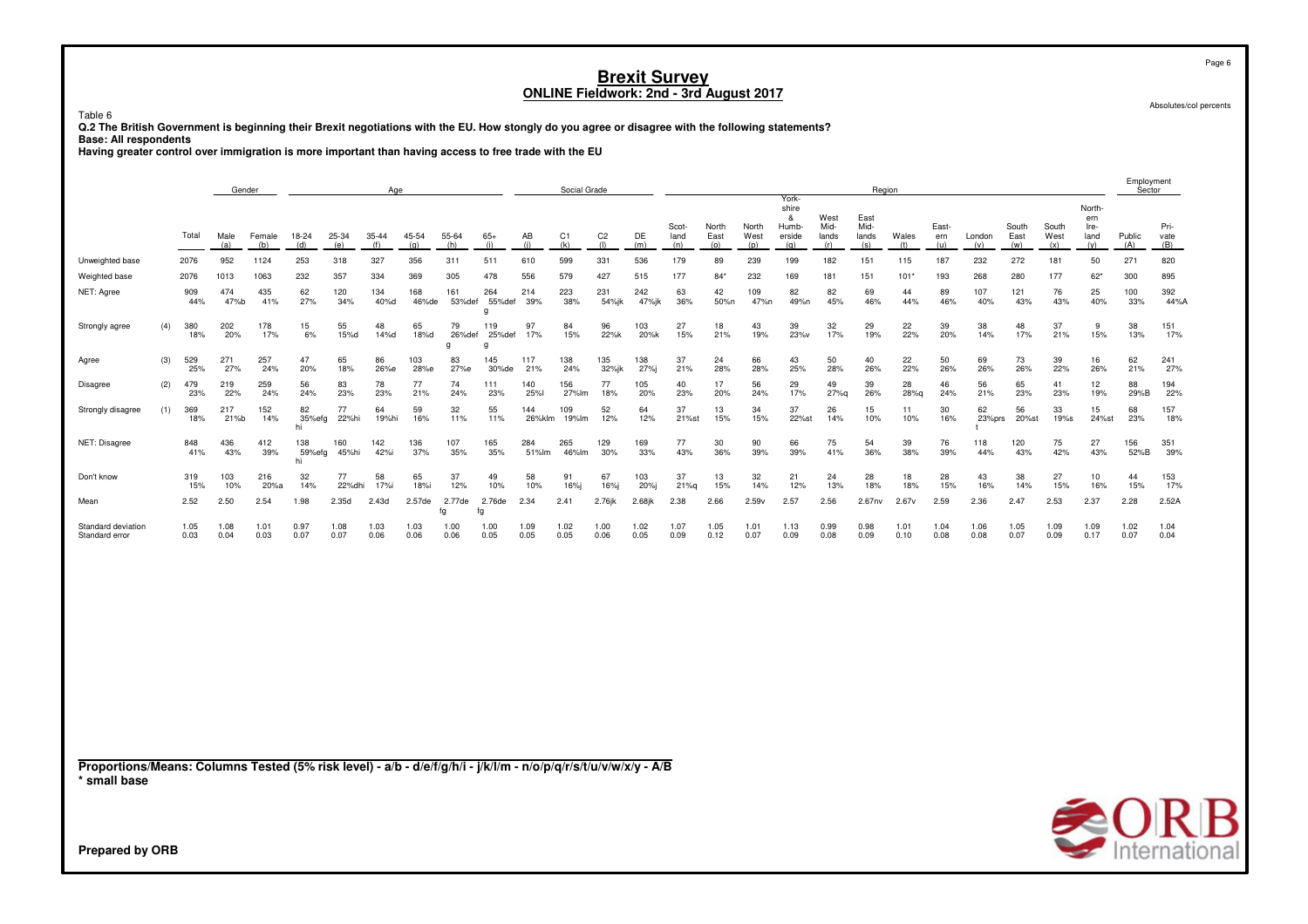#### Table 7 **GenderBase: All respondents**

|                 |             | Gender        |              |            |              | Age        |            |             |             |               | Social Grade |                |            |               |               |               |                                   |                       | Region                |              |              |            |               |               |                               | Employment<br>Sector |                     |
|-----------------|-------------|---------------|--------------|------------|--------------|------------|------------|-------------|-------------|---------------|--------------|----------------|------------|---------------|---------------|---------------|-----------------------------------|-----------------------|-----------------------|--------------|--------------|------------|---------------|---------------|-------------------------------|----------------------|---------------------|
|                 | Total       | Male          | Female       | 18-24      | 25-34        | $35 - 44$  | 45-54      | 55-64       | 65+         | AB            | C1           | C <sub>2</sub> | DE         | Scot-<br>land | North<br>East | North<br>West | York-<br>shire<br>Humb-<br>erside | West<br>Mid-<br>lands | East<br>Mid-<br>lands | Wales        | East-<br>ern | London     | South<br>East | South<br>West | North-<br>ern<br>Ire-<br>land | Public<br>(A)        | Pri-<br>vate<br>(B) |
| Unweighted base | 2076        | 952           | 1124         | 253        | 318          | 327        | 356        | 311         | 511         | 610           | 599          | 331            | 536        | 179           | 89            | 239           | 199                               | 182                   | 151                   | 115          | 187          | 232        | 272           | 181           | 50                            | 271                  | 820                 |
| Weighted base   | 2076        | 1013          | 063          | 232        | 357          | 334        | 369        | 305         | 478         | 556           | 579          | 427            | 515        | 177           | $84*$         | 232           | 169                               | 181                   | 151                   | $101*$       | 193          | 268        | 280           | 177           | $62*$                         | 300                  | 895                 |
| Male            | 1013<br>49% | 1013<br>100%b |              | 109<br>47% | 151<br>42%   | 159<br>48% | 181<br>49% | 169<br>55%e | 244<br>51%e | 329<br>59%klm | 246<br>42%   | 207<br>48%     | 231<br>45% | 83<br>47%     | 36<br>43%     | 124<br>54%t   | 89<br>53%t                        | 86<br>48%             | 74<br>49%             | 38<br>38%    | 86<br>45%    | 141<br>53% | 142<br>51%t   | 80<br>45%     | 32<br>51%                     | 147<br>49%           | 472<br>53%          |
| Female          | 1063<br>51% |               | 063<br>100%a | 123<br>53% | 206<br>58%hi | 175<br>52% | 189<br>51% | 136<br>45%  | 234<br>49%  | 226<br>41%    | 333<br>58%   | 220<br>52%i    | 283<br>55% | 94<br>53%     | 48<br>57%     | 108<br>46%    | 80<br>47%                         | 95<br>52%             | 77<br>51%             | 63<br>62%pgv | 107<br>55%   | 127<br>47% | 138<br>49%    | 97<br>55%     | 30<br>49%                     | 154<br>51%           | 423<br>47%          |

### **Proportions/Means: Columns Tested (5% risk level) - a/b - d/e/f/g/h/i - j/k/l/m - n/o/p/q/r/s/t/u/v/w/x/y - A/B \* small base**

**Prepared by ORB**

Page 7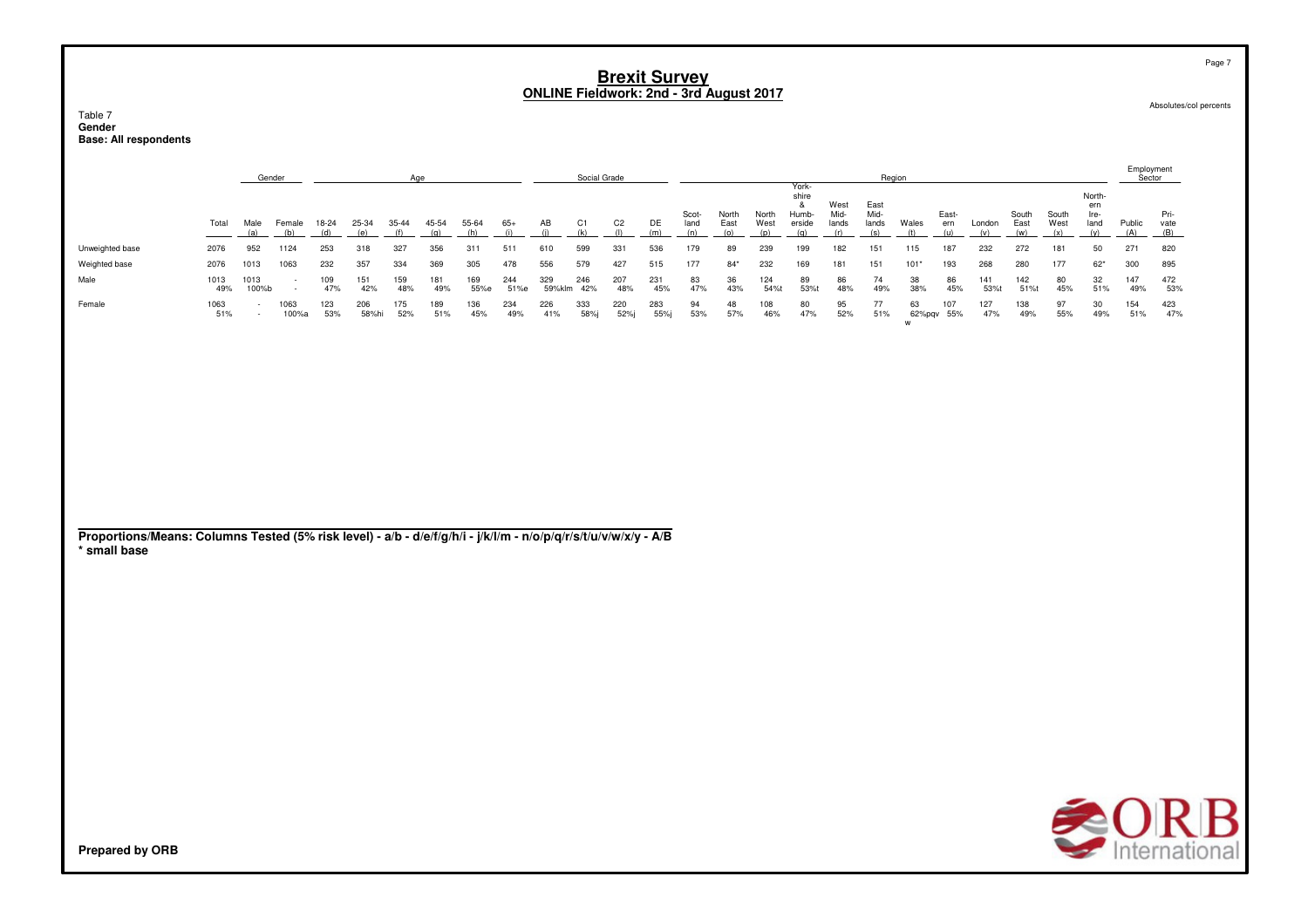Table 8 rable o<br>Age<br>Base: All respondents

|                 |            | Gender      |               |                          |                          |                          | Age             |                     |                            |             | Social Grade          |                       |               |                      |                      |                      |                                               |                              |                              | Region       |                     |                           |                              |                      |                                      | Employment<br>Sector |                     |
|-----------------|------------|-------------|---------------|--------------------------|--------------------------|--------------------------|-----------------|---------------------|----------------------------|-------------|-----------------------|-----------------------|---------------|----------------------|----------------------|----------------------|-----------------------------------------------|------------------------------|------------------------------|--------------|---------------------|---------------------------|------------------------------|----------------------|--------------------------------------|----------------------|---------------------|
|                 | Total      | Male<br>(a) | Female<br>(b) | 18-24<br>(d)             | 25-34<br>(e)             | 35-44<br>(f)             | 45-54<br>(q)    | 55-64<br>(h)        | $65+$<br>(i)               | AB<br>(i)   | C <sub>1</sub><br>(k) | C <sub>2</sub><br>(1) | DE<br>(m)     | Scot-<br>land<br>(n) | North<br>East<br>(o) | North<br>West<br>(p) | York-<br>shire<br>&<br>Humb-<br>erside<br>(q) | West<br>Mid-<br>lands<br>(r) | East<br>Mid-<br>lands<br>(s) | Wales<br>(t) | East-<br>ern<br>(u) | London<br>(v)             | South<br>East<br>(w)         | South<br>West<br>(x) | North-<br>ern<br>Ire-<br>land<br>(v) | Public<br>(A)        | Pri-<br>vate<br>(B) |
| Unweighted base | 2076       | 952         | 1124          | 253                      | 318                      | 327                      | 356             | 311                 | 511                        | 610         | 599                   | 331                   | 536           | 179                  | 89                   | 239                  | 199                                           | 182                          | 151                          | 115          | 187                 | 232                       | 272                          | 181                  | 50                                   | 271                  | 820                 |
| Weighted base   | 2076       | 1013        | 1063          | 232                      | 357                      | 334                      | 369             | 305                 | 478                        | 556         | 579                   | 427                   | 515           | 177                  | $84*$                | 232                  | 169                                           | 181                          | 151                          | $101*$       | 193                 | 268                       | 280                          | 177                  | $62*$                                | 300                  | 895                 |
| 18-24           | 232<br>11% | 109<br>11%  | 123<br>12%    | 232<br>100%efgh          | $\overline{\phantom{a}}$ |                          |                 |                     |                            | 81<br>15%lm | 73<br>13%m            | 42<br>10%             | 36<br>7%      | 19<br>10%            | 10<br>11%            | 36<br>15%st          | 17<br>10%                                     | 23<br>13%t                   | 10<br>7%                     | 5<br>5%      | 20<br>10%           | 35<br>13%t                | 28<br>10%                    | 23<br>13%t           | $\overline{7}$<br>11%                | 17<br>6%             | 99<br>11%A          |
| 25-34           | 357<br>17% | 151<br>15%  | 206<br>19%a   | $\sim$                   | 357<br>100%dfgh          | $\sim$                   |                 | $\sim$              |                            | 113<br>20%m | 102<br>18%            | 71<br>17%             | 70<br>14%     | 42<br>24%px          | 11<br>13%            | 24<br>10%            | 27<br>16%                                     | 30<br>17%                    | 32<br>21%px                  | 14<br>14%    | 29<br>15%           | 70<br>$26\%$ opg<br>rtuwx | 46<br>16%                    | 20<br>11%            | 13<br>21%                            | 87<br>29%            | 202<br>23%          |
| 35-44           | 334<br>16% | 159<br>16%  | 175<br>16%    | $\overline{\phantom{a}}$ | ٠                        | 334<br>100%degh          |                 | $\sim$              |                            | 83<br>15%   | 113<br>20%il          | 59<br>14%             | 78<br>15%     | 28<br>16%            | 15<br>17%            | 45<br>19%u           | 29<br>17%u                                    | 32<br>17%u                   | 23<br>16%                    | 20<br>20%u   | 17<br>9%            | 54<br>20%uwx              | 35<br>13%                    | 21<br>12%            | 15                                   | 63<br>25%uwx 21%     | 199<br>22%          |
| 45-54           | 369<br>18% | 181<br>18%  | 189<br>18%    |                          | $\overline{\phantom{a}}$ | $\sim$                   | 369<br>100%defh | $\sim$              | $\sim$                     | 81<br>15%   | 100<br>17%            | 99<br>23%jk           | 89<br>17%     | 38<br>21%            | 17<br>20%            | 32<br>14%            | 26<br>15%                                     | 30<br>16%                    | 26<br>17%                    | 18<br>18%    | 48                  | 46<br>25%pqw 17%          | 45<br>16%                    | 33<br>19%            | 12<br>19%                            | 85<br>28%            | 203<br>23%          |
| 55-64           | 305<br>15% | 169<br>17%b | 136<br>13%    |                          |                          | $\overline{\phantom{a}}$ |                 | 305<br>100%defg     | $\overline{\phantom{a}}$   | 49<br>9%    | 62<br>11%             | 68<br>16%jk           | 127<br>25%jkl | 27<br>15%v           | 15<br>18%v           | 48<br>21%uvw         | 30<br>17%v                                    | 24<br>13%                    | 24<br>16%v                   | 20<br>20%v   | 23<br>12%           | 20<br>7%                  | 37<br>13%v                   | 29<br>17%v           | 8<br>13%                             | 40<br>13%            | 141<br>16%          |
| $65+$           | 478<br>23% | 244<br>24%  | 234<br>22%    |                          |                          |                          |                 | $\sim$              | 478<br>100% def<br>gh      | 148<br>27%  | 128<br>22%            | 89<br>21%             | 114<br>22%    | 24<br>14%            | 17<br>20%            | 47<br>20%            | 41<br>24%n                                    | 42<br>23%n                   | 37<br>24%n                   | 24<br>24%n   | 56<br>29%nvy        | 43<br>16%                 | 89<br>32%npv<br>$\mathsf{v}$ | 51<br>29%nvy         | 8<br>12%                             | 9<br>3%              | 52<br>6%            |
| NET: 55+        | 784<br>38% | 413<br>41%b | 370<br>35%    |                          |                          |                          | $\sim$          | 305<br>100%de<br>fg | 478<br>100%def<br>$\alpha$ | 197<br>35%  | 189<br>33%            | 156<br>37%            | 241<br>47%jkl | 51<br>29%            | 33<br>39%v           | 95<br>41%nv          | 70<br>42%nvy                                  | 66<br>36%v                   | 61<br>40%v                   | 44<br>44%nvy | 79<br>41%nv         | 63<br>23%                 | 126<br>45%nvy                | 80<br>45%nvy 25%     | 16                                   | 49<br>16%            | 193<br>22%          |
| Average age     | 47.68      | 48.89b      | 46.52         | 21.24                    | 29.42d                   | 39.21d<br>e              | 49.58d<br>ef    | 59.49d<br>efg       | 71.05d<br>efgh             | 46.27       | 46.30                 | 48.13                 | 50.37j        | 45.09                | 48.21v               | 47.65v               | 48.25v                                        | 46.99v                       | 48.61v                       | 50.36n<br>vy | 50.44n<br>vy        | 42.53                     | 50.20n<br>vy                 | 50.42n<br>vy         | 42.65                                | 42.07                | 42.27               |
|                 |            |             |               |                          |                          |                          |                 |                     |                            |             |                       |                       |               |                      |                      |                      |                                               |                              |                              |              |                     |                           |                              |                      |                                      |                      |                     |
|                 |            |             |               |                          |                          |                          |                 |                     |                            |             |                       |                       |               |                      |                      |                      |                                               |                              |                              |              |                     |                           |                              |                      |                                      |                      |                     |
|                 |            |             |               |                          |                          |                          |                 |                     |                            |             |                       |                       |               |                      |                      |                      |                                               |                              |                              |              |                     |                           |                              |                      |                                      |                      |                     |
|                 |            |             |               |                          |                          |                          |                 |                     |                            |             |                       |                       |               |                      |                      |                      |                                               |                              |                              |              |                     |                           |                              |                      |                                      |                      |                     |
|                 |            |             |               |                          |                          |                          |                 |                     |                            |             |                       |                       |               |                      |                      |                      |                                               |                              |                              |              |                     |                           |                              |                      |                                      |                      |                     |

Proportions/Means: Columns Tested (5% risk level) - a/b - d/e/f/g/h/i - j/k/l/m - n/o/p/q/r/s/t/u/v/w/x/y - A/B<br>\* small base

Absolutes/col percents

Page 8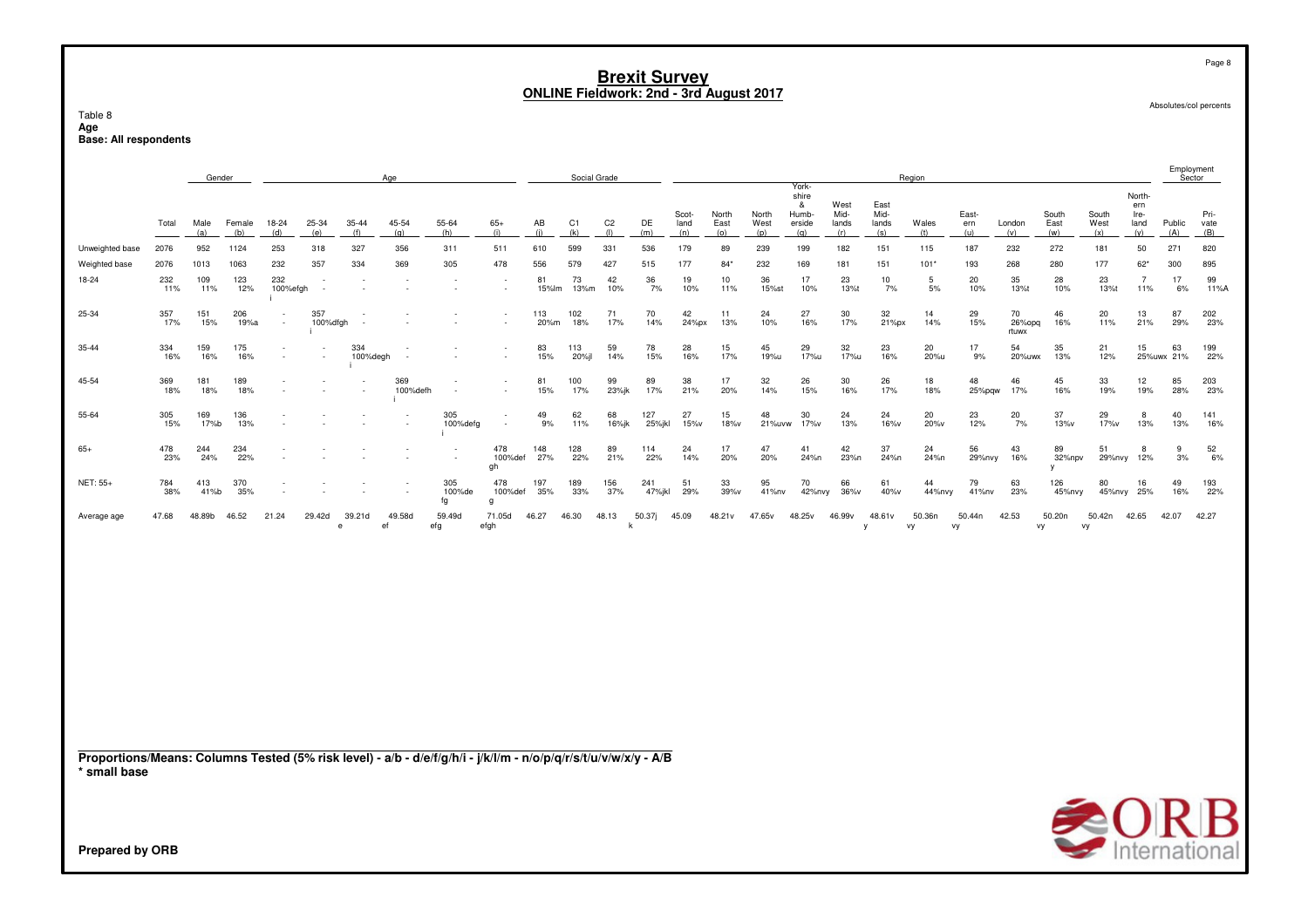Table 9 **Social GradeBase: All respondents**

|                 |             | Gender      |               |                |              | Age          |               |                     |              |                | Social Grade          |                       |                |               |                      |                      |                                               |                              | Region                       |                             |                      |                        |                      |                      |                               | Employment<br>Sector |                     |
|-----------------|-------------|-------------|---------------|----------------|--------------|--------------|---------------|---------------------|--------------|----------------|-----------------------|-----------------------|----------------|---------------|----------------------|----------------------|-----------------------------------------------|------------------------------|------------------------------|-----------------------------|----------------------|------------------------|----------------------|----------------------|-------------------------------|----------------------|---------------------|
|                 | Total       | Male<br>(a) | Female<br>(b) | $18-24$<br>(d) | 25-34<br>(e) | 35-44        | 45-54<br>(n)  | 55-64<br>(h)        | $65+$        | AB             | C <sub>1</sub><br>(k) | C <sub>2</sub><br>(1) | DE<br>(m)      | Scot-<br>land | North<br>East<br>(0) | North<br>West<br>(D) | York-<br>shire<br>&<br>Humb-<br>erside<br>(a) | West<br>Mid-<br>lands<br>(r) | East<br>Mid-<br>lands<br>(s) | Wales                       | East-<br>ern         | London<br>(v)          | South<br>East<br>(w) | South<br>West<br>(x) | North-<br>ern<br>Ire-<br>land | Public<br>(A)        | Pri-<br>vate<br>(B) |
| Unweighted base | 2076        | 952         | 1124          | 253            | 318          | 327          | 356           | 311                 | 511          | 610            | 599                   | 331                   | 536            | 179           | 89                   | 239                  | 199                                           | 182                          | 151                          | 115                         | 187                  | 232                    | 272                  | 181                  | 50                            | 271                  | 820                 |
| Weighted base   | 2076        | 1013        | 1063          | 232            | 357          | 334          | 369           | 305                 | 478          | 556            | 579                   | 427                   | 515            | 177           | $84*$                | 232                  | 169                                           | 181                          | 151                          | $101*$                      | 193                  | 268                    | 280                  | 177                  | $62*$                         | 300                  | 895                 |
| AB              | 556<br>27%  | 329<br>33%b | 226<br>21%    | 81<br>35%fgh   | 113<br>32%gh | 83<br>25%h   | 81<br>22%     | 49<br>16%           | 148<br>31%gh | 556<br>100%klm |                       |                       |                | 39<br>22%     | 12<br>15%            | 59<br>25%t           | 47<br>28% ot                                  | 51<br>28% ot                 | 36<br>24%                    | 14<br>14%                   | 53<br>28% ot         | 101<br>38%nop<br>gstux | 81<br>29% ot         | 44<br>25%t           | 20<br>32% ot                  | 98<br>33%            | 250<br>28%          |
| C <sub>1</sub>  | 579<br>28%  | 246<br>24%  | 333<br>31%a   | 73<br>32%h     | 102<br>29%h  | 113<br>34%hi | 100<br>27%    | 62<br>20%           | 128<br>27%   |                | 579<br>100%jlm        |                       |                | 45<br>25%     | 19<br>23%            | 49<br>21%            | 53<br>32%p                                    | 45<br>25%                    | 45<br>30%                    | 29<br>29%                   | 71<br>37%nop<br>rwx  | 82<br>31%p             | 76<br>27%            | 43<br>24%            | 21<br>33%                     | 127<br>42%B          | 253<br>28%          |
| C <sub>2</sub>  | 427<br>21%  | 207<br>20%  | 220<br>21%    | 42<br>18%      | 71<br>20%    | 59<br>18%    | 99<br>27%dfi  | 68<br>22%           | 89<br>19%    |                |                       | 427<br>100%jkm        |                | 46<br>26%uv   | 20<br>23%            | 58<br>25%uv          | 29<br>17%                                     | 38<br>21%                    | 27<br>18%                    | 19<br>18%                   | 27<br>14%            | 42<br>16%              | 66<br>23%uv          | 43<br>24%uv          | 13<br>21%                     | 45<br>15%            | 230<br>26%A         |
| DE              | 515<br>25%  | 231<br>23%  | 283<br>27%    | 36<br>15%      | 70<br>20%    | 78<br>23%d   | 89<br>24%d    | 127<br>42%def<br>qi | 114<br>24%d  |                |                       |                       | 515<br>100%jkl | 48<br>27%v    | 33<br>39%qru<br>vwxy | 65<br>28%v           | 40<br>24%                                     | 48<br>26%v                   | 44<br>29%v                   | 39<br>38%qru<br><b>VWXV</b> | 42<br>22%            | 43<br>16%              | 58<br>21%            | 47<br>26%v           | 9<br>15%                      | 31<br>10%            | 163<br>18%A         |
| NET: ABC1       | 1134<br>55% | 575<br>57%  | 559<br>53%    | 155<br>67%ghi  | 215<br>60%gh | 196<br>59%gh | 181<br>49%h   | 111<br>36%          | 276<br>58%gh | 556<br>100%lm  | 579<br>100%lm         |                       |                | 84<br>47%     | 32<br>38%            | 108<br>47%           | 100<br>59%nop                                 | 96<br>53%0                   | 80<br>53%0                   | 43<br>43%                   | 124<br>64%nop<br>rtx | 183<br>68%nop<br>rstwx | 156<br>56% ot        | 87<br>49%            | 40<br>65%nop                  | 225<br>75%B          | 503<br>56%          |
| NET: C2DE       | 942<br>45%  | 438<br>43%  | 504<br>47%    | 78<br>33%      | 141<br>40%   | 138<br>41%   | 188<br>51%def | 195<br>64%def<br>qı | 203<br>42%d  | $\sim$         |                       | 427<br>100%jk         | 515<br>100%jk  | 94<br>53%quv  | 53<br>62%grs<br>uvwy | 123<br>53%guv        | 69<br>41%                                     | 86<br>47%uv                  | 71<br>47%v                   | 57<br>57%guv<br>wy          | 69<br>36%            | 85<br>32%              | 124<br>44%v          | 90<br>51%uv          | 22<br>35%                     | 76<br>25%            | 392<br>44%A         |
|                 |             |             |               |                |              |              |               |                     |              |                |                       |                       |                |               |                      |                      |                                               |                              |                              |                             |                      |                        |                      |                      |                               |                      |                     |

**Proportions/Means: Columns Tested (5% risk level) - a/b - d/e/f/g/h/i - j/k/l/m - n/o/p/q/r/s/t/u/v/w/x/y - A/B \* small base**



Absolutes/col percents

Page 9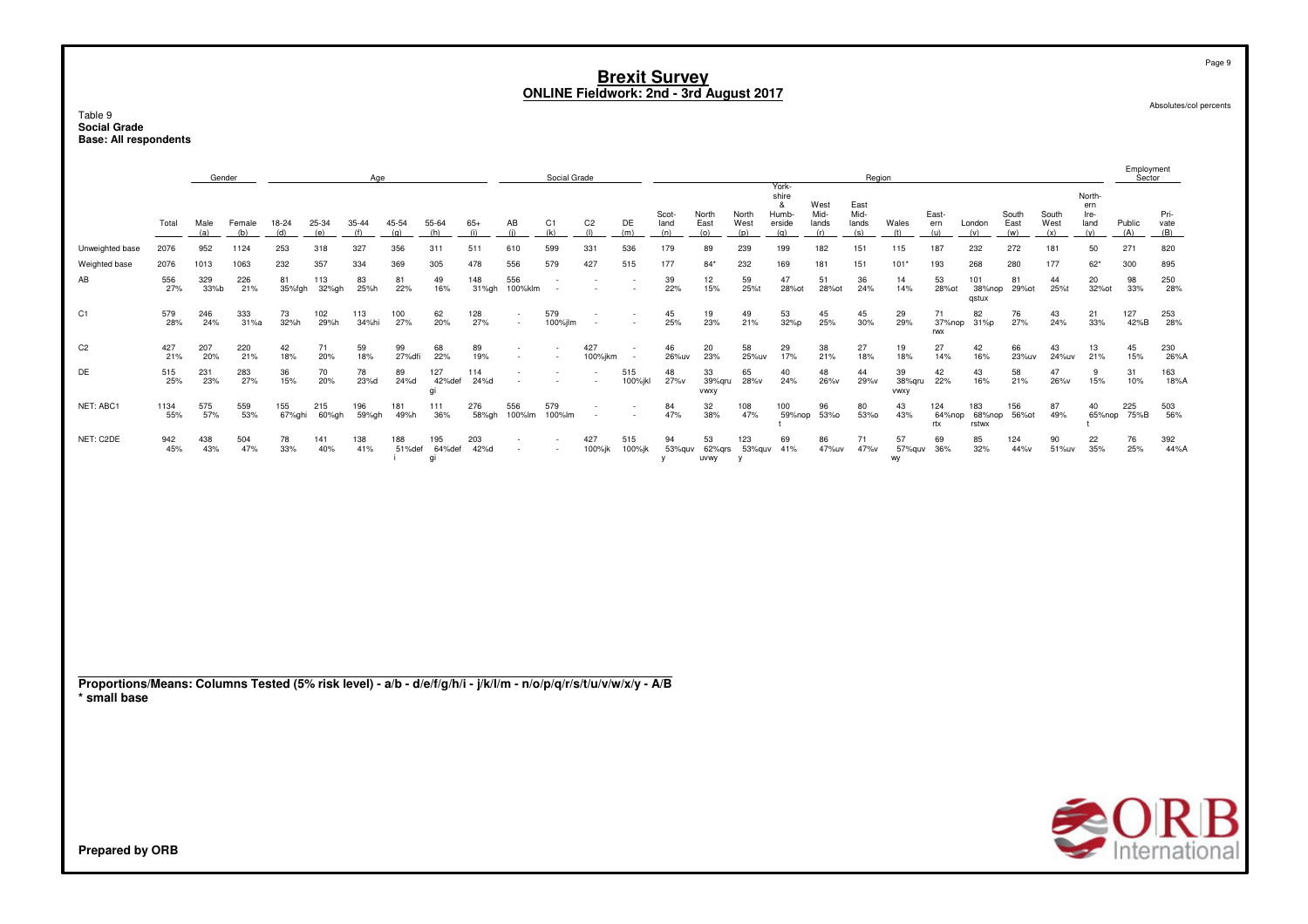Table 10**GO Region Base: All respondents**

|                        |            |             | Gender        |              |              | Age          |                  |              |                  |           | Social Grade          |                       |            |                            |                                                      |                            | York-                                |                              | Region                       |                            |                            |                          |                      |                      |                                      | Employment<br>Sector |                     |
|------------------------|------------|-------------|---------------|--------------|--------------|--------------|------------------|--------------|------------------|-----------|-----------------------|-----------------------|------------|----------------------------|------------------------------------------------------|----------------------------|--------------------------------------|------------------------------|------------------------------|----------------------------|----------------------------|--------------------------|----------------------|----------------------|--------------------------------------|----------------------|---------------------|
|                        | Total      | Male<br>(a) | Female<br>(b) | 18-24<br>(d) | 25-34<br>(e) | 35-44<br>(f) | 45-54<br>(q)     | 55-64<br>(h) | $65+$<br>(i)     | AB<br>(i) | C <sub>1</sub><br>(k) | C <sub>2</sub><br>(1) | DE<br>(m)  | Scot-<br>land<br>(n)       | North<br>East<br>(o)                                 | North<br>West<br>(p)       | shire<br>&<br>Humb-<br>erside<br>(q) | West<br>Mid-<br>lands<br>(r) | East<br>Mid-<br>lands<br>(s) | Wales<br>(t)               | East-<br>ern<br>(u)        | London<br>(v)            | South<br>East<br>(w) | South<br>West<br>(x) | North-<br>ern<br>Ire-<br>land<br>(y) | Public<br>(A)        | Pri-<br>vate<br>(B) |
| Unweighted base        | 2076       | 952         | 1124          | 253          | 318          | 327          | 356              | 311          | 511              | 610       | 599                   | 331                   | 536        | 179                        | 89                                                   | 239                        | 199                                  | 182                          | 151                          | 115                        | 187                        | 232                      | 272                  | 181                  | 50                                   | 271                  | 820                 |
| Weighted base          | 2076       | 1013        | 1063          | 232          | 357          | 334          | 369              | 305          | 478              | 556       | 579                   | 427                   | 515        | 177                        | $84*$                                                | 232                        | 169                                  | 181                          | 151                          | $101*$                     | 193                        | 268                      | 280                  | 177                  | $62*$                                | 300                  | 895                 |
| Scotland               | 177<br>9%  | 83<br>8%    | 94<br>9%      | 19<br>8%     | 42<br>12%i   | 28<br>8%     | 38<br>10%i       | 27<br>9%     | 24<br>5%         | 39<br>7%  | 45<br>8%              | 46<br>11%             | 48<br>9%   | 177<br>100%opgr<br>stuvwxy | $\sim$<br>$\sim$                                     |                            | $\overline{a}$                       |                              | ٠.                           | $\sim$                     | $\overline{\phantom{a}}$   | $\overline{\phantom{a}}$ |                      | ٠.                   |                                      | 33<br>11%            | 78<br>9%            |
| North East             | 84<br>4%   | 36<br>4%    | 48<br>5%      | 10<br>4%     | 11<br>3%     | 15<br>4%     | 17<br>4%         | 15<br>5%     | 17<br>4%         | 12<br>2%  | 19<br>3%              | 20<br>5%              | 33<br>6%jk | $\sim$                     | 84<br>100%npgr<br>stuvwxy                            | $\sim$                     |                                      |                              |                              |                            |                            | $\overline{\phantom{a}}$ |                      |                      |                                      | 8<br>3%              | 28<br>3%            |
| North West             | 232<br>11% | 124<br>12%  | 108<br>10%    | 36<br>15%egi | 24<br>7%     | 45<br>13%e   | 32<br>9%         | 48           | 47<br>16%egi 10% | 59<br>11% | 49<br>9%              | 58<br>14%k            | 65<br>13%k | $\overline{\phantom{a}}$   | $\overline{\phantom{a}}$<br>$\sim$                   | 232<br>100%nogr<br>stuvwxy | ٠                                    |                              |                              |                            |                            |                          |                      |                      |                                      | 30<br>10%            | 108<br>12%          |
| Yorkshire & Humberside | 169<br>8%  | 89<br>9%    | 80<br>7%      | 17<br>7%     | 27<br>7%     | 29<br>9%     | 26<br>7%         | 30<br>10%    | 41<br>9%         | 47<br>8%  | 53<br>9%              | 29<br>7%              | 40<br>8%   |                            | $\overline{\phantom{a}}$<br>$\overline{\phantom{a}}$ | $\sim$                     | 169<br>100%nopr<br>stuvwxy           | $\sim$<br>$\sim$             |                              |                            |                            |                          |                      |                      |                                      | 27<br>9%             | $\frac{72}{8\%}$    |
| <b>West Midlands</b>   | 181<br>9%  | 86<br>9%    | 95<br>9%      | 23<br>10%    | 30<br>9%     | 32<br>9%     | 30<br>8%         | 24<br>8%     | 42<br>9%         | 51<br>9%  | 45<br>8%              | 38<br>9%              | 48<br>9%   |                            |                                                      |                            | $\blacksquare$                       | 181<br>100%nopg<br>stuvwxy   |                              |                            |                            |                          |                      |                      |                                      | 26<br>9%             | 73<br>8%            |
| East Midlands          | 151<br>7%  | 74<br>7%    | 77<br>7%      | 10<br>4%     | 32<br>9%     | 23<br>7%     | 26<br>7%         | 24<br>8%     | 37<br>8%         | 36<br>6%  | 45<br>8%              | 27<br>6%              | 44<br>9%   |                            |                                                      |                            | $\overline{\phantom{a}}$             | $\sim$                       | 151<br>100%nopg<br>rtuvwxy   |                            |                            |                          |                      |                      |                                      | 17<br>6%             | 67<br>7%            |
| Wales                  | 101<br>5%  | 38<br>4%    | 63<br>6%a     | 5<br>2%      | 14<br>4%     | 20<br>6%d    | $\frac{18}{5\%}$ | 20<br>7%d    | 24<br>5%         | 14<br>3%  | 29<br>5%i             | 19<br>4%              | 39<br>8%   |                            |                                                      |                            |                                      |                              | $\overline{\phantom{a}}$     | 101<br>100%nopg<br>rsuvwxy |                            |                          |                      |                      |                                      | 13<br>4%             | $\frac{43}{5\%}$    |
| Eastern                | 193<br>9%  | 86<br>9%    | 107<br>10%    | 20<br>9%     | 29<br>8%     | 17<br>5%     | 48<br>13%fh      | 23<br>7%     | 56<br>12%f       | 53<br>10% | 71<br>12%lm           | 27<br>6%              | 42<br>8%   |                            |                                                      |                            |                                      |                              | $\overline{\phantom{a}}$     | $\sim$                     | 193<br>100%nopg<br>rstvwxy | $\overline{\phantom{a}}$ |                      |                      |                                      | 28<br>9%             | 68<br>8%            |
|                        |            |             |               |              |              |              |                  |              |                  |           |                       |                       |            |                            |                                                      |                            |                                      |                              |                              |                            |                            |                          |                      |                      |                                      |                      |                     |
|                        |            |             |               |              |              |              |                  |              |                  |           |                       |                       |            |                            |                                                      |                            |                                      |                              |                              |                            |                            |                          |                      |                      |                                      |                      |                     |
|                        |            |             |               |              |              |              |                  |              |                  |           |                       |                       |            |                            |                                                      |                            |                                      |                              |                              |                            |                            |                          |                      |                      |                                      |                      |                     |

**Proportions/Means: Columns Tested (5% risk level) - a/b - d/e/f/g/h/i - j/k/l/m - n/o/p/q/r/s/t/u/v/w/x/y - A/B\* small base**

Absolutes/col percents

Page 10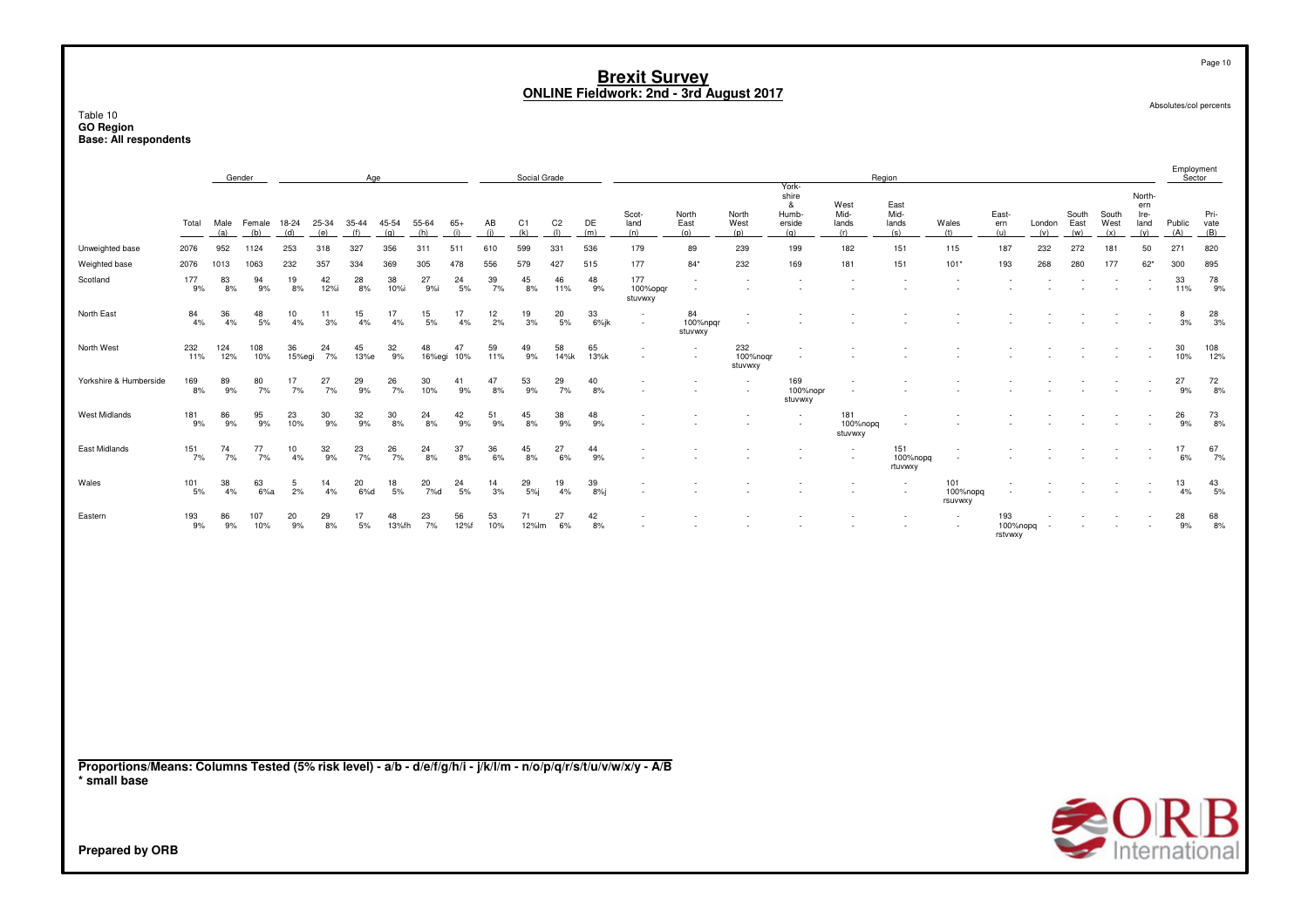Table 10**GO Region Base: All respondents**

|                                                                                                                                 |            |             | Gender        |              |                 | Age          |               |              |                    |              | Social Grade |                       |           |                      |                      |                      | York-                                |                              |                              | Region       |                     |                            |                                    |                            |                                      | Employment<br>Sector |                    |
|---------------------------------------------------------------------------------------------------------------------------------|------------|-------------|---------------|--------------|-----------------|--------------|---------------|--------------|--------------------|--------------|--------------|-----------------------|-----------|----------------------|----------------------|----------------------|--------------------------------------|------------------------------|------------------------------|--------------|---------------------|----------------------------|------------------------------------|----------------------------|--------------------------------------|----------------------|--------------------|
|                                                                                                                                 | Total      | Male<br>(a) | Female<br>(b) | 18-24<br>(d) | 25-34<br>(e)    | 35-44<br>(f) | 45-54<br>(q)  | 55-64<br>(h) | $65+$<br>(i)       | AB<br>(i)    | C1<br>(k)    | C <sub>2</sub><br>(1) | DE<br>(m) | Scot-<br>land<br>(n) | North<br>East<br>(o) | North<br>West<br>(p) | shire<br>&<br>Humb-<br>erside<br>(q) | West<br>Mid-<br>lands<br>(r) | East<br>Mid-<br>lands<br>(s) | Wales<br>(t) | East-<br>ern<br>(u) | London<br>(v)              | South<br>East<br>(w)               | South<br>West<br>(x)       | North-<br>ern<br>Ire-<br>land<br>(y) | Public<br>(A)        | Pri-<br>vate $(B)$ |
| Weighted base                                                                                                                   | 2076       | 1013        | 1063          | 232          | 357             | 334          | 369           | 305          | 478                | 556          | 579          | 427                   | 515       | 177                  | $84*$                | 232                  | 169                                  | 181                          | 151                          | $101*$       | 193                 | 268                        | 280                                | 177                        | $62*$                                | 300                  | 895                |
| London                                                                                                                          | 268<br>13% | 141<br>14%  | 127<br>12%    | 35<br>15%hi  | 70<br>20%ghi    | 54<br>16%hi  | 46<br>13%h    | 20<br>6%     | 43<br>9%           | 101<br>18%lm | 82<br>14%m   | 42<br>10%             | 43<br>8%  | $\blacksquare$       |                      |                      |                                      |                              |                              |              |                     | 268<br>100%nopq<br>rstuwxy | $\overline{\phantom{a}}$<br>$\sim$ |                            |                                      | 41<br>14%            | 144<br>16%         |
| South East                                                                                                                      | 280<br>13% | 142<br>14%  | 138<br>13%    | 28<br>12%    | 46<br>13%       | 35<br>11%    | 45<br>12%     | 37<br>12%    | 89<br>19%def<br>gh | 81<br>14%    | 76<br>13%    | 66<br>15%             | 58<br>11% |                      |                      |                      |                                      |                              |                              |              |                     |                            | 280<br>100%nopq<br>rstuvxy         | ۰.                         |                                      | 40<br>13%            | 108<br>12%         |
| South West                                                                                                                      | 177<br>9%  | 80<br>8%    | 97<br>9%      | 23<br>10%    | $^{20}_{\ 6\%}$ | 21<br>6%     | $^{33}_{9\%}$ | 29<br>10%    | 51<br>11%ef        | 44<br>8%     | 43<br>7%     | 43<br>10%             | 47<br>9%  |                      |                      |                      |                                      |                              |                              |              |                     |                            | $\overline{\phantom{a}}$<br>$\sim$ | 177<br>100%nopq<br>rstuvwy | $\overline{\phantom{a}}$<br>$\sim$   | 21<br>7%             | $^{74}_{8\%}$      |
| Northern Ireland                                                                                                                | 62<br>3%   | 32<br>3%    | 30<br>3%      | 7<br>3%      | 13<br>4%        | 15<br>5%i    | 12<br>3%      | 8<br>3%      | 8<br>2%            | 20<br>4%     | 21<br>4%     | 13<br>3%              | 9<br>2%   |                      |                      |                      |                                      |                              |                              |              |                     |                            |                                    |                            | 62<br>100%nopq<br>rstuvwx            | 15<br>5%             | $\frac{33}{4\%}$   |
|                                                                                                                                 |            |             |               |              |                 |              |               |              |                    |              |              |                       |           |                      |                      |                      |                                      |                              |                              |              |                     |                            |                                    |                            |                                      |                      |                    |
|                                                                                                                                 |            |             |               |              |                 |              |               |              |                    |              |              |                       |           |                      |                      |                      |                                      |                              |                              |              |                     |                            |                                    |                            |                                      |                      |                    |
| Proportions/Means: Columns Tested (5% risk level) - a/b - d/e/f/g/h/i - j/k/l/m - n/o/p/q/r/s/t/u/v/w/x/y - A/B<br>* small base |            |             |               |              |                 |              |               |              |                    |              |              |                       |           |                      |                      |                      |                                      |                              |                              |              |                     |                            |                                    |                            |                                      |                      |                    |
|                                                                                                                                 |            |             |               |              |                 |              |               |              |                    |              |              |                       |           |                      |                      |                      |                                      |                              |                              |              |                     |                            |                                    |                            |                                      |                      |                    |
|                                                                                                                                 |            |             |               |              |                 |              |               |              |                    |              |              |                       |           |                      |                      |                      |                                      |                              |                              |              |                     |                            |                                    |                            |                                      |                      |                    |
|                                                                                                                                 |            |             |               |              |                 |              |               |              |                    |              |              |                       |           |                      |                      |                      |                                      |                              |                              |              |                     |                            |                                    |                            |                                      |                      |                    |
|                                                                                                                                 |            |             |               |              |                 |              |               |              |                    |              |              |                       |           |                      |                      |                      |                                      |                              |                              |              |                     |                            |                                    |                            |                                      |                      |                    |



Page 11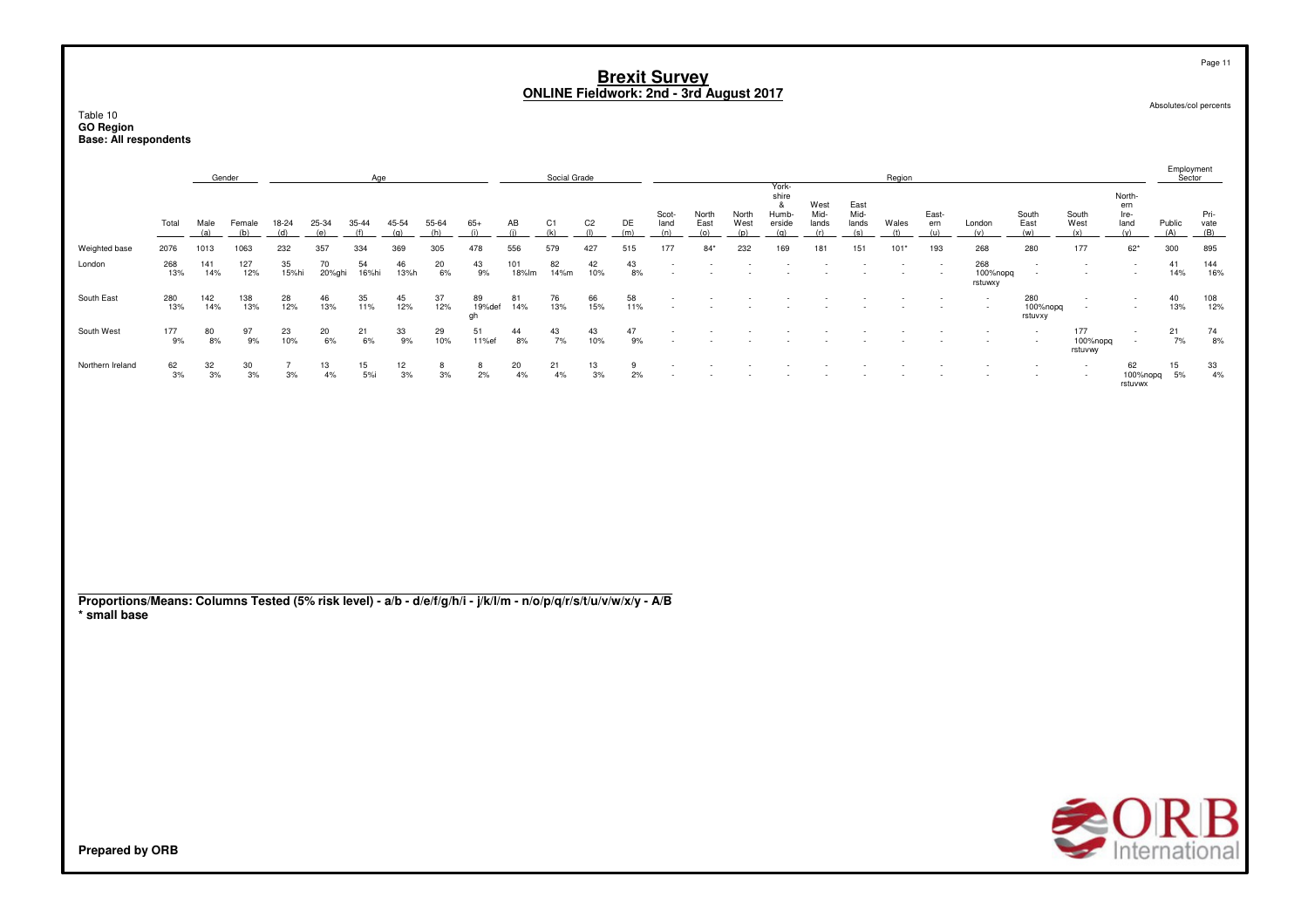Table 11 rable in<br>Have you taken a foreign holiday in the last 3 years?<br>Base: All respondents

|                                                                                                                                 |             | Gender      |               |                     |              | Age          |              |                     |                |               | Social Grade          |                       |               |                      |                      |                      |                                               |                              | Region                       |              |                     |                         |                      |                      |                                      | Employment<br>Sector |                     |
|---------------------------------------------------------------------------------------------------------------------------------|-------------|-------------|---------------|---------------------|--------------|--------------|--------------|---------------------|----------------|---------------|-----------------------|-----------------------|---------------|----------------------|----------------------|----------------------|-----------------------------------------------|------------------------------|------------------------------|--------------|---------------------|-------------------------|----------------------|----------------------|--------------------------------------|----------------------|---------------------|
|                                                                                                                                 | Total       | Male<br>(a) | Female<br>(b) | 18-24<br>(d)        | 25-34<br>(e) | 35-44<br>(f) | 45-54<br>(q) | 55-64<br>(h)        | $65+$<br>(i)   | AB<br>(i)     | C <sub>1</sub><br>(k) | C <sub>2</sub><br>(1) | DE<br>(m)     | Scot-<br>land<br>(n) | North<br>East<br>(o) | North<br>West<br>(p) | York-<br>shire<br>&<br>Humb-<br>erside<br>(q) | West<br>Mid-<br>lands<br>(r) | East<br>Mid-<br>lands<br>(s) | Wales<br>(t) | East-<br>ern<br>(u) | London<br>(v)           | South<br>East<br>(w) | South<br>West<br>(x) | North-<br>ern<br>Ire-<br>land<br>(y) | Public<br>(A)        | Pri-<br>vate<br>(B) |
| Unweighted base                                                                                                                 | 2076        | 952         | 1124          | 253                 | 318          | 327          | 356          | 311                 | 511            | 610           | 599                   | 331                   | 536           | 179                  | 89                   | 239                  | 199                                           | 182                          | 151                          | 115          | 187                 | 232                     | 272                  | 181                  | 50                                   | 271                  | 820                 |
| Weighted base                                                                                                                   | 2076        | 1013        | 1063          | 232                 | 357          | 334          | 369          | 305                 | 478            | 556           | 579                   | 427                   | 515           | 177                  | $84*$                | 232                  | 169                                           | 181                          | 151                          | $101*$       | 193                 | 268                     | 280                  | 177                  | $62*$                                | 300                  | 895                 |
| Yes                                                                                                                             | 1297<br>62% | 667<br>66%b | 631<br>59%    | 181<br>78%efg<br>hi | 240<br>67%h  | 198<br>59%h  | 221<br>60%h  | 141<br>46%          | 318<br>66%fh   | 437<br>79%klm | 371<br>64%m           | 251<br>59%m           | 239<br>46%    | 106<br>60%           | 39<br>46%            | 138<br>59%           | 97<br>58%                                     | 111<br>61%0                  | 90<br>59%                    | 58<br>57%    | 117<br>61%0         | 198<br>74%nop<br>qrstuw | 178<br>64%0          | 116<br>65%0          | 51<br>82%nop<br>qrstuw<br>x          | 221<br>73%           | 597<br>67%          |
| No                                                                                                                              | 779<br>38%  | 346<br>34%  | 432<br>41%a   | 51<br>22%           | 117<br>33%d  | 136<br>41%di | 149<br>40%d  | 165<br>54%def<br>qi | 160<br>$34%$ d | 119<br>21%    | 208<br>36%            | 176<br>41%j           | 276<br>54%jkl | 72<br>40%vy          | 45<br>wxy            | 94<br>54%ruv 41%vy   | 72<br>42%vy                                   | 71<br>39%vy                  | 61<br>41%vy                  | 43<br>43%vy  | 76<br>39%vy         | 70<br>26%               | 102<br>36%vy         | 61<br>35%y           | 11<br>18%                            | 80<br>27%            | 298<br>33%          |
|                                                                                                                                 |             |             |               |                     |              |              |              |                     |                |               |                       |                       |               |                      |                      |                      |                                               |                              |                              |              |                     |                         |                      |                      |                                      |                      |                     |
| Proportions/Means: Columns Tested (5% risk level) - a/b - d/e/f/g/h/i - j/k/l/m - n/o/p/q/r/s/t/u/v/w/x/y - A/B<br>* small base |             |             |               |                     |              |              |              |                     |                |               |                       |                       |               |                      |                      |                      |                                               |                              |                              |              |                     |                         |                      |                      |                                      |                      |                     |



Absolutes/col percents

Page 12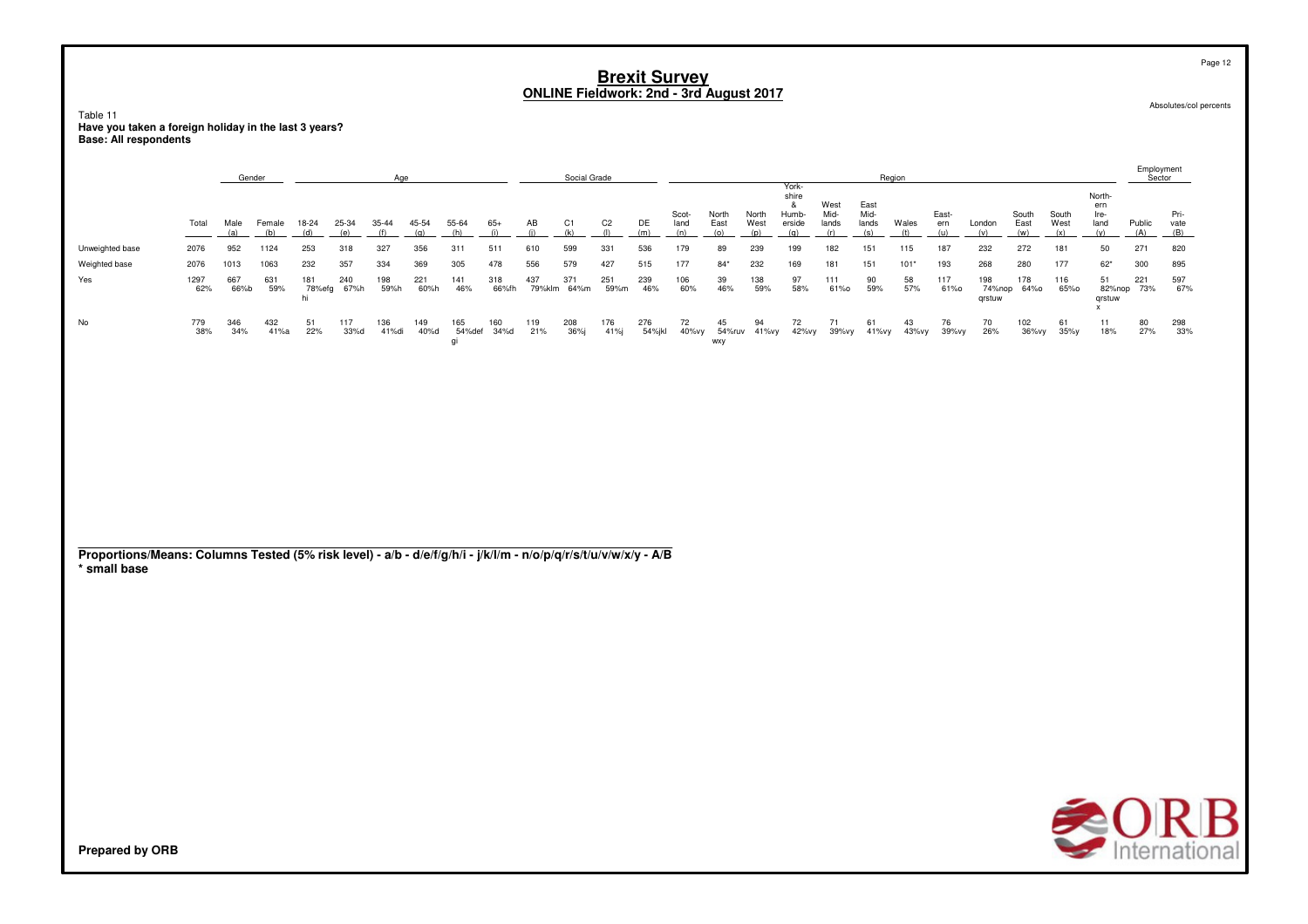#### Table 12**Tenure Base: All respondents**

|                                                                                                                                 |             | Gender      |               |              |                     | <u>Age</u>           |               |                    |                     |               | Social Grade       |                       |                      |                       |                      |                      |                                                |                              | Region                       |                       |                     |                       |                      |                                     |                                                      | Employment<br>Sector |                     |
|---------------------------------------------------------------------------------------------------------------------------------|-------------|-------------|---------------|--------------|---------------------|----------------------|---------------|--------------------|---------------------|---------------|--------------------|-----------------------|----------------------|-----------------------|----------------------|----------------------|------------------------------------------------|------------------------------|------------------------------|-----------------------|---------------------|-----------------------|----------------------|-------------------------------------|------------------------------------------------------|----------------------|---------------------|
|                                                                                                                                 | Total       | Male<br>(a) | Female<br>(b) | 18-24<br>(d) | 25-34<br>(e)        | 35-44<br>(f)         | 45-54<br>(q)  | 55-64<br>(h)       | $65+$<br>(i)        | AB<br>(i)     | C1<br>(k)          | C <sub>2</sub><br>(1) | DE<br>(m)            | Scot-<br>land<br>(n)  | North<br>East<br>(0) | North<br>West<br>(p) | York-<br>shire<br>-8<br>Humb-<br>erside<br>(q) | West<br>Mid-<br>lands<br>(r) | East<br>Mid-<br>lands<br>(s) | Wales<br>(t)          | East-<br>ern<br>(u) | London<br>(v)         | South<br>East<br>(w) | South<br>West<br>(x)                | North-<br>ern<br>Ire-<br>land<br>(y)                 | Public<br>(A)        | Pri-<br>vate<br>(B) |
| Unweighted base                                                                                                                 | 2076        | 952         | 1124          | 253          | 318                 | 327                  | 356           | 311                | 511                 | 610           | 599                | 331                   | 536                  | 179                   | 89                   | 239                  | 199                                            | 182                          | 151                          | 115                   | 187                 | 232                   | 272                  | 181                                 | 50                                                   | 271                  | 820                 |
| Weighted base                                                                                                                   | 2076        | 1013        | 1063          | 232          | 357                 | 334                  | 369           | 305                | 478                 | 556           | 579                | 427                   | 515                  | 177                   | $84*$                | 232                  | 169                                            | 181                          | 151                          | $101*$                | 193                 | 268                   | 280                  | 177                                 | $62*$                                                | 300                  | 895                 |
| NET: Homeowners                                                                                                                 | 1345<br>65% | 701<br>69%b | 644<br>61%    | 130<br>56%e  | 163<br>46%          | 187<br>56%e          | 247<br>67%def | 206<br>67%def      | 413<br>86%def<br>gh | 448           | 391<br>81%klm 68%m | 285<br>67%m           | 221<br>43%           | 99<br>56%             | 55<br>65%            | 150<br>65%v          | 113<br>67%nv                                   | 120<br>66%v                  | 94<br>62%                    | 64<br>63%             | 133<br>69%nv        | 143<br>53%            | 190<br>68%nv         | 128<br>72%nv                        | 57<br>91%nop<br>qrstuv<br>WX                         | 214<br>71%B          | 558<br>62%          |
| Owned outright -<br>without mortgage                                                                                            | 750<br>36%  | 385<br>38%  | 364<br>34%    | 46<br>20%e   | 40<br>11%           | 49<br>15%            | 109<br>30%def | 135<br>44%def<br>g | 371<br>78%def<br>gh | 233<br>42%m   | 214<br>37%m        | 156<br>37%m           | 146<br>28%           | 43<br>24%             | 27<br>32%            | 90<br>39%nv          | 59<br>35%n                                     | 62<br>34%                    | 59<br>39%nv                  | 40<br>39%nv           | 80<br>42%nv         | 73<br>27%             | 112<br>40%nv         | 80<br>45%nrv                        | 25<br>40%n                                           | 64<br>21%            | 232<br>26%          |
| Owned with a mortgage<br>or loan                                                                                                | 596<br>29%  | 316<br>31%  | 279<br>26%    | 85<br>36%hi  | 123<br>34%hi        | 138<br>41%hi         | 138<br>37%hi  | 71<br>23%i         | 41<br>9%            | 215<br>39%klm | 177<br>31%m        | 129<br>30%m           | 75<br>15%            | 56<br>31%             | 28<br>33%            | 60<br>26%            | 54<br>32%                                      | 58<br>32%                    | 35<br>23%                    | 24<br>24%             | 53<br>27%           | 69<br>26%             | 78<br>28%            | 48<br>27%                           | 32<br>51%npq<br>rstuvw<br>x                          | 150<br>50%B          | 327<br>36%          |
| NET: Renters                                                                                                                    | 701<br>34%  | 295<br>29%  | 406<br>38%a   | 86<br>37%i   | 189<br>53%dfg<br>hi | 143<br>43%ghi        | 119<br>32%i   | 99<br>32%i         | 65<br>14%           | 97<br>17%     | 178<br>31%j        | 135<br>32%            | 290<br>56%jkl        | 76<br>43%qru<br>wxy   | 29<br>35%у           | 76<br>33%y           | 53<br>31%y                                     | 58<br>32%y                   | 56<br>37%xy                  | 36<br>36%y            | 59<br>31%y          | 120<br>45%pqr<br>uwxy | 86<br>31%y           | 45<br>26%y                          | 5<br>8%                                              | 84<br>28%            | 322<br>36%A         |
| Rented from the council                                                                                                         | 270<br>13%  | 106<br>10%  | 164<br>15%a   | 15<br>6%     | 60<br>17%di         | 54<br>16%di          | 54<br>15%di   | 52<br>17%di        | 35<br>7%            | 21<br>4%      | 46<br>8%           | 62<br>15%jk           | 141<br>27%jkl        | 44<br>25%pqr<br>suwxy | 12<br>15%xy          | 25<br>11%y           | 25<br>15%uxy                                   | 25<br>14%uxy                 | 18<br>12%y                   | 20<br>v               | 13<br>20%puwx 7%    | 49<br>18%puw<br>хy    | 28<br>10%у           | 11<br>6%                            | $\overline{\phantom{a}}$<br>$\overline{\phantom{a}}$ | 30<br>10%            | 106<br>12%          |
| Rented from a housing<br>association                                                                                            | 142<br>7%   | 62<br>6%    | 80<br>8%      | 13<br>6%     | 35<br>10%i          | 24<br>7%i            | 33<br>9%      | 23<br>8%           | 13<br>3%            | 14<br>3%      | 34<br>$6\%$ j      | 23<br>5%              | 71<br>14%jkl         | 13<br>7%q             | 6<br>8%q             | 26<br>11%gw          | 3<br>2%                                        | 14<br>8%q                    | 12<br>8%q                    | $\overline{7}$<br>7%q | 11<br>6%            | 17<br>6%q             | 15<br>6%             | 16<br>9%q                           | $\overline{c}$<br>3%                                 | 13<br>4%             | 62<br>7%            |
| Rented from someone<br>else                                                                                                     | 289<br>14%  | 127<br>13%  | 162<br>15%    | 58<br>25%ghi | 94<br>26%fgh        | 64<br>19%ghi         | 33<br>$9%$ i  | 23<br>8%           | 16<br>3%            | 62<br>11%     | 99<br>17%jl        | 50<br>12%             | 77<br>15%            | 19<br>11%             | 11<br>13%            | 26<br>11%            | 25<br>15%                                      | 19<br>10%                    | 27<br>18%y                   | 9<br>9%               | 35<br>18%y          | 55<br>20%npr<br>txy   | 42<br>15%            | 19<br>11%                           | 3<br>5%                                              | 41<br>14%            | 154<br>17%          |
| Rent free                                                                                                                       | 30<br>$1\%$ | 17<br>2%    | 13<br>$1\%$   | 16<br>7%efgh | 5<br>$1\%$          | $\overline{4}$<br>1% | 3<br>1%       | 1                  | -1                  | 11<br>2%      | 9<br>2%            | 7<br>2%               | $\overline{4}$<br>1% | $\overline{2}$<br>1%  |                      | 5<br>2%              | 3<br>2%                                        | 3<br>2%                      |                              | 1<br>1%               | 1%                  | 5<br>2%               | $\overline{4}$<br>1% | $\overline{4}$<br>2%                | $\mathbf{1}$<br>1%                                   | $\overline{2}$<br>1% | 15<br>2%            |
|                                                                                                                                 |             |             |               |              |                     |                      |               |                    |                     |               |                    |                       |                      |                       |                      |                      |                                                |                              |                              |                       |                     |                       |                      |                                     |                                                      |                      |                     |
|                                                                                                                                 |             |             |               |              |                     |                      |               |                    |                     |               |                    |                       |                      |                       |                      |                      |                                                |                              |                              |                       |                     |                       |                      |                                     |                                                      |                      |                     |
|                                                                                                                                 |             |             |               |              |                     |                      |               |                    |                     |               |                    |                       |                      |                       |                      |                      |                                                |                              |                              |                       |                     |                       |                      |                                     |                                                      |                      |                     |
|                                                                                                                                 |             |             |               |              |                     |                      |               |                    |                     |               |                    |                       |                      |                       |                      |                      |                                                |                              |                              |                       |                     |                       |                      |                                     |                                                      |                      |                     |
| Proportions/Means: Columns Tested (5% risk level) - a/b - d/e/f/g/h/i - j/k/l/m - n/o/p/q/r/s/t/u/v/w/x/y - A/B<br>* small base |             |             |               |              |                     |                      |               |                    |                     |               |                    |                       |                      |                       |                      |                      |                                                |                              |                              |                       |                     |                       |                      |                                     |                                                      |                      |                     |
| <b>Prepared by ORB</b>                                                                                                          |             |             |               |              |                     |                      |               |                    |                     |               |                    |                       |                      |                       |                      |                      |                                                |                              |                              |                       |                     |                       |                      | $\bigotimes_{\text{International}}$ |                                                      |                      |                     |

Page 13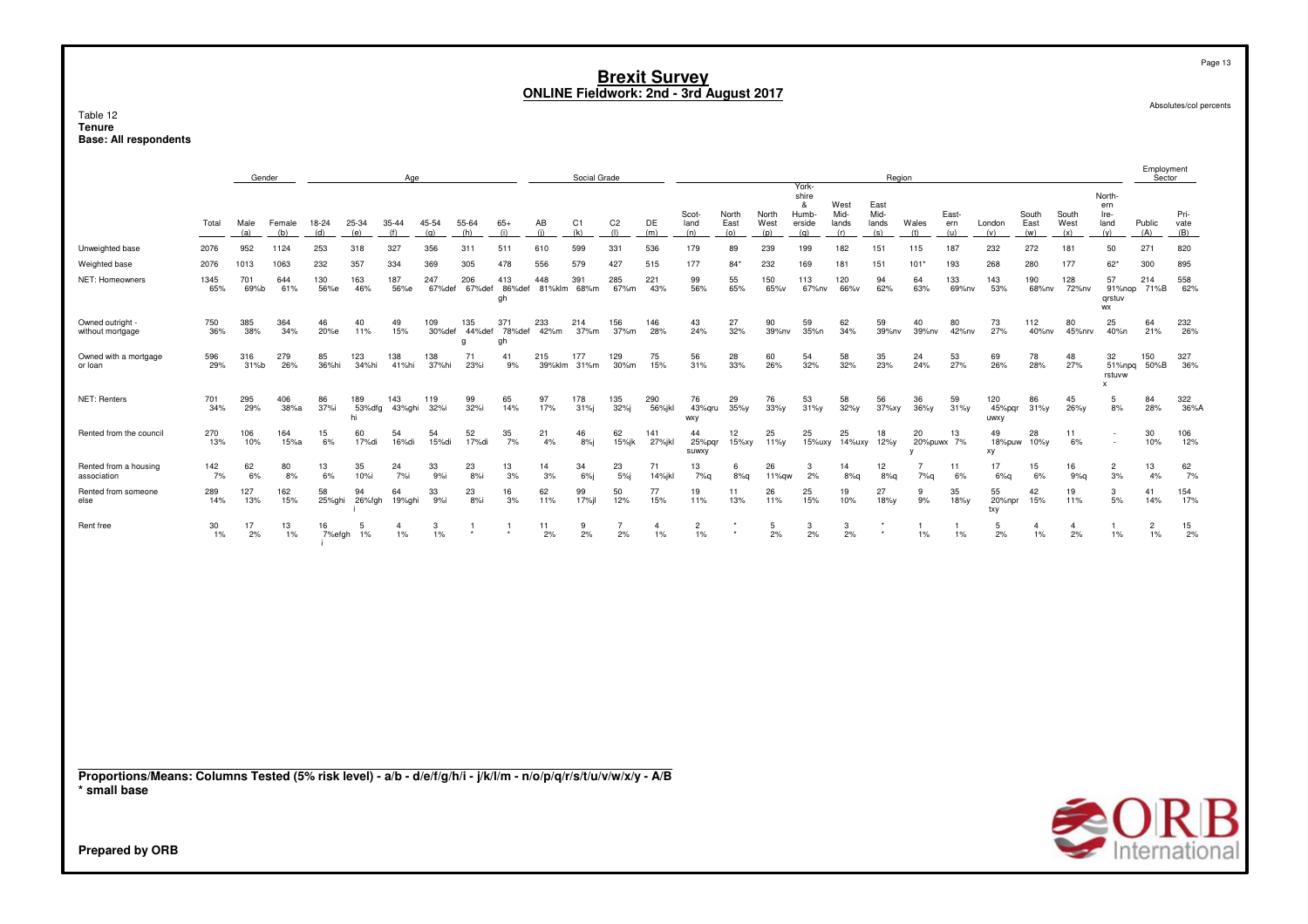#### Table 13**What is the highest educational level that you have achieved to date? Base: All respondents**

|                                                                                                                 |                |             | Gender         |               |              | Age                 |                      |                         |                |                      | Social Grade                    |                       |                      |                      |                      |                          |                                               |                              |                              | Region               |                      |                         |                      |                               |                                                     | Employment<br>Sector |                      |
|-----------------------------------------------------------------------------------------------------------------|----------------|-------------|----------------|---------------|--------------|---------------------|----------------------|-------------------------|----------------|----------------------|---------------------------------|-----------------------|----------------------|----------------------|----------------------|--------------------------|-----------------------------------------------|------------------------------|------------------------------|----------------------|----------------------|-------------------------|----------------------|-------------------------------|-----------------------------------------------------|----------------------|----------------------|
|                                                                                                                 | Total          | Male<br>(a) | Female<br>(b)  | 18-24<br>(d)  | 25-34<br>(e) | 35-44<br>(f)        | 45-54<br>(q)         | 55-64<br>(h)            | $65+$<br>(i)   | AB<br>(i)            | C1<br>(k)                       | C <sub>2</sub><br>(1) | DE<br>(m)            | Scot-<br>land<br>(n) | North<br>East<br>(o) | North<br>West<br>(p)     | York-<br>shire<br>&<br>Humb-<br>erside<br>(q) | West<br>Mid-<br>lands<br>(r) | East<br>Mid-<br>lands<br>(s) | Wales<br>(t)         | East-<br>ern<br>(u)  | London<br>(v)           | South<br>East<br>(w) | South<br>West<br>(x)          | North-<br>ern<br>Ire-<br>land<br>(y)                | Public<br>(A)        | Pri-<br>vate<br>(B)  |
| Unweighted base                                                                                                 | 2076           | 952         | 1124           | 253           | 318          | 327                 | 356                  | 311                     | 511            | 610                  | 599                             | 331                   | 536                  | 179                  | 89                   | 239                      | 199                                           | 182                          | 151                          | 115                  | 187                  | 232                     | 272                  | 181                           | 50                                                  | 271                  | 820                  |
| Weighted base                                                                                                   | 2076           | 1013        | 1063           | 232           | 357          | 334                 | 369                  | 305                     | 478            | 556                  | 579                             | 427                   | 515                  | 177                  | $84*$                | 232                      | 169                                           | 181                          | 151                          | $101*$               | 193                  | 268                     | 280                  | 177                           | $62*$                                               | 300                  | 895                  |
| No formal education                                                                                             | 22<br>1%       | 11<br>1%    | 11<br>$1\%$    | $\sim$        | 6<br>2%      | 3<br>1%             | $\overline{4}$<br>1% | $\overline{4}$<br>1%    | 5<br>1%        | $\overline{a}$<br>1% | $\overline{2}$<br>$\pmb{\star}$ | 3<br>1%               | 13<br>$2%$ jk        | 6<br>4%ruvx          |                      | $\overline{2}$<br>1%     | 5<br>3%rvx                                    | $\mathbf{1}$                 | -1                           | -1<br>1%             | 1                    | -1                      | 3<br>1%              | -1                            | $\overline{\phantom{a}}$                            |                      | 9<br>1%              |
| Primary                                                                                                         | 13<br>1%       | 5<br>1%     | 8<br>$1\%$     |               | 4<br>1%      | 3<br>1%             | $\overline{a}$<br>1% |                         | $\overline{2}$ | $\overline{2}$       | 3<br>$1\%$                      | $\overline{4}$<br>1%  | $\overline{4}$<br>1% | ٠                    | 3<br>3%npuv          | $\overline{\phantom{a}}$ | 1%                                            | -1<br>1%                     | $\overline{2}$<br>2%         | -1<br>1%             |                      | -1                      | $\overline{2}$<br>1% | $\overline{2}$<br>1%          |                                                     |                      | $\overline{7}$<br>1% |
| Secondary school, high<br>school, 6th form/<br>college, GCSE's, A-<br>Levels, BTEC, NVQ<br>levels 1 to 3, etc.  | 1386<br>67%    | 645<br>64%  | 741<br>70%a    | 95<br>41%     | 186<br>52%d  | 216<br>65%de        | 273<br>74%def        | 276<br>91%def<br>gi     | 340<br>71%de   | 253<br>46%           | 353<br>61%j                     | 335<br>79%jk          | 444<br>86%jkl        | 112<br>63%vy         | 73<br>rtuvwx<br>y    | 171<br>y                 | 109<br>86%npq 74%nqv 64%vy                    | 128<br>70%vу                 | 120<br>vwy                   | 74<br>79%nqu 73%vy   | 125<br>64%vy         | 137<br>51%y             | 187<br>67%vy         | 132<br>75%nqv<br>$\mathsf{v}$ | 20<br>32%                                           | 180<br>60%           | 565<br>63%           |
| University degree or<br>equivalent professional<br>qualification, NVQ<br>level 4, etc.                          | 401<br>19%     | 211<br>21%  | 189<br>18%     | 65<br>28%fgh  | 90<br>25%gh  | 62<br>19%h          | 63<br>17%h           | 18<br>6%                | 104<br>22%h    | 174                  | 146<br>31%klm 25%lm             | 49<br>12%m            | 32<br>6%             | 34<br>19%0           | -5<br>6%             | 33<br>14%                | 35<br>20%0                                    | 30<br>16%0                   | 23<br>15%0                   | 16<br>16%0           | 42<br>22%0           | 72<br>27%opr<br>stx     | 61<br>22%op          | 27<br>15%0                    | 24<br>38%nop<br>grstuw<br>$\boldsymbol{\mathsf{x}}$ | 71<br>24%            | 205<br>23%           |
| Higher university<br>degree, doctorate, MBA,<br>NVQ level 5, etc.                                               | 171<br>8%      | 97<br>10%   | 74<br>7%       | 19<br>8%h     | 59<br>17%dgh | 42<br>13%ghi        | 23<br>6%h            | 5<br>2%                 | 22<br>5%h      | 103<br>19%klm        | 44<br>8%lm                      | 13<br>3%              | 11<br>2%             | 12<br>7%             | $\overline{2}$<br>2% | 15<br>6%                 | 13<br>8%                                      | 15<br>$8\%s$                 | $\overline{4}$<br>3%         | 5<br>5%              | 16<br>8%s            | 46<br>17%nopq<br>rstuwx | 17<br>6%             | 9<br>$5%$                     | 17<br>27%nop<br>qrstuw<br>X                         | 45<br>15%            | 92<br>10%            |
| Still in full time<br>education                                                                                 | 62<br>3%       | 38<br>4%    | 24<br>2%       | 52<br>22%efgh | 2%ghi        | $\mathbf{4}$<br>1%i |                      |                         |                | 16<br>3%             | 27<br>5%m                       | 11<br>3%              | 9<br>2%              | 12<br>7%gsw          | $\overline{2}$<br>2% | $\overline{7}$<br>3%     | $\mathbf{3}$<br>2%                            | 5<br>3%                      | $\overline{2}$<br>1%         | $\overline{2}$<br>2% | 8<br>4%              | 9<br>3%                 | $\mathbf{4}$<br>1%   | 5<br>3%                       | $\overline{2}$<br>3%                                | 3<br>1%              | 8<br>1%              |
| Don't know                                                                                                      | $\overline{c}$ |             | $\overline{c}$ |               |              |                     |                      |                         |                |                      |                                 |                       |                      |                      |                      | $\overline{1}$<br>1%     | $\overline{a}$                                |                              |                              |                      |                      | $\mathbf{1}$            |                      | $\overline{\phantom{a}}$      |                                                     |                      | $\mathbf{1}$         |
| Prefer not to answer                                                                                            | 18<br>1%       | 5<br>1%     | 13<br>$1\%$    | -1<br>1%      | 4<br>$1\%$   | 4<br>1%             | $\overline{c}$       | $\overline{c}$<br>$1\%$ | 5<br>$1\%$     | 3<br>$1\%$           | $\overline{4}$<br>1%            | 10<br>$2\%$ jm        | $\overline{1}$       |                      | -1<br>1%             | 1<br>1%                  | 3<br>2%                                       | $\overline{2}$<br>$1\%$      |                              | $\overline{c}$<br>2% | $\overline{2}$<br>1% | $\overline{1}$          | $\overline{4}$<br>2% | $\overline{c}$<br>$1\%$       |                                                     | -1                   | 9<br>1%              |
| Proportions/Means: Columns Tested (5% risk level) - a/b - d/e/f/g/h/i - j/k/l/m - n/o/p/q/r/s/t/u/v/w/x/y - A/B |                |             |                |               |              |                     |                      |                         |                |                      |                                 |                       |                      |                      |                      |                          |                                               |                              |                              |                      |                      |                         |                      |                               |                                                     |                      |                      |
| * small base<br><b>Prepared by ORB</b>                                                                          |                |             |                |               |              |                     |                      |                         |                |                      |                                 |                       |                      |                      |                      |                          |                                               |                              |                              |                      |                      |                         |                      | <b>SORB</b>                   |                                                     |                      | B                    |

Absolutes/col percents

Page 14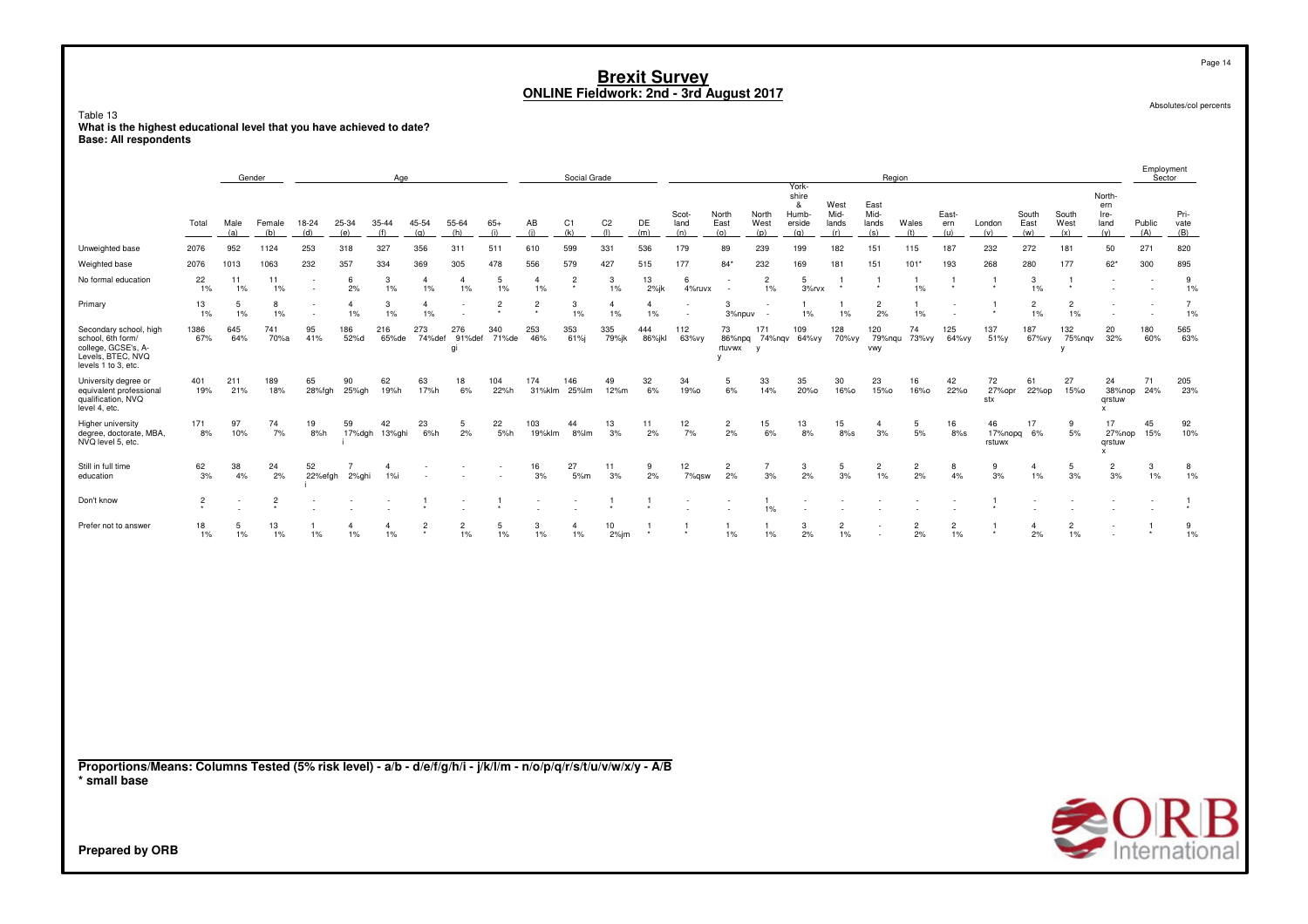Table 14

**Thinking about your household's food and grocery shopping, are you personally responsible for selecting half or more of the items to be bought from supermarkets and food shops?**

**Base: All respondents**

|                                                                                                                                 |             |             | Gender       |            |                  | Age           |              |             |             |               | Social Grade |                |              |               |                        |                       |                                        |                       | Region                |                      |              |             |               |               |                               | . <i>.</i><br>Sector |              |
|---------------------------------------------------------------------------------------------------------------------------------|-------------|-------------|--------------|------------|------------------|---------------|--------------|-------------|-------------|---------------|--------------|----------------|--------------|---------------|------------------------|-----------------------|----------------------------------------|-----------------------|-----------------------|----------------------|--------------|-------------|---------------|---------------|-------------------------------|----------------------|--------------|
|                                                                                                                                 | Total       | Male        | Female       | 18-24      | 25-34            | 35-44         | 45-54        | 55-64       | $65+$       | AB            | C1           | C <sub>2</sub> | DE           | Scot-<br>land | North<br>East          | North<br>West         | York-<br>shire<br>&<br>Humb-<br>erside | West<br>Mid-<br>lands | East<br>Mid-<br>lands | Wales                | East-<br>ern | London      | South<br>East | South<br>West | North-<br>ern<br>Ire-<br>land | Public               | Pri-<br>vate |
| Unweighted base                                                                                                                 | 2076        | (a)<br>952  | (b)<br>1124  | (d)<br>253 | (e)<br>318       | (f)<br>327    | (q)<br>356   | (h)<br>311  | (i)<br>511  | (i)<br>610    | (k)<br>599   | (1)<br>331     | (m)<br>536   | (n)<br>179    | (o)<br>89              | (p)<br>239            | (q)<br>199                             | (r)<br>182            | (s)<br>151            | (t)<br>115           | (u)<br>187   | (v)<br>232  | (w)<br>272    | (x)<br>181    | (y)<br>50                     | (A)<br>271           | (B)<br>820   |
| Weighted base                                                                                                                   | 2076        | 1013        | 1063         | 232        | 357              | 334           | 369          | 305         | 478         | 556           | 579          | 427            | 515          | 177           | $84*$                  | 232                   | 169                                    | 181                   | 151                   | $101*$               | 193          | 268         | 280           | 177           | $62*$                         | 300                  | 895          |
| Yes - responsible for<br>half or more of the<br>items bought                                                                    | 1829<br>88% | 829<br>82%  | 1000<br>94%a | 133<br>57% | 331<br>93%d      | 317<br>95%dhi | 348<br>94%di | 274<br>90%d | 426<br>89%d | 456<br>82%    | 512<br>88%j  | 386<br>$90%$ j | 475<br>92%jk | 162<br>91%p   | 77<br>91%p             | 186<br>80%            | 152<br>90%p                            | 159<br>88%            | 137<br>91%p           | 94<br>93%p           | 172<br>89%p  | 238<br>89%p | 248<br>89%p   | 152<br>86%    | 53<br>85%                     | 272<br>91%           | 810<br>90%   |
| No - not responsible<br>for most of the items<br>bought                                                                         | 247<br>12%  | 184<br>18%b | 63<br>6%     | 99         | 25<br>43%efgh 7% | 17<br>5%      | 22<br>6%     | 31<br>10%f  | 53<br>11%fg | 100<br>18%klm | 67<br>12%m   | 41<br>10%      | 39<br>8%     | 15<br>9%      | $\overline{7}$<br>$9%$ | 46<br>20%noq<br>stuvw | 18<br>10%                              | 22<br>12%             | 14<br>9%              | $\overline{7}$<br>7% | 22<br>11%    | 30<br>11%   | 32<br>11%     | 25<br>14%     | 9<br>15%                      | 28<br>9%             | 86<br>10%    |
|                                                                                                                                 |             |             |              |            |                  |               |              |             |             |               |              |                |              |               |                        |                       |                                        |                       |                       |                      |              |             |               |               |                               |                      |              |
|                                                                                                                                 |             |             |              |            |                  |               |              |             |             |               |              |                |              |               |                        |                       |                                        |                       |                       |                      |              |             |               |               |                               |                      |              |
|                                                                                                                                 |             |             |              |            |                  |               |              |             |             |               |              |                |              |               |                        |                       |                                        |                       |                       |                      |              |             |               |               |                               |                      |              |
| Proportions/Means: Columns Tested (5% risk level) - a/b - d/e/f/g/h/i - j/k/l/m - n/o/p/q/r/s/t/u/v/w/x/y - A/B<br>* small base |             |             |              |            |                  |               |              |             |             |               |              |                |              |               |                        |                       |                                        |                       |                       |                      |              |             |               |               |                               |                      |              |
|                                                                                                                                 |             |             |              |            |                  |               |              |             |             |               |              |                |              |               |                        |                       |                                        |                       |                       |                      |              |             |               |               |                               |                      |              |
|                                                                                                                                 |             |             |              |            |                  |               |              |             |             |               |              |                |              |               |                        |                       |                                        |                       |                       |                      |              |             |               |               |                               |                      |              |
|                                                                                                                                 |             |             |              |            |                  |               |              |             |             |               |              |                |              |               |                        |                       |                                        |                       |                       |                      |              |             |               |               |                               |                      |              |
|                                                                                                                                 |             |             |              |            |                  |               |              |             |             |               |              |                |              |               |                        |                       |                                        |                       |                       |                      |              |             |               |               |                               |                      |              |
|                                                                                                                                 |             |             |              |            |                  |               |              |             |             |               |              |                |              |               |                        |                       |                                        |                       |                       |                      |              |             |               |               | <b>CALL</b>                   |                      |              |
|                                                                                                                                 |             |             |              |            |                  |               |              |             |             |               |              |                |              |               |                        |                       |                                        |                       |                       |                      |              |             |               |               |                               |                      |              |

Absolutes/col percents

Page 15

Employment

**SORB**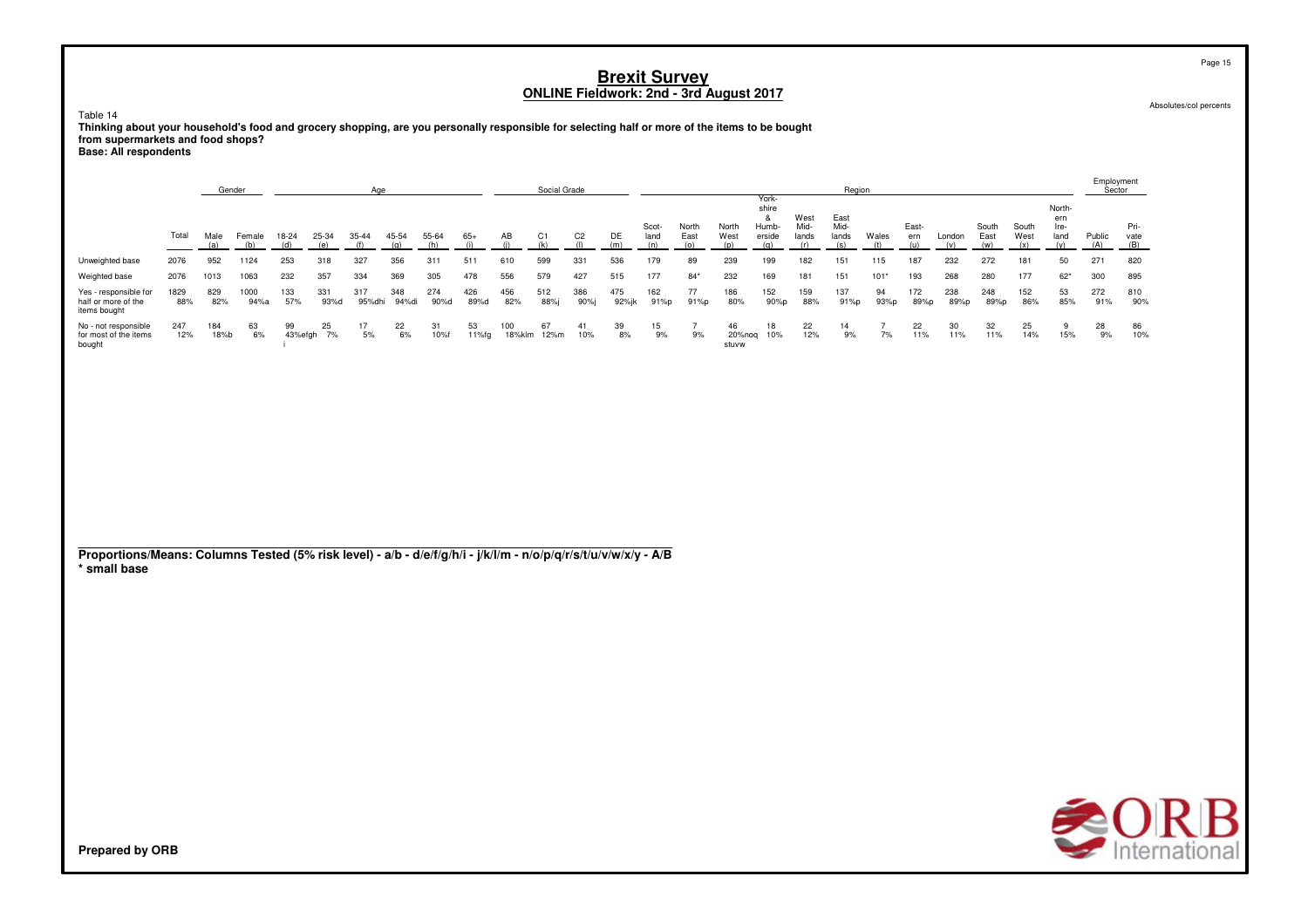Table 15 How many cars are there in your household?<br>Base: All respondents

|                                                                                                                                 |             |             | Gender        |               |              | Age          |              |              |                           |                     | Social Grade |                       |               |                      |                      |                      |                                                |                              |                              | Region       |                     |                              |                      |                            |                                      | Employment<br>Sector |                     |
|---------------------------------------------------------------------------------------------------------------------------------|-------------|-------------|---------------|---------------|--------------|--------------|--------------|--------------|---------------------------|---------------------|--------------|-----------------------|---------------|----------------------|----------------------|----------------------|------------------------------------------------|------------------------------|------------------------------|--------------|---------------------|------------------------------|----------------------|----------------------------|--------------------------------------|----------------------|---------------------|
|                                                                                                                                 | Total       | Male<br>(a) | Female<br>(b) | 18-24<br>(d)  | 25-34<br>(e) | 35-44<br>(f) | 45-54<br>(q) | 55-64<br>(h) | $65+$<br>(i)              | AB<br>(i)           | C1<br>(k)    | C <sub>2</sub><br>(1) | DE<br>(m)     | Scot-<br>land<br>(n) | North<br>East<br>(0) | North<br>West<br>(p) | York-<br>shire<br>-8<br>Humb-<br>erside<br>(q) | West<br>Mid-<br>lands<br>(r) | East<br>Mid-<br>lands<br>(s) | Wales<br>(t) | East-<br>ern<br>(u) | London<br>(v)                | South<br>East<br>(w) | South<br>West<br>(x)       | North-<br>ern<br>Ire-<br>land<br>(y) | Public<br>(A)        | Pri-<br>vate<br>(B) |
| Unweighted base                                                                                                                 | 2076        | 952         | 1124          | 253           | 318          | 327          | 356          | 311          | 511                       | 610                 | 599          | 331                   | 536           | 179                  | 89                   | 239                  | 199                                            | 182                          | 151                          | 115          | 187                 | 232                          | 272                  | 181                        | 50                                   | 271                  | 820                 |
| Weighted base                                                                                                                   | 2076        | 1013        | 1063          | 232           | 357          | 334          | 369          | 305          | 478                       | 556                 | 579          | 427                   | 515           | 177                  | $84*$                | 232                  | 169                                            | 181                          | 151                          | $101*$       | 193                 | 268                          | 280                  | 177                        | $62*$                                | 300                  | 895                 |
| No cars in the<br>household                                                                                                     | 436<br>21%  | 193<br>19%  | 243<br>23%    | 52<br>22%i    | 87<br>24%i   | 83<br>25%i   | 70<br>19%    | 76<br>25%i   | 69<br>14%                 | 68<br>12%           | 122<br>21%   | 63<br>15%             | 182<br>35%jkl | 44<br>V              | 22<br>v              | 61<br>хy             | 43<br>25%uwx 26%uwx 26%suw 26%uwx 19%y<br>y    | 34                           | 25<br>17%y                   | 19<br>19%у   | 24<br>13%           | 101<br>38%npq<br>rstuwx<br>y | 37<br>13%            | 22<br>12%                  | 3<br>4%                              | 57<br>19%            | 166<br>19%          |
| NET: Any                                                                                                                        | 1640<br>79% | 820<br>81%  | 820<br>77%    | 181<br>78%    | 270<br>76%   | 251<br>75%   | 300<br>81%   | 229<br>75%   | 410<br>h                  | 487<br>86%def 88%km | 457<br>79%m  | 364<br>85%km          | 332<br>65%    | 133<br>75%v          | 62<br>74%            | 171<br>74%v          | 126<br>74%v                                    | 148<br>81%v                  | 126<br>83%pv                 | 81<br>81%v   | 169<br>87%nop<br>qv | 166<br>62%                   | 243<br>qv            | 155<br>87%nop 88%nop<br>qv | 60<br>qrstv                          | 243<br>96%nop 81%    | 729<br>81%          |
| $\mathbf{1}$                                                                                                                    | 842<br>41%  | 392<br>39%  | 450<br>42%    | 37<br>16%     | 134<br>37%d  | 143<br>43%d  | 134<br>36%d  | 141          | 253<br>46%deg 53%def<br>g | 201<br>36%          | 241<br>42%   | 184<br>43%            | 217<br>42%    | 68<br>39%y           | 43<br>51%vy          | 93<br>40%y           | 67<br>39%y                                     | 72<br>40%y                   | 75<br>49%vy                  | 44<br>44%y   | 75<br>39%y          | 100<br>37%y                  | 116<br>41%y          | 76<br>43%y                 | 12 <sup>2</sup><br>20%               | 104<br>35%           | 347<br>39%          |
| $\overline{2}$                                                                                                                  | 608<br>29%  | 330<br>33%b | 278<br>26%    | 70<br>30%h    | 106<br>30%h  | 97<br>29%    | 126<br>34%h  | 67<br>22%    | 142<br>30%h               | 226<br>41%klm       | 160<br>28%m  | 138<br>32%m           | 83<br>16%     | 57<br>32%ov          | 14<br>16%            | 55<br>24%            | 47<br>28%ov                                    | 60<br>33%ov                  | 42<br>28%v                   | 27<br>27%    | 71<br>37%opv        | 49<br>18%                    | 97<br>35%opv         | 57<br>32%ov                | 31<br>qrstvx                         | 102<br>50%nop 34%    | 291<br>32%          |
| $3+$                                                                                                                            | 191<br>9%   | 98<br>10%   | 92<br>9%      | 74<br>32%efgh | 30<br>8%fi   | 11<br>3%     | 40<br>11%fi  | 22<br>7%fi   | 15<br>3%                  | 60<br>11%m          | 56<br>10%    | 42<br>10%             | 33<br>6%      | 8<br>4%              | 6<br>7%              | 23<br>10%            | 12<br>7%                                       | 16<br>9%                     | 9<br>6%                      | 9<br>9%      | 23<br>12%n          | 17<br>6%                     | 30<br>11%n           | 22<br>12%n                 | 16<br>26%nop<br>qrstuv<br>WX         | 37<br>12%            | 92<br>10%           |
| Proportions/Means: Columns Tested (5% risk level) - a/b - d/e/f/g/h/i - j/k/l/m - n/o/p/q/r/s/t/u/v/w/x/y - A/B<br>* small base |             |             |               |               |              |              |              |              |                           |                     |              |                       |               |                      |                      |                      |                                                |                              |                              |              |                     |                              |                      |                            |                                      |                      |                     |
|                                                                                                                                 |             |             |               |               |              |              |              |              |                           |                     |              |                       |               |                      |                      |                      |                                                |                              |                              |              |                     |                              |                      |                            |                                      |                      |                     |
|                                                                                                                                 |             |             |               |               |              |              |              |              |                           |                     |              |                       |               |                      |                      |                      |                                                |                              |                              |              |                     |                              |                      |                            | $\sim$ $\sim$ $\sim$                 |                      |                     |

**Prepared by ORB** 

Page 16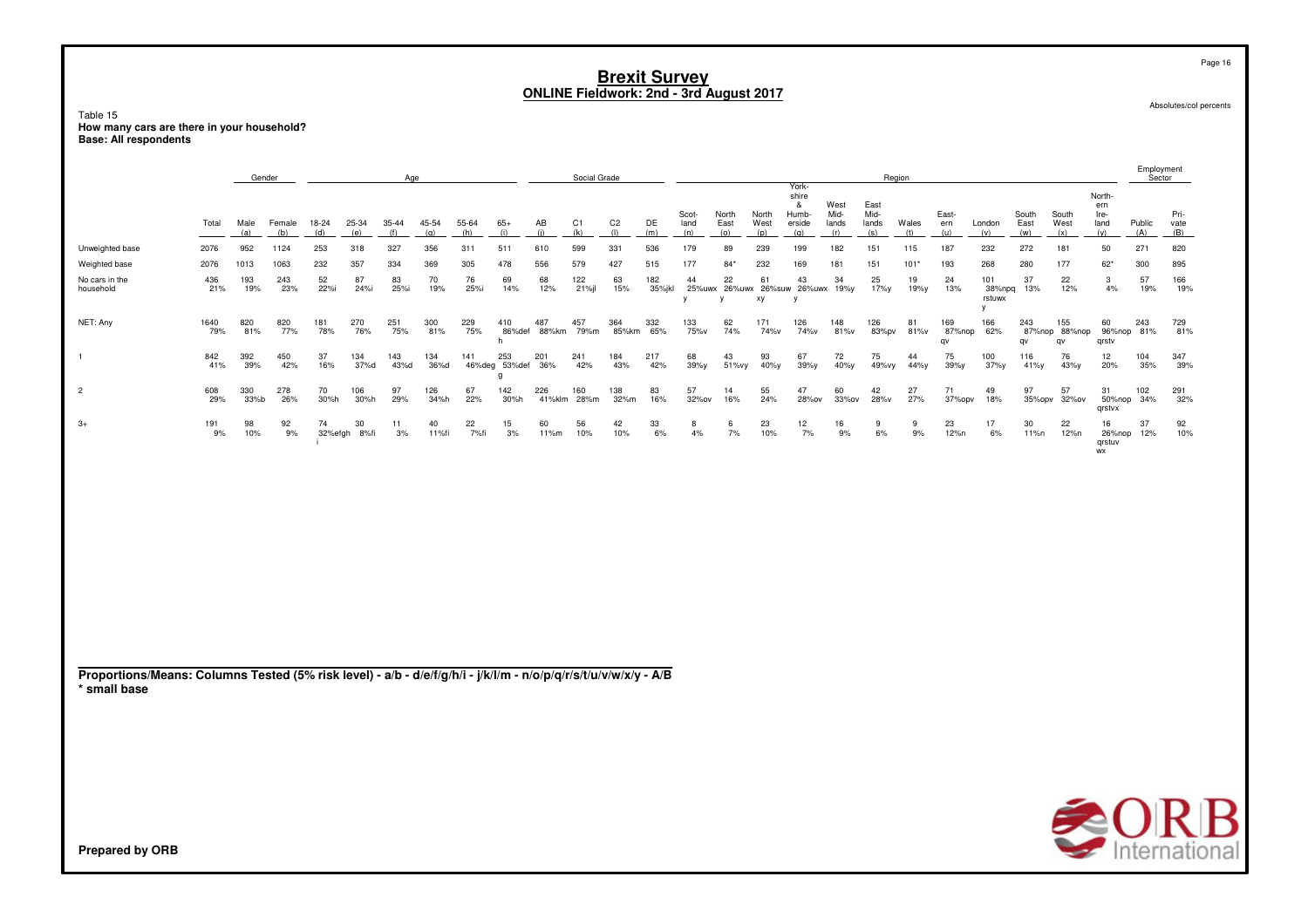Table 16**To which of the following ethnic groups do you consider you belong? Base: All respondents**

| shire<br>North-<br>East<br>&<br>West<br>ern<br>Mid-<br>Scot-<br>North<br>North<br>Humb-<br>Mid-<br>East-<br>South<br>South<br>Ire-<br>Pri-<br>C <sub>2</sub><br>DE<br>Public<br>$65+$<br>AB<br>C1<br>Wales<br>Male<br>Female<br>18-24<br>25-34<br>35-44<br>45-54<br>55-64<br>land<br>East<br>West<br>East<br>West<br>land<br>Total<br>erside<br>lands<br>lands<br>ern<br>London<br>vate<br>(m)<br>(A)<br>(h)<br>(i)<br>(i)<br>(k)<br>(1)<br>(o)<br>(w)<br>(B)<br>(a)<br>(b)<br>(d)<br>(e)<br>(f)<br>(q)<br>(n)<br>(p)<br>(q)<br>(r)<br>(s)<br>(t)<br>(u)<br>(v)<br>(x)<br>(y)<br>1124<br>239<br>271<br>820<br>2076<br>952<br>253<br>318<br>327<br>356<br>311<br>511<br>610<br>599<br>331<br>536<br>179<br>89<br>199<br>182<br>151<br>115<br>187<br>232<br>272<br>181<br>50<br>Unweighted base<br>2076<br>1013<br>1063<br>232<br>357<br>334<br>369<br>305<br>478<br>556<br>579<br>427<br>515<br>177<br>$84*$<br>232<br>169<br>181<br>151<br>$101*$<br>193<br>268<br>280<br>177<br>$62*$<br>300<br>895<br>Weighted base<br>172<br>82<br>98<br>185<br>268<br>171<br>275<br>White<br>1914<br>932<br>983<br>196<br>311<br>288<br>351<br>297<br>471<br>503<br>527<br>396<br>488<br>220<br>156<br>161<br>146<br>194<br>61<br>805<br>92%<br>86%<br>93%<br>97%v<br>95%rv<br>96%rv<br>72%<br>96%rv<br>96%rv<br>92%<br>92%<br>84%<br>87%<br>95%def<br>97%def<br>99%def<br>90%<br>91%<br>95%jk<br>97%rv<br>92%v<br>89%v<br>97%rv<br>96%rv<br>98%v<br>92%<br>90%<br>g<br>NET: BAME<br>150<br>73<br>78<br>36<br>42<br>17<br>$\overline{7}$<br>50<br>49<br>28<br>23<br>$\frac{2}{2\%}$<br>10<br>12<br>18<br>71<br>23<br>85<br>44<br>5<br>5<br>3<br>12<br>7<br>$\overline{a}$<br>8<br>$\mathbf{1}$<br>2%<br>2%<br>8%<br>7%<br>7%<br>7%<br>12%ghi<br>5%i<br>1%<br>8%m<br>5%<br>4%<br>10%nops 3%<br>3%<br>4%<br>27%nopq<br>4%<br>4%<br>1%<br>9%<br>15%ghi<br>13%ghi<br>9%m<br>6%<br>7%n<br>tuwx<br>rstuwxy<br>30<br>12<br>15<br>19<br>11<br>20<br>5<br>5<br>$\overline{c}$<br>Mixed<br>9<br>$\overline{7}$<br>$\overline{\mathbf{c}}$<br>9<br>$\overline{4}$<br>4<br>3<br>$\overline{4}$<br>$\overline{4}$<br>$\mathbf{A}$<br>$\mathbf{1}$<br>-1<br>$1\%$<br>2%<br>2%<br>3%<br>2%i<br>1%<br>1%<br>2%<br>2%<br>$1\%$<br>$1\%$<br>$1\%$<br>$2\%$<br>3%nuwx 1%<br>$1\%$<br>$1\%$<br>6%npru<br>1%<br>$1\%$<br>2%<br>$1\%$<br>٠<br>$\overline{\phantom{a}}$<br>WX<br>68<br>12<br>41<br>Asian<br>44<br>25<br>16<br>19<br>28<br>24<br>19<br>14<br>5<br>$\overline{7}$<br>13<br>$\overline{c}$<br>23<br>3<br>10<br>1<br>3<br>8<br>4%<br>2%<br>2%<br>4%<br>$1\%$<br>2%<br>5%<br>2%<br>5%ghi<br>1%<br>3%<br>2%<br>7%nops<br>9%nops<br>3%<br>3%<br>4%b<br>7%ghi<br>8%ghi<br>3%<br>1%<br>2%<br>3%<br>tuwx<br>tuwxy<br>39<br>17<br>9<br>5<br>19<br>Black<br>16<br>23<br>10<br>10<br>8<br>$\overline{c}$<br>25<br>3<br>$\overline{7}$<br>$\overline{4}$<br>8<br>$\overline{4}$<br>3<br>6<br>-1<br>1<br>$\sim$<br>2%<br>1%<br>1%<br>$1\%$<br>$1\%$<br>2%<br>2%<br>2%<br>4%hi<br>3%hi<br>2%h<br>2%h<br>1%<br>1%<br>3%m<br>$2\%p$<br>9%nopq<br>1%<br>2%<br>2%<br>2%<br>$\overline{\phantom{a}}$<br>$\sim$<br>rstuwx<br>у<br>6<br>3<br>$\frac{2}{x}$<br>Chinese<br>3<br>5<br>3<br>3<br>$\mathbf{1}$<br>5<br>1%fqi<br>1%<br>1%m<br>1%<br>$1\%$<br>1%<br>÷<br>$\frac{2}{1\%}$<br>Other ethnic group<br>$\overline{7}$<br>$2$<br>1%<br>$\overline{c}$<br>5<br>$\overline{4}$<br>$\overline{4}$<br>6<br>1%<br>1%<br>2%w<br>$6\phantom{.0}$<br>11<br>9<br>$\boldsymbol{2}$<br>$\mathbf{3}$<br>$\mathbf{3}$<br>3<br>$\overline{c}$<br>$\overline{c}$<br>3<br>$\overline{2}$<br>Prefer not to answer<br>$\overline{c}$<br>$\overline{4}$<br>3<br>$\overline{1}$<br>$\overline{4}$<br>-1<br>$\mathbf{1}$<br>$\mathbf{1}$<br>1<br>1%<br>$1\%$ i<br>$\star$<br>1%<br>$1\%$<br>$1\%$<br>1%<br>1%<br>$1\%$<br>1%<br>1%<br>1%<br>$1\%$<br>$1\%$<br>$1\%$<br>$1\%$<br>Proportions/Means: Columns Tested (5% risk level) - a/b - d/e/f/g/h/i - j/k/l/m - n/o/p/q/r/s/t/u/v/w/x/y - A/B<br>* small base |                 |  | Gender |  | Age |  |  | Social Grade |  |  |       |  | Region |  |  | Employment<br>Sector |             |
|-----------------------------------------------------------------------------------------------------------------------------------------------------------------------------------------------------------------------------------------------------------------------------------------------------------------------------------------------------------------------------------------------------------------------------------------------------------------------------------------------------------------------------------------------------------------------------------------------------------------------------------------------------------------------------------------------------------------------------------------------------------------------------------------------------------------------------------------------------------------------------------------------------------------------------------------------------------------------------------------------------------------------------------------------------------------------------------------------------------------------------------------------------------------------------------------------------------------------------------------------------------------------------------------------------------------------------------------------------------------------------------------------------------------------------------------------------------------------------------------------------------------------------------------------------------------------------------------------------------------------------------------------------------------------------------------------------------------------------------------------------------------------------------------------------------------------------------------------------------------------------------------------------------------------------------------------------------------------------------------------------------------------------------------------------------------------------------------------------------------------------------------------------------------------------------------------------------------------------------------------------------------------------------------------------------------------------------------------------------------------------------------------------------------------------------------------------------------------------------------------------------------------------------------------------------------------------------------------------------------------------------------------------------------------------------------------------------------------------------------------------------------------------------------------------------------------------------------------------------------------------------------------------------------------------------------------------------------------------------------------------------------------------------------------------------------------------------------------------------------------------------------------------------------------------------------------------------------------------------------------------------------------------------------------------------------------------------------------------------------------------------------------------------------------------------------------------------------------------------------------------------------------------------------------------------------------------------------------------------------------------------------------------------------------------------------------------------------------------------------------------------------------------------------------------------------------------------------------------------------------------------------------------------------------------------------------------|-----------------|--|--------|--|-----|--|--|--------------|--|--|-------|--|--------|--|--|----------------------|-------------|
|                                                                                                                                                                                                                                                                                                                                                                                                                                                                                                                                                                                                                                                                                                                                                                                                                                                                                                                                                                                                                                                                                                                                                                                                                                                                                                                                                                                                                                                                                                                                                                                                                                                                                                                                                                                                                                                                                                                                                                                                                                                                                                                                                                                                                                                                                                                                                                                                                                                                                                                                                                                                                                                                                                                                                                                                                                                                                                                                                                                                                                                                                                                                                                                                                                                                                                                                                                                                                                                                                                                                                                                                                                                                                                                                                                                                                                                                                                                                                     |                 |  |        |  |     |  |  |              |  |  | York- |  |        |  |  |                      |             |
|                                                                                                                                                                                                                                                                                                                                                                                                                                                                                                                                                                                                                                                                                                                                                                                                                                                                                                                                                                                                                                                                                                                                                                                                                                                                                                                                                                                                                                                                                                                                                                                                                                                                                                                                                                                                                                                                                                                                                                                                                                                                                                                                                                                                                                                                                                                                                                                                                                                                                                                                                                                                                                                                                                                                                                                                                                                                                                                                                                                                                                                                                                                                                                                                                                                                                                                                                                                                                                                                                                                                                                                                                                                                                                                                                                                                                                                                                                                                                     |                 |  |        |  |     |  |  |              |  |  |       |  |        |  |  |                      |             |
|                                                                                                                                                                                                                                                                                                                                                                                                                                                                                                                                                                                                                                                                                                                                                                                                                                                                                                                                                                                                                                                                                                                                                                                                                                                                                                                                                                                                                                                                                                                                                                                                                                                                                                                                                                                                                                                                                                                                                                                                                                                                                                                                                                                                                                                                                                                                                                                                                                                                                                                                                                                                                                                                                                                                                                                                                                                                                                                                                                                                                                                                                                                                                                                                                                                                                                                                                                                                                                                                                                                                                                                                                                                                                                                                                                                                                                                                                                                                                     |                 |  |        |  |     |  |  |              |  |  |       |  |        |  |  |                      |             |
|                                                                                                                                                                                                                                                                                                                                                                                                                                                                                                                                                                                                                                                                                                                                                                                                                                                                                                                                                                                                                                                                                                                                                                                                                                                                                                                                                                                                                                                                                                                                                                                                                                                                                                                                                                                                                                                                                                                                                                                                                                                                                                                                                                                                                                                                                                                                                                                                                                                                                                                                                                                                                                                                                                                                                                                                                                                                                                                                                                                                                                                                                                                                                                                                                                                                                                                                                                                                                                                                                                                                                                                                                                                                                                                                                                                                                                                                                                                                                     |                 |  |        |  |     |  |  |              |  |  |       |  |        |  |  |                      |             |
|                                                                                                                                                                                                                                                                                                                                                                                                                                                                                                                                                                                                                                                                                                                                                                                                                                                                                                                                                                                                                                                                                                                                                                                                                                                                                                                                                                                                                                                                                                                                                                                                                                                                                                                                                                                                                                                                                                                                                                                                                                                                                                                                                                                                                                                                                                                                                                                                                                                                                                                                                                                                                                                                                                                                                                                                                                                                                                                                                                                                                                                                                                                                                                                                                                                                                                                                                                                                                                                                                                                                                                                                                                                                                                                                                                                                                                                                                                                                                     |                 |  |        |  |     |  |  |              |  |  |       |  |        |  |  |                      |             |
|                                                                                                                                                                                                                                                                                                                                                                                                                                                                                                                                                                                                                                                                                                                                                                                                                                                                                                                                                                                                                                                                                                                                                                                                                                                                                                                                                                                                                                                                                                                                                                                                                                                                                                                                                                                                                                                                                                                                                                                                                                                                                                                                                                                                                                                                                                                                                                                                                                                                                                                                                                                                                                                                                                                                                                                                                                                                                                                                                                                                                                                                                                                                                                                                                                                                                                                                                                                                                                                                                                                                                                                                                                                                                                                                                                                                                                                                                                                                                     |                 |  |        |  |     |  |  |              |  |  |       |  |        |  |  |                      |             |
|                                                                                                                                                                                                                                                                                                                                                                                                                                                                                                                                                                                                                                                                                                                                                                                                                                                                                                                                                                                                                                                                                                                                                                                                                                                                                                                                                                                                                                                                                                                                                                                                                                                                                                                                                                                                                                                                                                                                                                                                                                                                                                                                                                                                                                                                                                                                                                                                                                                                                                                                                                                                                                                                                                                                                                                                                                                                                                                                                                                                                                                                                                                                                                                                                                                                                                                                                                                                                                                                                                                                                                                                                                                                                                                                                                                                                                                                                                                                                     |                 |  |        |  |     |  |  |              |  |  |       |  |        |  |  |                      |             |
|                                                                                                                                                                                                                                                                                                                                                                                                                                                                                                                                                                                                                                                                                                                                                                                                                                                                                                                                                                                                                                                                                                                                                                                                                                                                                                                                                                                                                                                                                                                                                                                                                                                                                                                                                                                                                                                                                                                                                                                                                                                                                                                                                                                                                                                                                                                                                                                                                                                                                                                                                                                                                                                                                                                                                                                                                                                                                                                                                                                                                                                                                                                                                                                                                                                                                                                                                                                                                                                                                                                                                                                                                                                                                                                                                                                                                                                                                                                                                     |                 |  |        |  |     |  |  |              |  |  |       |  |        |  |  |                      |             |
|                                                                                                                                                                                                                                                                                                                                                                                                                                                                                                                                                                                                                                                                                                                                                                                                                                                                                                                                                                                                                                                                                                                                                                                                                                                                                                                                                                                                                                                                                                                                                                                                                                                                                                                                                                                                                                                                                                                                                                                                                                                                                                                                                                                                                                                                                                                                                                                                                                                                                                                                                                                                                                                                                                                                                                                                                                                                                                                                                                                                                                                                                                                                                                                                                                                                                                                                                                                                                                                                                                                                                                                                                                                                                                                                                                                                                                                                                                                                                     |                 |  |        |  |     |  |  |              |  |  |       |  |        |  |  |                      |             |
|                                                                                                                                                                                                                                                                                                                                                                                                                                                                                                                                                                                                                                                                                                                                                                                                                                                                                                                                                                                                                                                                                                                                                                                                                                                                                                                                                                                                                                                                                                                                                                                                                                                                                                                                                                                                                                                                                                                                                                                                                                                                                                                                                                                                                                                                                                                                                                                                                                                                                                                                                                                                                                                                                                                                                                                                                                                                                                                                                                                                                                                                                                                                                                                                                                                                                                                                                                                                                                                                                                                                                                                                                                                                                                                                                                                                                                                                                                                                                     |                 |  |        |  |     |  |  |              |  |  |       |  |        |  |  |                      |             |
|                                                                                                                                                                                                                                                                                                                                                                                                                                                                                                                                                                                                                                                                                                                                                                                                                                                                                                                                                                                                                                                                                                                                                                                                                                                                                                                                                                                                                                                                                                                                                                                                                                                                                                                                                                                                                                                                                                                                                                                                                                                                                                                                                                                                                                                                                                                                                                                                                                                                                                                                                                                                                                                                                                                                                                                                                                                                                                                                                                                                                                                                                                                                                                                                                                                                                                                                                                                                                                                                                                                                                                                                                                                                                                                                                                                                                                                                                                                                                     |                 |  |        |  |     |  |  |              |  |  |       |  |        |  |  |                      |             |
|                                                                                                                                                                                                                                                                                                                                                                                                                                                                                                                                                                                                                                                                                                                                                                                                                                                                                                                                                                                                                                                                                                                                                                                                                                                                                                                                                                                                                                                                                                                                                                                                                                                                                                                                                                                                                                                                                                                                                                                                                                                                                                                                                                                                                                                                                                                                                                                                                                                                                                                                                                                                                                                                                                                                                                                                                                                                                                                                                                                                                                                                                                                                                                                                                                                                                                                                                                                                                                                                                                                                                                                                                                                                                                                                                                                                                                                                                                                                                     |                 |  |        |  |     |  |  |              |  |  |       |  |        |  |  |                      |             |
|                                                                                                                                                                                                                                                                                                                                                                                                                                                                                                                                                                                                                                                                                                                                                                                                                                                                                                                                                                                                                                                                                                                                                                                                                                                                                                                                                                                                                                                                                                                                                                                                                                                                                                                                                                                                                                                                                                                                                                                                                                                                                                                                                                                                                                                                                                                                                                                                                                                                                                                                                                                                                                                                                                                                                                                                                                                                                                                                                                                                                                                                                                                                                                                                                                                                                                                                                                                                                                                                                                                                                                                                                                                                                                                                                                                                                                                                                                                                                     | Prepared by ORB |  |        |  |     |  |  |              |  |  |       |  |        |  |  |                      | <b>SORB</b> |

Absolutes/col percents

Page 17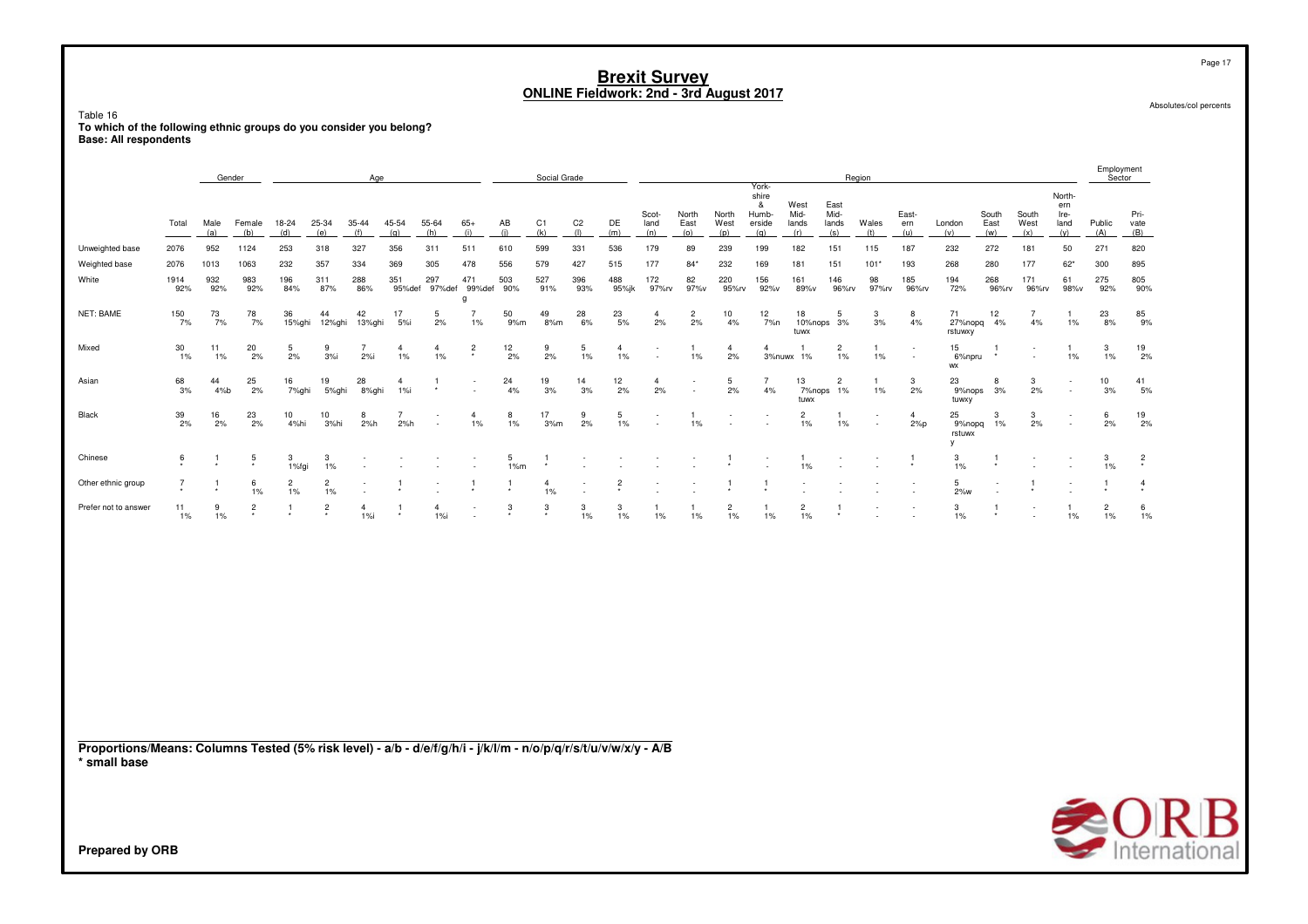Table 17

ruou.<br>To which of the following religious groups do you consider yourself to be a member of?<br>Base: All respondents

|                                                                                                                                 |                  | Gender         |                         |                           |                           | Age           |                           |                          |                          |                       | Social Grade          |                         |                      |                         |                      |                         |                                               |                              |                              | Region               |                         |                      |                         |                      |                                      | Employment<br>Sector    |                           |
|---------------------------------------------------------------------------------------------------------------------------------|------------------|----------------|-------------------------|---------------------------|---------------------------|---------------|---------------------------|--------------------------|--------------------------|-----------------------|-----------------------|-------------------------|----------------------|-------------------------|----------------------|-------------------------|-----------------------------------------------|------------------------------|------------------------------|----------------------|-------------------------|----------------------|-------------------------|----------------------|--------------------------------------|-------------------------|---------------------------|
|                                                                                                                                 | Total            | Male<br>(a)    | Female<br>(b)           | 18-24<br>(d)              | 25-34<br>(e)              | 35-44<br>(f)  | 45-54<br>(q)              | 55-64<br>(h)             | $65+$<br>(i)             | AB<br>(i)             | C <sub>1</sub><br>(k) | C <sub>2</sub><br>(1)   | DE<br>(m)            | Scot-<br>land<br>(n)    | North<br>East<br>(0) | North<br>West<br>(p)    | York-<br>shire<br>&<br>Humb-<br>erside<br>(q) | West<br>Mid-<br>lands<br>(r) | East<br>Mid-<br>lands<br>(s) | Wales<br>(t)         | East-<br>ern<br>(u)     | London<br>(v)        | South<br>East<br>(w)    | South<br>West<br>(x) | North-<br>ern<br>Ire-<br>land<br>(y) | Public<br>(A)           | Pri-<br>vate<br>(B)       |
| Unweighted base                                                                                                                 | 2076             | 952            | 1124                    | 253                       | 318                       | 327           | 356                       | 311                      | 511                      | 610                   | 599                   | 331                     | 536                  | 179                     | 89                   | 239                     | 199                                           | 182                          | 151                          | 115                  | 187                     | 232                  | 272                     | 181                  | 50                                   | 271                     | 820                       |
| Weighted base                                                                                                                   | 2076             | 1013           | 1063                    | 232                       | 357                       | 334           | 369                       | 305                      | 478                      | 556                   | 579                   | 427                     | 515                  | 177                     | $84*$                | 232                     | 169                                           | 181                          | 151                          | $101*$               | 193                     | 268                  | 280                     | 177                  | $62*$                                | 300                     | 895                       |
| Christian                                                                                                                       | 1078<br>52%      | 510<br>50%     | 567<br>53%              | 72<br>31%                 | 115<br>32%                | 138<br>41%de  | 207<br>56%def             | 192<br>63%def            | 353<br>74%def<br>gh      | 270<br>49%            | 302<br>52%            | 231<br>54%              | 275<br>53%           | 81<br>46%               | 50<br>59%            | 142<br>61%nqs<br>VWX    | 84<br>50%                                     | 95<br>53%                    | 75<br>49%                    | 57<br>57%            | 106<br>55%              | 126<br>47%           | 133<br>47%              | 85<br>48%            | 45<br>72%nqr<br><b>SUVWX</b>         | 152<br>51%              | 406<br>45%                |
| NET: Other                                                                                                                      | 109<br>5%        | 61<br>6%       | 48<br>5%                | 16<br>7%i                 | 30<br>9%hi                | 30<br>9%hi    | 18<br>5%                  | 9<br>3%                  | 6<br>$1\%$               | 36<br>6%              | 28<br>5%              | 22<br>5%                | 24<br>5%             | 6<br>3%                 | $\overline{c}$<br>2% | 9<br>4%                 | -7<br>4%                                      | 17<br>9%nopt<br>ux           | 6<br>4%                      | $\overline{c}$<br>2% | 6<br>3%                 | 31<br>stuwx          | 17<br>11%nopq 6%        | $\overline{4}$<br>2% | 2%                                   | 15<br>5%                | 55<br>6%                  |
| Muslim                                                                                                                          | $\frac{45}{2\%}$ | 29<br>3%b      | 16<br>$1\%$             | 10 <sup>10</sup><br>4%ghi | 16<br>4%ghi               | 15<br>5%ghi   | $\overline{4}$<br>$1\%$ i |                          |                          | $\frac{12}{2\%}$      | $\frac{12}{2\%}$      | 10<br>2%                | 11<br>2%             | $\overline{c}$<br>$1\%$ | $1\%$                | $\overline{c}$<br>$1\%$ | 6<br>$3\%x$                                   | 11<br>6%npst<br>uwx          | 1%                           | -1<br>$1\%$          | $\overline{c}$<br>$1\%$ | 15<br>6%npst<br>uwx  | 4<br>1%                 |                      |                                      | $\overline{7}$<br>2%    | $^{23}_{\phantom{1}3\%}$  |
| Hindu                                                                                                                           | 15<br>1%         | 11<br>$1\%$    | 4                       | 1%                        | $\overline{4}$<br>$1\%$ i | 9<br>3%ghi    |                           |                          | $\overline{\phantom{a}}$ | $\overline{7}$<br>1%m | 4<br>$1\%$            | $\overline{4}$<br>$1\%$ |                      | 3<br>2%                 |                      |                         |                                               | 2<br>1%                      |                              |                      | $\overline{c}$<br>1%    | 5<br>2%              | 4<br>1%                 |                      |                                      | $\overline{c}$<br>$1\%$ | 11<br>$1\%$               |
| Jewish                                                                                                                          | 9<br>$^\star$    | 5<br>1%        | $\overline{4}$          |                           | $\frac{2}{x}$             | $\mathbf{1}$  | $\overline{4}$<br>1%      | $\overline{\phantom{a}}$ | 3<br>$1\%$               | 5<br>1%               | 3<br>1%               |                         | -1                   |                         |                      |                         |                                               |                              |                              |                      | -1<br>1%                | $\overline{7}$<br>2% | -1                      |                      |                                      | $\overline{2}$<br>1%    | $\overline{4}$<br>$\star$ |
| Sikh                                                                                                                            | 1                | 1              |                         | -1                        |                           |               |                           |                          |                          | 1                     |                       |                         |                      |                         |                      |                         |                                               |                              |                              |                      |                         |                      |                         |                      |                                      |                         |                           |
| <b>Buddhist</b>                                                                                                                 | 6                | $\overline{4}$ | $\overline{\mathbf{c}}$ | $\overline{c}$<br>1%      | -1                        |               | $\overline{c}$            |                          |                          | 3<br>1%               | 1                     |                         |                      |                         | $1\%$                |                         |                                               |                              |                              | -1<br>1%             |                         |                      | $\overline{c}$<br>1%    |                      |                                      |                         | 5<br>$1\%$                |
| Other                                                                                                                           | 32<br>2%         | 10<br>1%       | 22<br>2%                | $\overline{c}$<br>1%      | 8<br>2%                   | 3<br>$1\%$    | 8<br>2%                   | $\overline{7}$<br>2%     | 3<br>$1\%$               | $\overline{7}$<br>1%  | $\overline{7}$<br>1%  | 6<br>1%                 | 11<br>2%             | -1                      |                      | 5<br>2%                 | $\overline{2}$<br>1%                          | 5<br>2%                      | $\overline{4}$<br>3%         | $^\star$             | $\mathbf{1}$<br>1%      | 3<br>$1\%$           | 6<br>2%                 | $\overline{4}$<br>2% | -1<br>2%                             | $\overline{2}$<br>1%    | 12<br>$1\%$               |
| None                                                                                                                            | 861<br>41%       | 425<br>42%     | 436<br>41%              | 140<br>60%fgh             | 205<br>58%fgh             | 158<br>47%ghi | 142<br>38%i               | 98<br>32%i               | 118<br>25%               | 242<br>43%            | 241<br>42%            | 170<br>40%              | 208<br>40%           | 87<br>49%pry            | 32<br>38%            | 79<br>34%               | 75<br>44%py                                   | 67<br>37%                    | 70<br>46%py                  | 39<br>39%            | 80<br>42%               | 105<br>39%           | 128<br>46%py            | 84<br>47%py          | 16<br>25%                            | 128<br>43%              | 420<br>47%                |
| Prefer not to say                                                                                                               | 28<br>1%         | 17<br>2%       | 12<br>$1\%$             | 5<br>$2%$ i               | -6<br>2%i                 | 8<br>3%       | 3<br>1%                   | 6<br>2%i                 | -1                       | 8<br>1%               | 8<br>1%               | 5<br>1%                 | $\overline{7}$<br>1% | 3<br>2%                 | $1\%$                | $\overline{c}$<br>$1\%$ | 3<br>1%                                       | 3<br>$1\%$                   | -1                           | 3<br>3%u             |                         | 6<br>2%              | $\overline{c}$<br>$1\%$ | 5<br>3%u             | $\overline{\phantom{a}}$             | 5<br>2%                 | 14<br>2%                  |
|                                                                                                                                 |                  |                |                         |                           |                           |               |                           |                          |                          |                       |                       |                         |                      |                         |                      |                         |                                               |                              |                              |                      |                         |                      |                         |                      |                                      |                         |                           |
|                                                                                                                                 |                  |                |                         |                           |                           |               |                           |                          |                          |                       |                       |                         |                      |                         |                      |                         |                                               |                              |                              |                      |                         |                      |                         |                      |                                      |                         |                           |
|                                                                                                                                 |                  |                |                         |                           |                           |               |                           |                          |                          |                       |                       |                         |                      |                         |                      |                         |                                               |                              |                              |                      |                         |                      |                         |                      |                                      |                         |                           |
|                                                                                                                                 |                  |                |                         |                           |                           |               |                           |                          |                          |                       |                       |                         |                      |                         |                      |                         |                                               |                              |                              |                      |                         |                      |                         |                      |                                      |                         |                           |
| Proportions/Means: Columns Tested (5% risk level) - a/b - d/e/f/g/h/i - j/k/l/m - n/o/p/q/r/s/t/u/v/w/x/y - A/B<br>* small base |                  |                |                         |                           |                           |               |                           |                          |                          |                       |                       |                         |                      |                         |                      |                         |                                               |                              |                              |                      |                         |                      |                         |                      |                                      |                         | <b>SORB</b>               |
| Prepared by ORB                                                                                                                 |                  |                |                         |                           |                           |               |                           |                          |                          |                       |                       |                         |                      |                         |                      |                         |                                               |                              |                              |                      |                         |                      |                         |                      |                                      |                         |                           |

Page 18

Absolutes/col percents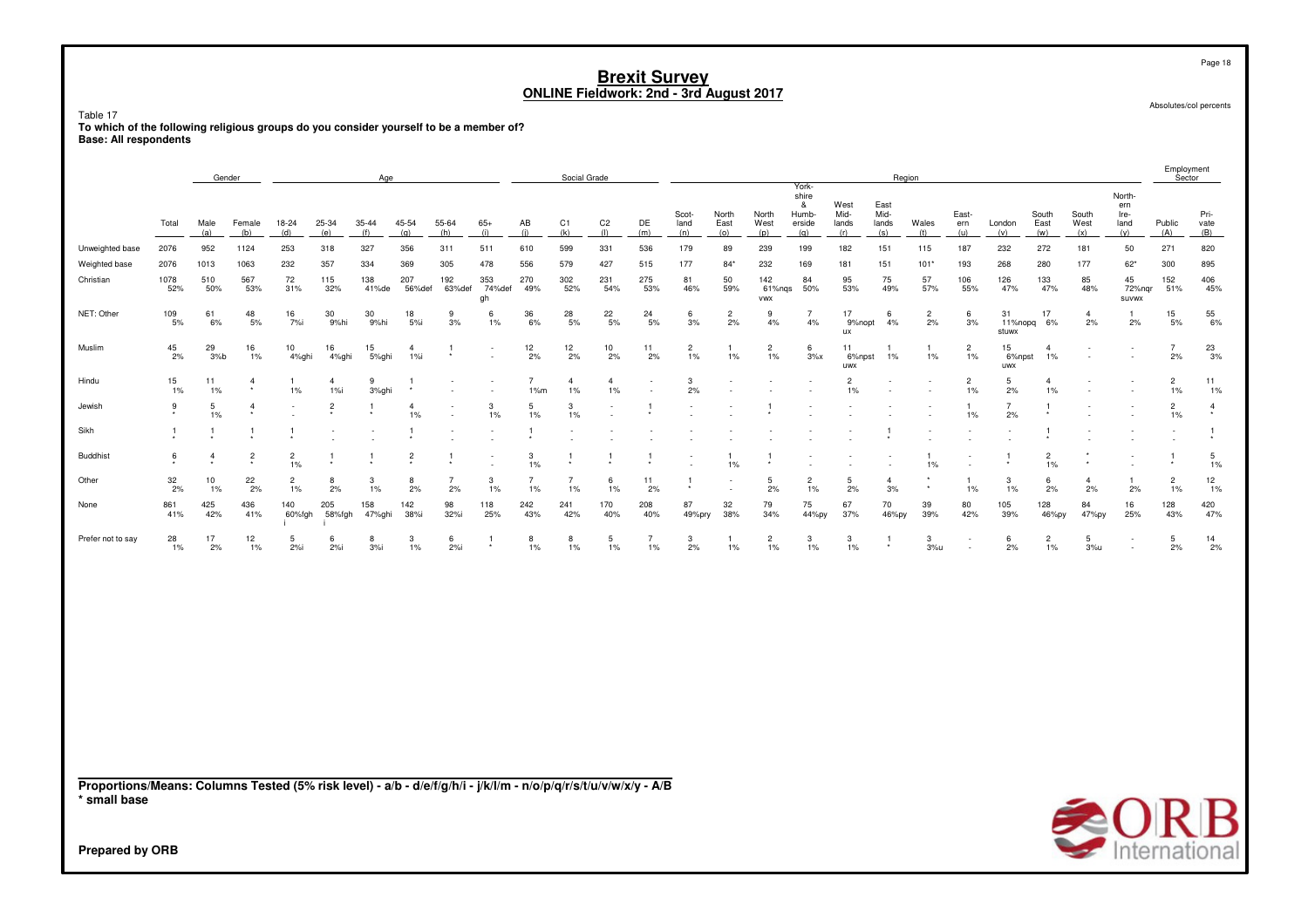Page 19

Absolutes/col percents

Table 18 nanch<br>Which of the following best describes where you live?<br>Base: All respondents

|                                                                                                                                 |             | Gender      |               |              |               | Age                  |              |              |                     |            | Social Grade |                       |             |                      |                      |                                           |                                               |                               |                              | Region                      |                     |                               |                      |                              |                                      | Employment<br>Sector |                     |
|---------------------------------------------------------------------------------------------------------------------------------|-------------|-------------|---------------|--------------|---------------|----------------------|--------------|--------------|---------------------|------------|--------------|-----------------------|-------------|----------------------|----------------------|-------------------------------------------|-----------------------------------------------|-------------------------------|------------------------------|-----------------------------|---------------------|-------------------------------|----------------------|------------------------------|--------------------------------------|----------------------|---------------------|
|                                                                                                                                 | Total       | Male<br>(a) | Female<br>(b) | 18-24<br>(d) | 25-34<br>(e)  | 35-44<br>(f)         | 45-54<br>(q) | 55-64<br>(h) | $65+$<br>(i)        | AB<br>(i)  | C1<br>(k)    | C <sub>2</sub><br>(1) | DE<br>(m)   | Scot-<br>land<br>(n) | North<br>East<br>(o) | North<br>West<br>(p)                      | York-<br>shire<br>&<br>Humb-<br>erside<br>(q) | West<br>Mid-<br>lands<br>(r)  | East<br>Mid-<br>lands<br>(s) | Wales<br>(t)                | East-<br>ern<br>(u) | London<br>(v)                 | South<br>East<br>(w) | South<br>West<br>(x)         | North-<br>ern<br>Ire-<br>land<br>(y) | Public<br>(A)        | Pri-<br>vate<br>(B) |
| Unweighted base                                                                                                                 | 2076        | 952         | 1124          | 253          | 318           | 327                  | 356          | 311          | 511                 | 610        | 599          | 331                   | 536         | 179                  | 89                   | 239                                       | 199                                           | 182                           | 151                          | 115                         | 187                 | 232                           | 272                  | 181                          | 50                                   | 271                  | 820                 |
| Weighted base                                                                                                                   | 2076        | 1013        | 1063          | 232          | 357           | 334                  | 369          | 305          | 478                 | 556        | 579          | 427                   | 515         | 177                  | $84*$                | 232                                       | 169                                           | 181                           | 151                          | $101*$                      | 193                 | 268                           | 280                  | 177                          | $62*$                                | 300                  | 895                 |
| NET: Urban                                                                                                                      | 1629<br>78% | 791<br>78%  | 838<br>79%    | 187<br>81%i  | 302<br>85%hi  | 281<br>84%hi         | 295<br>80%i  | 234<br>77%i  | 329<br>69%          | 432<br>78% | 451<br>78%   | 327<br>76%            | 419<br>81%  | 128<br>72%t          | 71<br>84%ntu<br>xy   | 200<br>87%nqs<br>tuwxy                    | 130<br>77%ty                                  | 147<br>81%tux<br>$\mathsf{v}$ | 113<br>75%ty                 | 57<br>56%                   | 138<br>71%t         | 264<br>99%nop<br>qrstuw<br>xy | 217<br>77%ty         | 126<br>71%t                  | 37<br>59%                            | 242<br>81%           | 720<br>80%          |
| Urban - Population over<br>10,000                                                                                               | 814<br>39%  | 433<br>43%b | 381<br>36%    | 102<br>44%hi | 177<br>49%ghi | 156<br>47%ghi        | 139<br>38%i  | 102<br>33%   | 139<br>29%          | 233<br>42% | 230<br>40%   | 160<br>37%            | 191<br>37%  | 77<br>43%stu<br>x    | 27<br>33%t           | 99<br>43%stu<br>$\boldsymbol{\mathsf{x}}$ | 65<br>38%stx                                  | 67<br>37%tx                   | 40<br>27%                    | 16<br>16%                   | 58<br>30%t          | 207<br>77%nop<br>qrstuw<br>хy | 95<br>34%t           | 45<br>26%                    | 18<br>29%                            | 137<br>46%           | 373<br>42%          |
| Town and Fringe                                                                                                                 | 815<br>39%  | 358<br>35%  | 457<br>43%a   | 85<br>37%    | 125<br>35%    | 126<br>38%           | 156<br>42%   | 132<br>43%   | 190<br>40%          | 198<br>36% | 221<br>38%   | 167<br>39%            | 228<br>44%i | 51<br>29%            | 44<br>52%nvy         | 102<br>44%nv                              | 66<br>39%v                                    | 80<br>44%nv                   | 73<br>48%nvy                 | 41<br>41%v                  | 81<br>42%nv         | 57<br>21%                     | 122<br>44%nv         | 81<br>45%nv                  | 19<br>30%                            | 105<br>35%           | 347<br>39%          |
| NET: Rural                                                                                                                      | 447<br>22%  | 222<br>22%  | 225<br>21%    | 45<br>19%    | 55<br>15%     | 53<br>16%            | 74<br>20%    | 71<br>23%ef  | 149<br>31%def<br>gh | 124<br>22% | 127<br>22%   | 100<br>24%            | 96<br>19%   | 49<br>28%opv         | 13<br>16%v           | 31<br>13%v                                | 39<br>23%pv                                   | 34<br>19%v                    | 38<br>25%pv                  | 44<br>44%nop<br>qrsuvw<br>x | 55<br>29%oprv       | $\overline{a}$<br>$1\%$       | 63<br>23%pv          | 51<br>29%opr<br>$\mathsf{v}$ | 26<br>41%opq<br>rsvw                 | 58<br>19%            | 176<br>20%          |
| Village                                                                                                                         | 382<br>18%  | 191<br>19%  | 191<br>18%    | 35<br>15%    | 48<br>13%     | 48<br>15%            | 62<br>17%    | 60<br>20%    | 130<br>27%def<br>gh | 109<br>20% | 102<br>18%   | 86<br>20%             | 86<br>17%   | 40<br>23%prv         | 13<br>16%v           | 26<br>11%v                                | 39<br>23%prv                                  | 25<br>14%v                    | 34<br>23%prv                 | 35<br>35%nop<br>qrsvw       | 47<br>25%prv        | $\Delta$<br>1%                | 60<br>21%prv         | 47<br>26%prv                 | 13<br>21%v                           | 47<br>16%            | 151<br>17%          |
| Hamlet & Isolated<br>Dwelling                                                                                                   | 65<br>3%    | 31<br>3%    | 34<br>3%      | 10<br>4%f    | 8<br>2%       | $\overline{4}$<br>1% | 13<br>3%     | 11<br>4%     | 19<br>4%f           | 15<br>3%   | 25<br>4%m    | 15<br>3%              | 10<br>2%    | 9<br>5%qvw           |                      | 6<br>$2\%$ v                              | $\star$<br>$\star$                            | 10                            | $\mathbf{4}$<br>5%oqvw 2%v   | 9<br>9%opqs<br><b>VWX</b>   | 8<br>4%qv           |                               | 3<br>$1\%$           | $\overline{4}$<br>$2\%$ v    | 13<br>20%nopq<br>rsuvwx              | 11<br>4%             | 25<br>3%            |
| Proportions/Means: Columns Tested (5% risk level) - a/b - d/e/f/g/h/i - j/k/l/m - n/o/p/q/r/s/t/u/v/w/x/y - A/B<br>* small base |             |             |               |              |               |                      |              |              |                     |            |              |                       |             |                      |                      |                                           |                                               |                               |                              |                             |                     |                               |                      |                              |                                      |                      |                     |
| Prepared by ORB                                                                                                                 |             |             |               |              |               |                      |              |              |                     |            |              |                       |             |                      |                      |                                           |                                               |                               |                              |                             |                     |                               |                      |                              |                                      |                      | <b>SORB</b>         |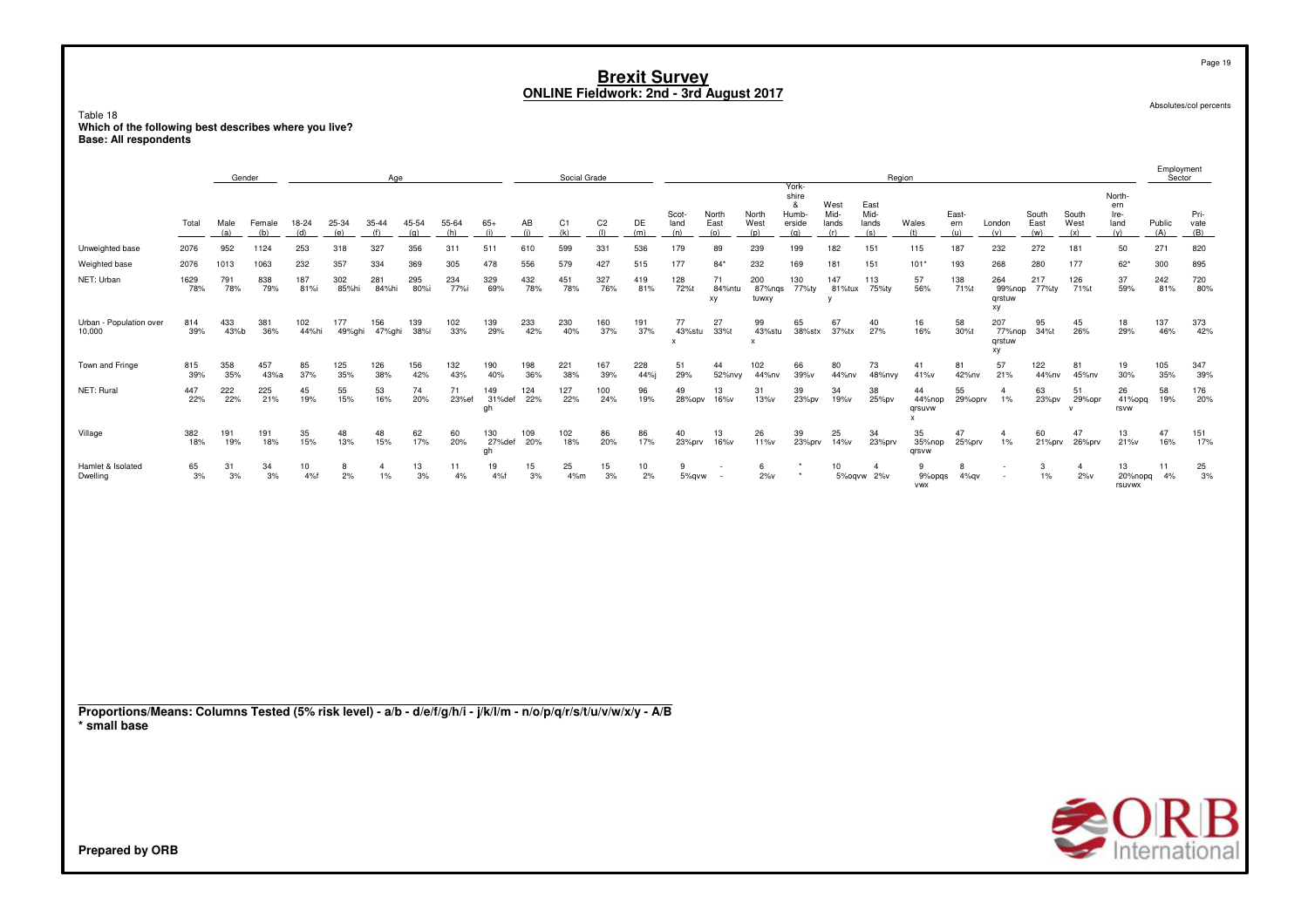### Table 19 nuou.<br>Which of the following best describes your current working status?<br>Base: All respondents

|                                                                                                                                 |             | Gender      |               |                                                      |               | Age           |               |                 |                            |              | Social Grade          |                       |               |                      |                      |                      | York-                                |                              |                              | Region       |                     |                         |                      |                      |                                      | Employment<br>Sector |                     |
|---------------------------------------------------------------------------------------------------------------------------------|-------------|-------------|---------------|------------------------------------------------------|---------------|---------------|---------------|-----------------|----------------------------|--------------|-----------------------|-----------------------|---------------|----------------------|----------------------|----------------------|--------------------------------------|------------------------------|------------------------------|--------------|---------------------|-------------------------|----------------------|----------------------|--------------------------------------|----------------------|---------------------|
|                                                                                                                                 | Total       | Male<br>(a) | Female<br>(b) | 18-24<br>(d)                                         | 25-34<br>(e)  | 35-44<br>(f)  | 45-54<br>(q)  | 55-64<br>(h)    | $65+$<br>(i)               | AB<br>(i)    | C <sub>1</sub><br>(k) | C <sub>2</sub><br>(1) | DE<br>(m)     | Scot-<br>land<br>(n) | North<br>East<br>(o) | North<br>West<br>(p) | shire<br>&<br>Humb-<br>erside<br>(q) | West<br>Mid-<br>lands<br>(r) | East<br>Mid-<br>lands<br>(s) | Wales<br>(t) | East-<br>ern<br>(u) | London<br>(v)           | South<br>East<br>(w) | South<br>West<br>(x) | North-<br>ern<br>Ire-<br>land<br>(y) | Public<br>(A)        | Pri-<br>vate<br>(B) |
| Unweighted base                                                                                                                 | 2076        | 952         | 1124          | 253                                                  | 318           | 327           | 356           | 311             | 511                        | 610          | 599                   | 331                   | 536           | 179                  | 89                   | 239                  | 199                                  | 182                          | 151                          | 115          | 187                 | 232                     | 272                  | 181                  | 50                                   | 271                  | 820                 |
| Weighted base                                                                                                                   | 2076        | 1013        | 1063          | 232                                                  | 357           | 334           | 369           | 305             | 478                        | 556          | 579                   | 427                   | 515           | 177                  | $84*$                | 232                  | 169                                  | 181                          | 151                          | 101'         | 193                 | 268                     | 280                  | 177                  | $62*$                                | 300                  | 895                 |
| NET: Working                                                                                                                    | 1196<br>58% | 619<br>61%b | 577<br>54%    | 116<br>50%i                                          | 289<br>81%dhi | 262<br>78%dhi | 287<br>78%dhi | 181<br>59%di    | 61<br>13%                  | 348<br>63%m  | 380<br>66%m           | 275<br>64%m           | 193<br>38%    | 111<br>63%ou         | 37<br>43%            | 138<br>60%0          | 98<br>58%0                           | 99<br>55%                    | 84<br>56%                    | 57<br>56%    | 96<br>50%           | 185<br>69%opq<br>rstuwx | 148<br>53%           | 95<br>54%            | 48<br>78%op<br>grstu<br>WX           | 300<br>100%          | 895<br>100%         |
| Working full time -<br>working 30 hours per<br>week or more                                                                     | 942<br>45%  | 548<br>54%b | 394<br>37%    | 86<br>37%i                                           | 239<br>67%dhi | 222<br>67%dhi | 233<br>63%dhi | 137<br>45%i     | 25<br>5%                   | 296<br>53%m  | 300<br>52%m           | 207<br>49%m           | 139<br>27%    | 90<br>51%u           | 31<br>37%            | 107<br>46%u          | 80<br>47%u                           | 78<br>43%                    | 61<br>41%                    | 44<br>44%    | 67<br>35%           | 154<br>57% opr<br>stuwx | 116<br>41%           | 73<br>41%            | 40<br>64%opr<br>stuwx                | 244<br>81%           | 698<br>78%          |
| Working part time -<br>working between 8 and<br>29 hours per week                                                               | 253<br>12%  | 71<br>7%    | 182<br>17%a   | 30<br>13%i                                           | 49<br>14%i    | 40<br>12%i    | 54<br>15%i    | 44<br>14%i      | 36<br>7%                   | 51<br>9%     | 80<br>14%             | 68<br>16%jm           | 54<br>11%     | 21<br>12%            | 5<br>6%              | 31<br>13%            | 18<br>11%                            | 20<br>11%                    | 23<br>15%                    | 13<br>12%    | 29<br>15%           | 31<br>12%               | 32<br>11%            | 22<br>12%            | 8<br>13%                             | 56<br>19%            | 197<br>22%          |
| NET: Not working                                                                                                                | 880<br>42%  | 394<br>39%  | 486<br>46%a   | 117<br>50%efg<br>h                                   | 68<br>19%     | 72<br>22%     | 82<br>22%     | 124<br>41%efg   | 418<br>87%def<br>gh        | 208<br>37%   | 198<br>34%            | 152<br>36%            | 321<br>62%jkl | 66<br>37%            | 48<br>57%npq<br>vy   | 94<br>40%vy          | 71<br>42%vy                          | 82<br>45%vy                  | 67<br>44%vy                  | 44<br>44%vy  | 97<br>50%nvy        | 83<br>31%               | 132<br>47% vy        | 82<br>46%vy          | 14<br>22%                            |                      |                     |
| Not working but seeking<br>work or temporarily<br>unemployed or sick                                                            | 85<br>4%    | 51<br>5%    | 35<br>3%      | 19<br>8%                                             | 17<br>5%      | 16<br>5%i     | 16<br>4%i     | 17<br>$6%$ i    |                            | 8<br>1%      | 10<br>2%              | 11<br>3%              | 56<br>11%jkl  | 8<br>4%              | -9<br>10%qrsw        | 11<br>5%             | 3<br>2%                              | 7<br>4%                      | 3<br>2%                      | 3<br>3%      | 10<br>5%            | 14<br>5%                | 12<br>4%             | 6<br>3%              | 1<br>$1\%$                           |                      |                     |
| Not working and not<br>seeking work/ student                                                                                    | 161<br>8%   | 86<br>9%    | 74<br>7%      | 91<br>39%efgh                                        | 10<br>3%      | 19<br>6%      | 22<br>$6%$ i  | 19<br>6%        |                            | 40<br>7%l    | 49<br>8%              | 15<br>4%              | 57<br>11%     | 23<br>13%w           | 5%                   | 19<br>8%             | 12<br>7%                             | 16<br>9%                     | 10<br>7%                     | 6<br>6%      | 17<br>9%            | 19<br>7%                | 15<br>5%             | 16<br>9%             | 3<br>5%                              |                      |                     |
| Retired on a state<br>pension only                                                                                              | 129<br>6%   | 44<br>4%    | 85<br>8%a     |                                                      |               |               |               | 9<br>3%def<br>g | 120<br>25%defg<br>h        | 12<br>2%     | 9<br>2%               | 18<br>4%k             | 90<br>18%jkl  | 6<br>4%              | 6<br>7%              | 16<br>7%v            | 9<br>5%                              | 19<br>10%nv                  | 9<br>6%                      | 8<br>8%v     | 17<br>9%v           | 6<br>2%                 | 18<br>$6\%$ v        | 15<br>$8\%$ v        | $\overline{2}$<br>3%                 |                      |                     |
| Retired with a private<br>pension                                                                                               | 344<br>17%  | 196<br>19%b | 148<br>14%    | $\overline{\phantom{a}}$<br>$\overline{\phantom{a}}$ |               |               | 5<br>1%       | 42<br>q         | 296<br>14%def 62%def<br>gh | 130<br>23%lm | 111<br>19%m           | 67<br>16%m            | 36<br>7%      | 18<br>10%            | 13<br>15%            | 37<br>16%            | 34<br>20%ny                          | 25<br>14%                    | 31<br>21%ny                  | 15<br>15%    | 35<br>18%ny         | 35<br>13%               | 63<br>23%nrv<br>v    | 35<br>20%ny          | 3<br>5%                              |                      |                     |
|                                                                                                                                 |             |             |               |                                                      |               |               |               |                 |                            |              |                       |                       |               |                      |                      |                      |                                      |                              |                              |              |                     |                         |                      |                      |                                      |                      |                     |
|                                                                                                                                 |             |             |               |                                                      |               |               |               |                 |                            |              |                       |                       |               |                      |                      |                      |                                      |                              |                              |              |                     |                         |                      |                      |                                      |                      |                     |
|                                                                                                                                 |             |             |               |                                                      |               |               |               |                 |                            |              |                       |                       |               |                      |                      |                      |                                      |                              |                              |              |                     |                         |                      |                      |                                      |                      |                     |
|                                                                                                                                 |             |             |               |                                                      |               |               |               |                 |                            |              |                       |                       |               |                      |                      |                      |                                      |                              |                              |              |                     |                         |                      |                      |                                      |                      |                     |
|                                                                                                                                 |             |             |               |                                                      |               |               |               |                 |                            |              |                       |                       |               |                      |                      |                      |                                      |                              |                              |              |                     |                         |                      |                      |                                      |                      |                     |
| Proportions/Means: Columns Tested (5% risk level) - a/b - d/e/f/g/h/i - j/k/l/m - n/o/p/q/r/s/t/u/v/w/x/y - A/B<br>* small base |             |             |               |                                                      |               |               |               |                 |                            |              |                       |                       |               |                      |                      |                      |                                      |                              |                              |              |                     |                         |                      |                      |                                      |                      |                     |
|                                                                                                                                 |             |             |               |                                                      |               |               |               |                 |                            |              |                       |                       |               |                      |                      |                      |                                      |                              |                              |              |                     |                         |                      |                      |                                      |                      | $\bigcirc$ O R B    |
| <b>Prepared by ORB</b>                                                                                                          |             |             |               |                                                      |               |               |               |                 |                            |              |                       |                       |               |                      |                      |                      |                                      |                              |                              |              |                     |                         |                      |                      |                                      |                      |                     |

Page 20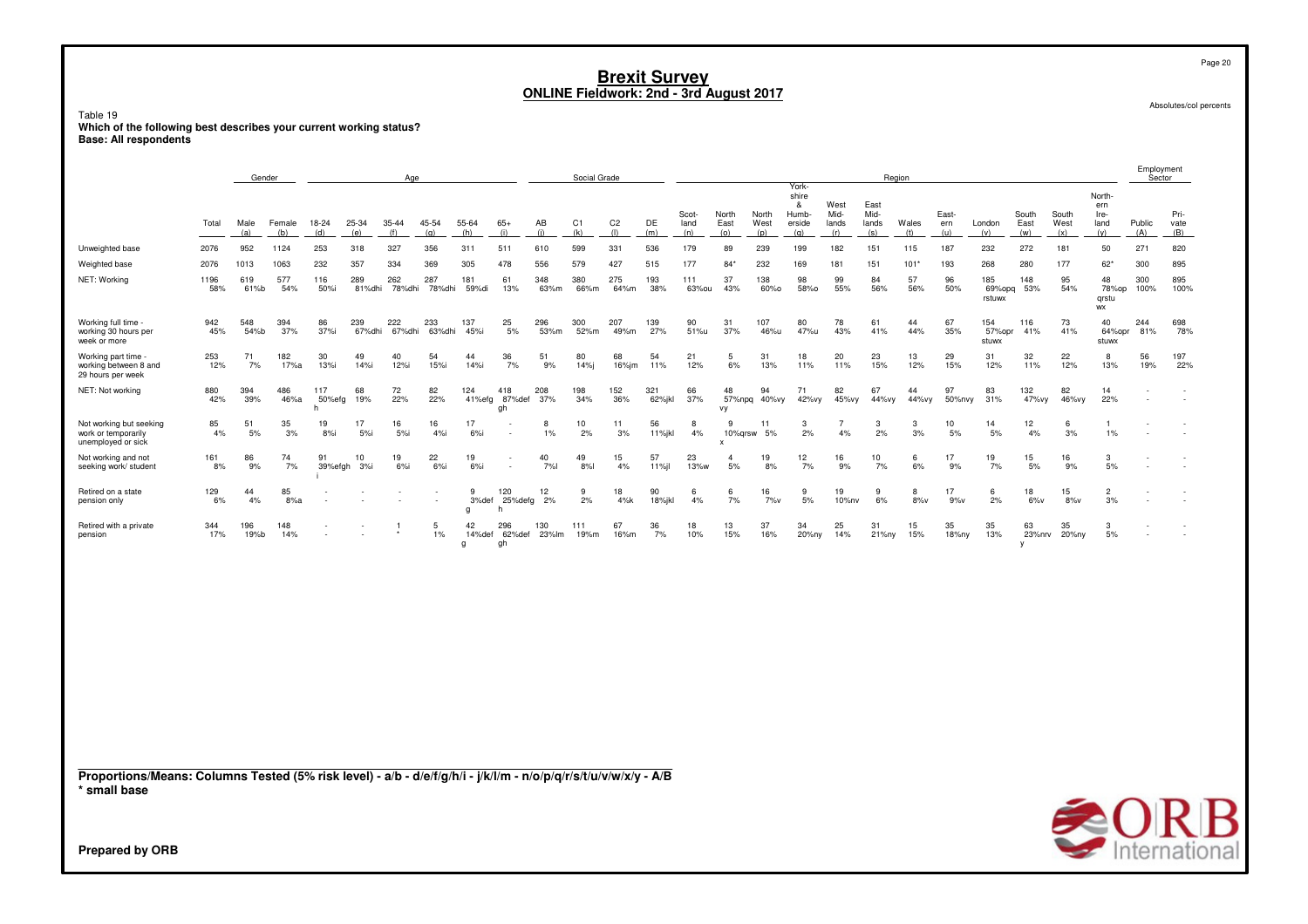Table 19**Which of the following best describes your current working status? Base: All respondents**

|                                                   |           |      | Gender      |       |       | Aae        |       |             |       |          | Social Grade |                |             |               |                        |               |                                   |                       | Region                |             |              |        |               |               |                              | Employment<br>Sector |                     |
|---------------------------------------------------|-----------|------|-------------|-------|-------|------------|-------|-------------|-------|----------|--------------|----------------|-------------|---------------|------------------------|---------------|-----------------------------------|-----------------------|-----------------------|-------------|--------------|--------|---------------|---------------|------------------------------|----------------------|---------------------|
|                                                   | Total     | Male | Female      | 18-24 | 25-34 | $35 - 44$  | 45-54 | 55-64       | $65+$ | AB       | C1           | C <sub>2</sub> | DE          | Scot-<br>land | North<br>East          | North<br>West | York-<br>shire<br>Humb-<br>erside | West<br>Mid-<br>lands | East<br>Mid-<br>lands | Wales       | East-<br>ern | London | South<br>East | South<br>West | North<br>ern<br>Ire-<br>land | Public               | Pri-<br>vate<br>(B) |
| Weighted base                                     | 2076      | 1013 | 1063        | 232   | 357   | 334        | 369   | 305         | 478   | 556      | 579          | 427            | 515         | 177           | $84*$                  | 232           | 169                               | 181                   | 151                   | $101*$      | 193          | 268    | 280           | 177           | $62*$                        | 300                  | 895                 |
| House person,<br>housewife,<br>househusband, etc. | 161<br>8% | 2%   | 145<br>14%a | 3%    | 12%di | 36<br>11%d | 11%di | 37<br>12%di |       | 18<br>3% | 20<br>3%     | 10%jk          | 82<br>16%jk | 6%            | 16<br>19%npqr<br>SUVWX | 5%            | 14<br>8%v                         | 16<br>9%v             | 14<br>9%v             | 12<br>12%pv | 18<br>9%v    | 3%     | 24<br>9%v     | 11<br>6%      | 8%                           | $\sim$               |                     |

**Proportions/Means: Columns Tested (5% risk level) - a/b - d/e/f/g/h/i - j/k/l/m - n/o/p/q/r/s/t/u/v/w/x/y - A/B\* small base**



Page 21

Absolutes/col percents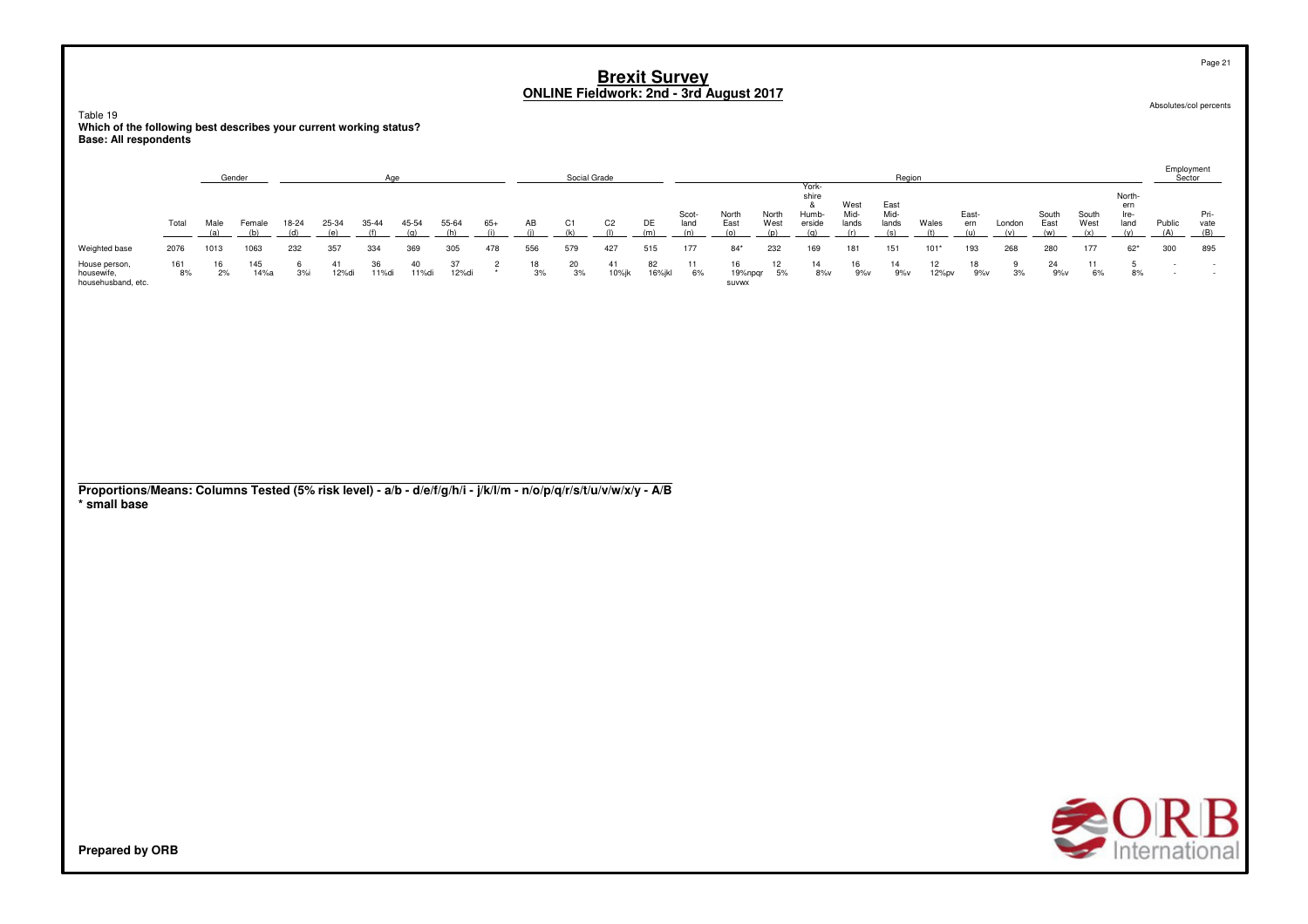|                                                                                                                                                                                           |                 |                 |                 |                      |                      |                         |                         |                                |                          | <b>ONLINE Fieldwork: 2nd - 3rd August 2017</b> |                   |                      |                | <b>Brexit Survey</b>  |                             |                                  |                                        |                       |                       |                             |                              |                          |                      |                      |                               |                      | Page 22                                   |
|-------------------------------------------------------------------------------------------------------------------------------------------------------------------------------------------|-----------------|-----------------|-----------------|----------------------|----------------------|-------------------------|-------------------------|--------------------------------|--------------------------|------------------------------------------------|-------------------|----------------------|----------------|-----------------------|-----------------------------|----------------------------------|----------------------------------------|-----------------------|-----------------------|-----------------------------|------------------------------|--------------------------|----------------------|----------------------|-------------------------------|----------------------|-------------------------------------------|
| Table 20<br>Do you work in any of the following occupations?<br>Base: All respondents who work                                                                                            |                 |                 |                 |                      |                      |                         |                         |                                |                          |                                                |                   |                      |                |                       |                             |                                  |                                        |                       |                       |                             |                              |                          |                      |                      |                               |                      | Absolutes/col percents                    |
|                                                                                                                                                                                           |                 | Gender          |                 |                      |                      | Age                     |                         |                                |                          |                                                | Social Grade      |                      |                |                       |                             |                                  |                                        |                       |                       | Region                      |                              |                          |                      |                      |                               | Employment<br>Sector |                                           |
|                                                                                                                                                                                           | Total           | Male            | Female          | 18-24                | 25-34                | $35 - 44$               | 45-54                   | 55-64                          | $65+$                    | AB                                             | C1                | C <sub>2</sub>       | DE             | Scot-<br>land         | North<br>East               | North<br>West                    | York-<br>shire<br>&<br>Humb-<br>erside | West<br>Mid-<br>lands | East<br>Mid-<br>lands | Wales                       | East-<br>ern                 | London                   | South<br>East        | South<br>West        | North-<br>ern<br>Ire-<br>land | Public               | Pri-<br>vate                              |
| Unweighted base                                                                                                                                                                           | 1091            | (a)<br>523      | (b)<br>568      | (d)<br>115           | (e)<br>239           | (f)<br>244              | (q)<br>263              | (h)<br>171                     | (i)<br>59                | (i)<br>354                                     | (k)<br>359        | (1)<br>200           | (m)<br>178     | (n)<br>103            | (0)<br>30                   | (p)<br>133                       | (a)<br>104                             | (r)<br>91             | (s)<br>79             | (t)<br>61                   | (u)<br>91                    | (v)<br>150               | (w)<br>128           | (x)<br>83            | (v)<br>38                     | (A)<br>271           | (B)<br>820                                |
| Weighted base                                                                                                                                                                             | 1196            | 619             | 577             | $116*$               | 289                  | 262                     | 287                     | 181                            | $61*$                    | 348                                            | 380               | 275                  | 193            | $111*$                | $37*$                       | 138                              | 98'                                    | $99*$                 | $84*$                 | 57'                         | 96'                          | 185                      | 148                  | $95*$                | $48*$                         | 300                  | 895                                       |
| NET: Public Sector                                                                                                                                                                        | 300             | 147             | 154             | 17                   | 87                   | 63                      | 85                      | 40                             | 9                        | 98                                             | 127               | 45                   | 31             | 33                    | 8                           | 30                               | 27                                     | 26                    | 17                    | 13                          | 28                           | 41                       | 40                   | 21                   | 15                            | 300                  |                                           |
| Central government<br>including all<br>administrative<br>departments and central<br>government agencies<br>such as the Bank of<br>England                                                 | 25%<br>23<br>2% | 24%<br>11<br>2% | 27%<br>11<br>2% | 15%<br>×,            | 30%di<br>8<br>3%     | 24%<br>-5<br>2%         | 29%di<br>8<br>3%        | 22%<br>$\overline{c}$<br>$1\%$ | 14%<br>×.                | 28%lm<br>15<br>4%klm                           | 33%lm<br>-6<br>2% | 16%                  | 16%            | 30%<br>3<br>3%        | 23%<br>$\overline{2}$<br>7% | <b>22%</b><br>$\mathbf{A}$<br>3% | 27%<br>1<br>$1\%$                      | 26%                   | 21%                   | 23%<br>$\overline{2}$<br>4% | 30%<br>$\mathbf{1}$<br>$1\%$ | 22%<br>5<br>2%           | 27%<br>3<br>2%       | 22%                  | 32%<br>$\overline{2}$<br>3%   | 100%B<br>23<br>8%B   |                                           |
| <b>HM Forces</b>                                                                                                                                                                          | 10<br>1%        | 9<br>1%         | $\overline{2}$  | ÷                    | 6<br>2%              | $\overline{2}$<br>$1\%$ | $\overline{c}$<br>$1\%$ |                                |                          |                                                | 6<br>2%           | 4<br>2%              |                | $\overline{c}$<br>2%  |                             |                                  | 1<br>$1\%$                             |                       |                       | 3<br>5%prvw                 | $\overline{2}$<br>2%         |                          |                      | $\overline{c}$<br>2% | $\overline{\phantom{a}}$      | 10<br>3%B            |                                           |
| National Health Service                                                                                                                                                                   | 65<br>5%        | 30<br>5%        | 35<br>6%        | $\overline{7}$<br>6% | 15<br>5%             | 11<br>4%                | 14<br>5%                | 14<br>8%                       | $\overline{4}$<br>7%     | 20<br>6%                                       | 28<br>7%          | 12<br>4%             | 6<br>3%        | 9<br>8%t              | 3<br>8%                     | 5%                               | $\overline{7}$<br>7%                   | 11<br>11%tvw          | 3<br>4%               |                             | $\overline{A}$<br>5%         | 6<br>3%                  | 5<br>4%              | 3<br>4%              | 6<br>13%tv                    | 65<br>22%B           |                                           |
| Universities and<br>Academies funded by<br>government                                                                                                                                     | 32<br>3%        | 13<br>2%        | 18<br>3%        | 3<br>3%h             | 10<br>4%h            | 5<br>2%                 | 12<br>4%h               | $\sim$                         | $\overline{2}$<br>3%h    | 14<br>4%m                                      | 13<br>3%          | 5<br>2%              | $\mathbf{1}$   | 3<br>2%               | $\sim$                      | $\overline{\phantom{a}}$         | $\overline{4}$<br>4%p                  | $\overline{4}$<br>4%p | $\overline{2}$<br>2%  | $1\%$                       | 3<br>3%                      | $\overline{4}$<br>2%     | 9<br>$6\%p$          | $\overline{2}$<br>2% | $\overline{2}$<br>3%          | 32<br>11%B           | ٠                                         |
| Courts service                                                                                                                                                                            | 3               |                 | $\overline{c}$  |                      |                      |                         | $\overline{2}$<br>$1\%$ |                                |                          |                                                | 3<br>$1\%$        |                      |                | 1<br>$1\%$            |                             |                                  |                                        |                       | $\overline{2}$<br>2%  |                             |                              | $\overline{\phantom{a}}$ |                      | 1%                   |                               | 3<br>1%B             | ÷,                                        |
| Local government<br>administration                                                                                                                                                        | 30<br>3%        | 14<br>2%        | 17<br>3%        |                      | 9<br>3%              | 10<br>4%                | 8<br>3%                 | 1%                             | $1\%$                    | 12<br>3%                                       | 17<br>5%lm        |                      | 1%             | $\mathbf{3}$<br>3%    | 2%                          | 1%                               | 1%                                     | $\overline{c}$<br>2%  | $\overline{2}$<br>2%  |                             | 3<br>3%                      | 8<br>4%                  | $\overline{4}$<br>3% | 3<br>3%              | $\overline{c}$<br>5%          | 30<br>10%B           |                                           |
| Police service                                                                                                                                                                            | 21<br>2%        | 18<br>$3%$ b    | 3<br>1%         | ×,                   | 6<br>2%              | 6<br>2%                 | 8<br>3%                 | -1<br>1%                       | $\overline{\phantom{a}}$ | 1                                              | 19<br>5%jlm       | 1<br>1%              |                | $\mathbf{3}$<br>3%    | $\sim$                      | 1%                               | 3<br>3%                                | $\overline{1}$<br>1%  | ٠                     | $\mathbf{1}$<br>2%          | 6<br>6%ps                    | 3<br>2%                  | $\overline{2}$<br>1% | $\mathbf{1}$<br>2%   |                               | 21<br>7%B            | ٠                                         |
| Public sector housing                                                                                                                                                                     | 5               | 3<br>1%         | $\overline{2}$  |                      | $\overline{2}$<br>1% |                         | $\mathbf{1}$            | $\overline{2}$<br>$1\%$        | ×.                       | $\overline{2}$<br>1%                           | $\overline{1}$    | $\overline{2}$<br>1% | $\overline{1}$ | $\mathbf{1}$<br>$1\%$ | $\overline{\phantom{a}}$    | $\overline{2}$<br>$1\%$          | $\overline{\phantom{a}}$               |                       |                       |                             | $\overline{2}$<br>2%         | ÷,                       | $\mathbf{1}$<br>1%   |                      |                               | 5<br>2%B             | $\overline{\phantom{a}}$                  |
|                                                                                                                                                                                           |                 |                 |                 |                      |                      |                         |                         |                                |                          |                                                |                   |                      |                |                       |                             |                                  |                                        |                       |                       |                             |                              |                          |                      |                      |                               |                      |                                           |
| Proportions/Means: Columns Tested (5% risk level) - a/b - d/e/f/g/h/i - j/k/l/m - n/o/p/q/r/s/t/u/v/w/x/y - A/B<br>* small base; ** very small base (under 30) ineligible for sig testing |                 |                 |                 |                      |                      |                         |                         |                                |                          |                                                |                   |                      |                |                       |                             |                                  |                                        |                       |                       |                             |                              |                          |                      |                      |                               |                      | RВ<br>$\bigotimes_{\text{International}}$ |
| <b>Prepared by ORB</b>                                                                                                                                                                    |                 |                 |                 |                      |                      |                         |                         |                                |                          |                                                |                   |                      |                |                       |                             |                                  |                                        |                       |                       |                             |                              |                          |                      |                      |                               |                      |                                           |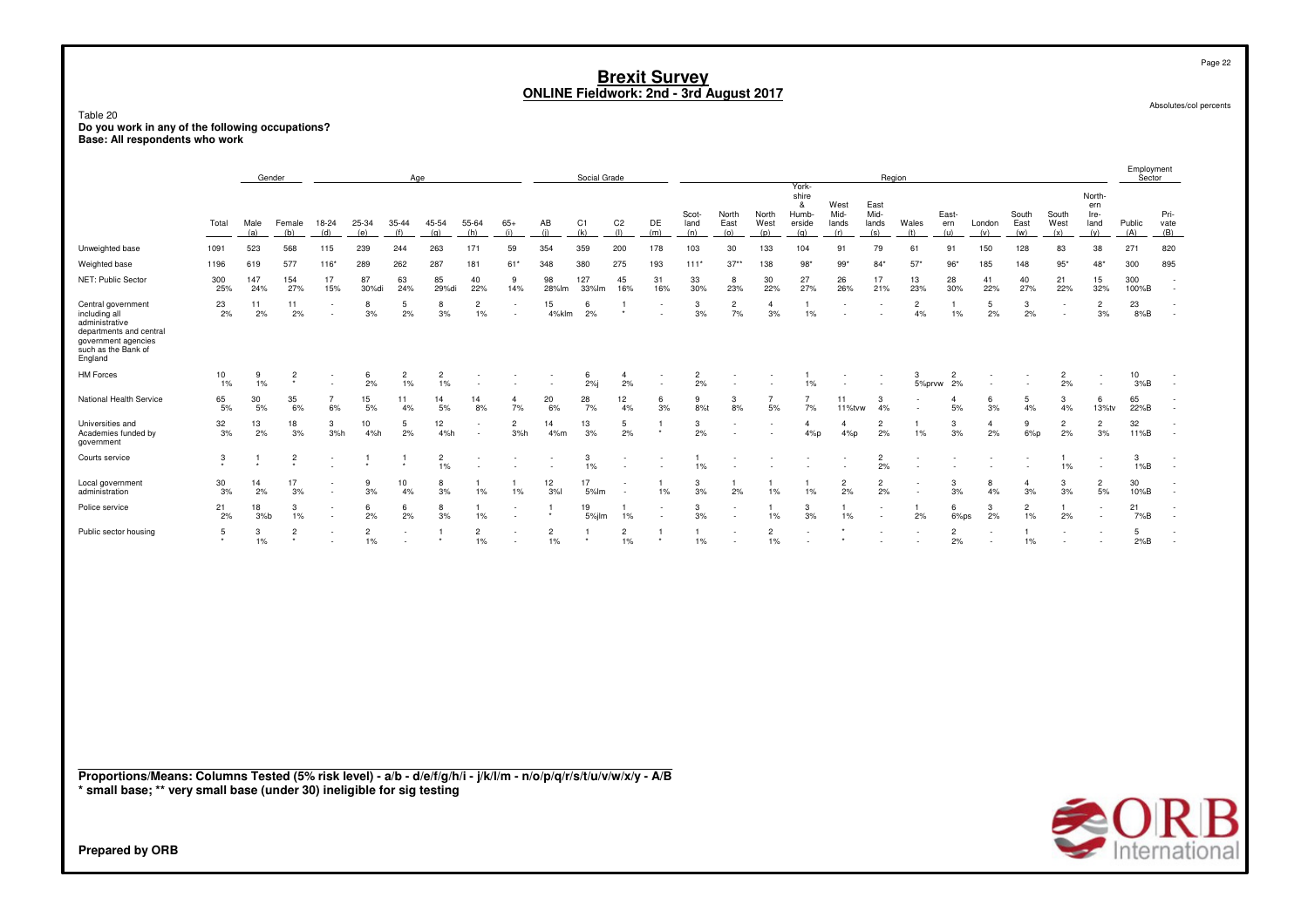### Table 20

**Do you work in any of the following occupations? Base: All respondents who work**

|                                                                                                                     |                 |             | Gender        |                      |              | Age          |              |              |              |                        | Social Grade |                       |                      |                          |                      |                      | York-                                |                       | Region                       |           |                      |               |                      |                      |                                      | Employment<br>Sector               |                                    |
|---------------------------------------------------------------------------------------------------------------------|-----------------|-------------|---------------|----------------------|--------------|--------------|--------------|--------------|--------------|------------------------|--------------|-----------------------|----------------------|--------------------------|----------------------|----------------------|--------------------------------------|-----------------------|------------------------------|-----------|----------------------|---------------|----------------------|----------------------|--------------------------------------|------------------------------------|------------------------------------|
|                                                                                                                     | Total           | Male<br>(a) | Female<br>(b) | 18-24<br>(d)         | 25-34<br>(e) | 35-44<br>(f) | 45-54<br>(a) | 55-64<br>(h) | $65+$<br>(i) | ΑВ<br>$\left  \right $ | C1<br>(k)    | C <sub>2</sub><br>(1) | DE<br>(m)            | Scot-<br>land<br>(n)     | North<br>East<br>(0) | North<br>West<br>(p) | shire<br>&<br>Humb-<br>erside<br>(n) | West<br>Mid-<br>lands | East<br>Mid-<br>lands<br>(s) | Wales     | East-<br>ern         | London<br>(v) | South<br>East<br>(w) | South<br>West<br>(x) | North-<br>ern<br>Ire-<br>land<br>(v) | Public<br>(A)                      | Pri-<br>vate<br>(B)                |
| Weighted base                                                                                                       | 1196            | 619         | 577           | $116*$               | 289          | 262          | 287          | 181          | $61*$        | 348                    | 380          | 275                   | 193                  | $111*$                   | $37**$               | 138                  | $98*$                                | $99*$                 | $84*$                        | 57'       | $96*$                | 185           | 148                  | $95*$                | $48*$                                | 300                                | 895                                |
| Teaching employed by<br>local education<br>authority including<br>voluntary aided schools<br>and foundation schools | $\frac{36}{3%}$ | 9<br>2%     | 26<br>5%a     | $\overline{2}$<br>2% | 9<br>3%      | 3%           | 9<br>3%      | 4%           | 2%           | 14<br>4%               | 17<br>4%     | $\star$               | $\overline{4}$<br>2% | $\overline{\phantom{a}}$ | $\overline{2}$<br>6% | 3%                   | 5<br>5%n                             | 2<br>2%               | 3%                           | ۰.        | 6<br>6%n             | 9<br>5%       | $\overline{2}$<br>1% | 3<br>3%              | $\star$<br>1%                        | 36<br>12%B                         | $\overline{\phantom{a}}$<br>$\sim$ |
| Public corporations<br>such as the Royal Mail<br>or British Nuclear<br>fuels or Driving<br>Standards agency         | 6<br>1%         | 6<br>1%b    |               |                      |              |              | 1%           | $2$<br>1%    | $\sim$       | $\frac{3}{1\%}$        |              | $\sim$                | $\frac{2}{1\%}$      | $\star$                  | $\sim$               | 1%                   |                                      | $\sim$                |                              | 1%        |                      |               | 2<br>1%              | $\overline{c}$<br>2% | $\overline{\phantom{0}}$             | 6<br>2%B                           | $\sim$                             |
| Bradford and Bingley or<br>Northern Rock Building<br>societies                                                      | $\bullet$       |             | $\star$       | 1%                   |              |              |              |              |              |                        |              |                       |                      |                          |                      |                      | 1%                                   |                       |                              |           |                      |               |                      |                      |                                      |                                    |                                    |
| Other public sector<br>occupation (please<br>specify as much detail<br>as possible)                                 | 67<br>6%        | 31<br>5%    | 35<br>6%      | 4<br>3%              | 20<br>7%     | 15<br>6%     | 16<br>6%     | 11<br>6%     | 2%           | 16<br>5%               | 15<br>4%     | 19<br>7%              | 16<br>8%             | 8<br>7%                  | $\sim$<br>$\sim$     | $\frac{10}{7\%}$     | 3<br>3%                              | 5<br>5%               | 6<br>7%                      | 6<br>10%  | $\overline{c}$<br>3% | 8<br>4%       | 13<br>8%             | 3<br>3%              | 3<br>7%                              | 67<br>22%B                         | $\overline{\phantom{a}}$           |
| None of the above<br>(Private Sector)                                                                               | 895<br>75%      | 472<br>76%  | 423<br>73%    | 99<br>85%eg          | 202<br>70%   | 199<br>76%   | 203<br>71%   | 141<br>78%   | 52<br>86%eg  | 250<br>72%             | 253<br>67%   | 230<br>84%jk          | 163<br>84%jk         | 78<br>70%                | 28<br>77%            | 108<br>78%           | 72<br>73%                            | 73<br>74%             | 67<br>79%                    | 43<br>77% | 68<br>70%            | 144<br>78%    | 108<br>73%           | 74<br>78%            | 33<br>68%                            | $\overline{\phantom{a}}$<br>$\sim$ | 895<br>100%A                       |

**Proportions/Means: Columns Tested (5% risk level) - a/b - d/e/f/g/h/i - j/k/l/m - n/o/p/q/r/s/t/u/v/w/x/y - A/B \* small base; \*\* very small base (under 30) ineligible for sig testing**



Absolutes/col percents

Page 23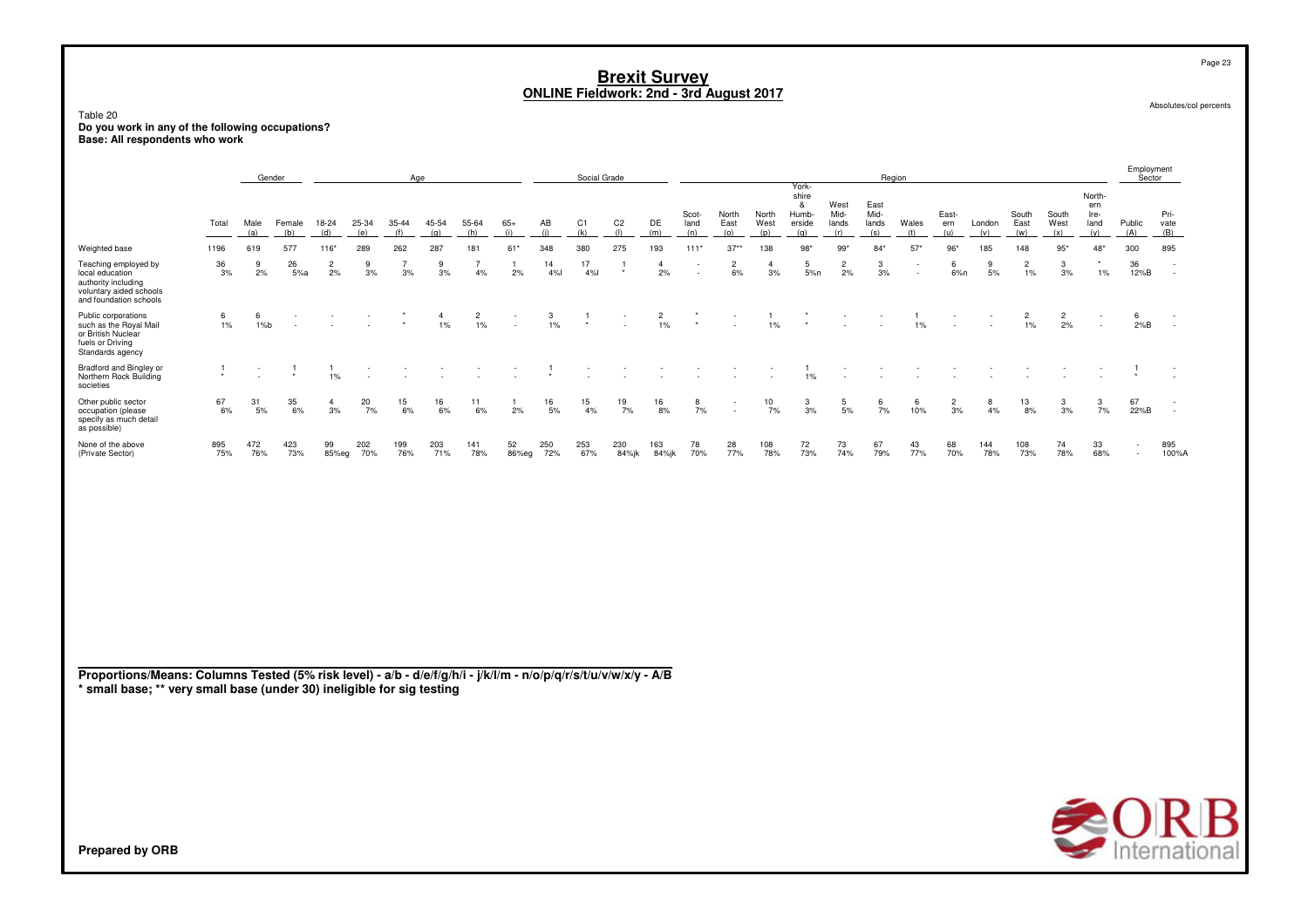Table 21 ndou<br>Do you have any children aged 18 or under? If so, how old are they?<br>Base: All respondents

|                                                                                                                                 |             |                | Gender         |                      |                     | Age                         |                            |                         |                         |                | Social Grade   |                       |            |                      |                      |               |                                        |                        | Region                       |                      |              |            |               |               |                                               | Employment<br>Sector |                     |
|---------------------------------------------------------------------------------------------------------------------------------|-------------|----------------|----------------|----------------------|---------------------|-----------------------------|----------------------------|-------------------------|-------------------------|----------------|----------------|-----------------------|------------|----------------------|----------------------|---------------|----------------------------------------|------------------------|------------------------------|----------------------|--------------|------------|---------------|---------------|-----------------------------------------------|----------------------|---------------------|
|                                                                                                                                 | Total       | Male           | Female<br>(b)  | 18-24<br>(d)         | 25-34               | 35-44<br>(f)                | 45-54                      | 55-64<br>(h)            | $65+$<br>(i)            | AB<br>(i)      | C1<br>(k)      | C <sub>2</sub><br>(1) | DE<br>(m)  | Scot-<br>land<br>(n) | North<br>East        | North<br>West | York-<br>shire<br>&<br>Humb-<br>erside | West<br>Mid-<br>lands  | East<br>Mid-<br>lands<br>(s) | Wales                | East-<br>ern | London     | South<br>East | South<br>West | North-<br>ern<br>Ire-<br>land<br>(y)          | Public<br>(A)        | Pri-<br>vate<br>(B) |
| Unweighted base                                                                                                                 | 2076        | (a)<br>952     | 1124           | 253                  | (e)<br>318          | 327                         | (q)<br>356                 | 311                     | 511                     | 610            | 599            | 331                   | 536        | 179                  | (o)<br>89            | (p)<br>239    | (q)<br>199                             | (r)<br>182             | 151                          | (t)<br>115           | (u)<br>187   | (v)<br>232 | (w)<br>272    | (x)<br>181    | 50                                            | 271                  | 820                 |
| Weighted base                                                                                                                   | 2076        | 1013           | 1063           | 232                  | 357                 | 334                         | 369                        | 305                     | 478                     | 556            | 579            | 427                   | 515        | 177                  | $84*$                | 232           | 169                                    | 181                    | 151                          | $101*$               | 193          | 268        | 280           | 177           | $62*$                                         | 300                  | 895                 |
| No children aged 18 or<br>under                                                                                                 | 1492<br>72% | 775<br>77%b    | 717<br>67%     | 211<br>91%efg        | 174<br>49%          | 142<br>43%                  | 225<br>61%ef               | 267<br>88%efg           | 473<br>99%def 70%<br>gh | 391            | 432<br>75%     | 296<br>69%            | 373<br>73% | 116<br>65%           | 60<br>71%            | 169<br>73%    | 123<br>72%                             | 133<br>73%             | 95<br>63%                    | 74<br>73%            | 141<br>73%   | 193<br>72% | 215<br>77%nsy | 139<br>78%nsy | 36<br>57%                                     | 180<br>60%           | 575<br>64%          |
| NET: Yes                                                                                                                        | 578<br>28%  | 234<br>23%     | 345<br>32%a    | 20<br>9%i            | 181                 | 192<br>51%dgh 57%dgh 39%dhi | 144                        | 36<br>12%i              | 6<br>1%                 | 163<br>29%     | 146<br>25%     | 129<br>30%            | 140<br>27% | 62<br>35%wx          | 24<br>29%            | 63<br>27%     | 44<br>26%                              | 49<br>27%              | 56                           | 27<br>37%gwx 27%     | 52<br>27%    | 74<br>28%  | 65<br>23%     | 37<br>21%     | 26<br>43%quw 40%<br>$\boldsymbol{\mathsf{x}}$ | 119                  | 318<br>36%          |
| NET: Any 11-18                                                                                                                  | 295<br>14%  | 140<br>14%     | 155<br>15%     | $\overline{a}$<br>2% | 30<br>8%di          | 112                         | 116<br>34%deh 31%deh 10%di | 30                      | 5<br>1%                 | 82<br>15%      | 75<br>13%      | 58<br>14%             | 80<br>16%  | 29<br>16%            | 10<br>12%            | 37<br>16%     | 24<br>14%                              | 27<br>15%              | 27<br>18%                    | 12<br>12%            | 25<br>13%    | 34<br>13%  | 33<br>12%     | 21<br>12%     | 16<br>26%uvw 24%<br>X                         | 71                   | 159<br>18%          |
| Yes - children aged<br>under 5 years old                                                                                        | 219<br>11%  | 68<br>7%       | 151<br>14%a    | 13<br>6%hi           | 132<br>37%dfg<br>hi | 56<br>17%dghi               | 12<br>$3%$ i               | $\overline{4}$<br>1%    | $\star$                 | 66<br>12%k     | 45<br>8%       | 59<br>14%k            | 49<br>9%   | 30<br>$\mathbf{x}$   | 8<br>17%pqu 10%      | 18<br>8%      | 16<br>9%                               | 20<br>11%              | 20<br>14%x                   | 11<br>10%            | 18<br>9%     | 33<br>12%x | 29<br>10%     | 10<br>6%      | 6<br>9%                                       | 34<br>11%            | 123<br>14%          |
| Yes - children aged 5<br>to 10 years old                                                                                        | 263<br>13%  | 100<br>10%     | 163<br>15%a    | 8<br>3%i             | 95                  | 117<br>27%dgh 35%deg<br>hi  | 39<br>10%dhi               | 5<br>2%                 |                         | 82<br>15%      | 66<br>11%      | 53<br>12%             | 62<br>12%  | 28<br>16%w           | 14<br>16%            | 29<br>12%     | 22<br>13%                              | 23<br>13%              | 29<br>19%wx                  | 10<br>10%            | 23<br>12%    | 36<br>13%  | 24<br>9%      | 17<br>10%     | 9<br>15%                                      | 49<br>16%            | 148<br>17%          |
| Yes - children aged 11<br>to 15 years old                                                                                       | 219<br>11%  | 104<br>10%     | 115<br>11%     | $\overline{4}$<br>2% | 26<br>7%di          | 95<br>hi                    | 78<br>28%deg 21%dehi       | 13<br>4%i               | 3<br>1%                 | 62<br>11%      | 58<br>10%      | 40<br>9%              | 59<br>11%  | 21<br>12%            | 10<br>12%            | 26<br>11%     | 18<br>11%                              | 18<br>10%              | 22<br>15%                    | $\overline{7}$<br>7% | 19<br>10%    | 26<br>10%  | 25<br>9%      | 18<br>10%     | 9<br>15%                                      | 48<br>16%            | 124<br>14%          |
| Yes - children aged 16<br>to 18 years old                                                                                       | 135<br>7%   | 63<br>6%       | 73<br>7%       |                      | 5<br>2%             | 36<br>11%dei                | 72<br>20%defh              | 18<br>6%dei             | 3<br>$1\%$              | 38<br>7%       | 27<br>5%       | 35<br>8%k             | 35<br>7%   | 14<br>8%             | $\overline{4}$<br>4% | 15<br>7%      | 10<br>6%                               | 10 <sup>10</sup><br>6% | 9<br>6%                      | $\overline{7}$<br>7% | 14<br>7%     | 19<br>7%   | 17<br>6%      | 8<br>5%       | 9<br>14%x                                     | 36<br>12%B           | 68<br>8%            |
| Refused                                                                                                                         | 6           | $\overline{4}$ | $\overline{c}$ | 1%                   | $\overline{2}$      |                             |                            | $\overline{c}$<br>$1\%$ |                         | $\overline{c}$ | $\overline{1}$ | $\overline{c}$        | -1         |                      |                      |               | $\overline{c}$<br>1%                   |                        | -1                           |                      |              |            |               | 1%            |                                               |                      | $\frac{2}{x}$       |
|                                                                                                                                 |             |                |                |                      |                     |                             |                            |                         |                         |                |                |                       |            |                      |                      |               |                                        |                        |                              |                      |              |            |               |               |                                               |                      |                     |
|                                                                                                                                 |             |                |                |                      |                     |                             |                            |                         |                         |                |                |                       |            |                      |                      |               |                                        |                        |                              |                      |              |            |               |               |                                               |                      |                     |
|                                                                                                                                 |             |                |                |                      |                     |                             |                            |                         |                         |                |                |                       |            |                      |                      |               |                                        |                        |                              |                      |              |            |               |               |                                               |                      |                     |
|                                                                                                                                 |             |                |                |                      |                     |                             |                            |                         |                         |                |                |                       |            |                      |                      |               |                                        |                        |                              |                      |              |            |               |               |                                               |                      |                     |
|                                                                                                                                 |             |                |                |                      |                     |                             |                            |                         |                         |                |                |                       |            |                      |                      |               |                                        |                        |                              |                      |              |            |               |               |                                               |                      |                     |
| Proportions/Means: Columns Tested (5% risk level) - a/b - d/e/f/g/h/i - j/k/l/m - n/o/p/q/r/s/t/u/v/w/x/y - A/B<br>* small base |             |                |                |                      |                     |                             |                            |                         |                         |                |                |                       |            |                      |                      |               |                                        |                        |                              |                      |              |            |               |               |                                               |                      |                     |
|                                                                                                                                 |             |                |                |                      |                     |                             |                            |                         |                         |                |                |                       |            |                      |                      |               |                                        |                        |                              |                      |              |            |               |               |                                               |                      |                     |
|                                                                                                                                 |             |                |                |                      |                     |                             |                            |                         |                         |                |                |                       |            |                      |                      |               |                                        |                        |                              |                      |              |            |               |               |                                               |                      | <b>SORB</b>         |
| <b>Prepared by ORB</b>                                                                                                          |             |                |                |                      |                     |                             |                            |                         |                         |                |                |                       |            |                      |                      |               |                                        |                        |                              |                      |              |            |               |               |                                               |                      |                     |

Absolutes/col percents

Page 24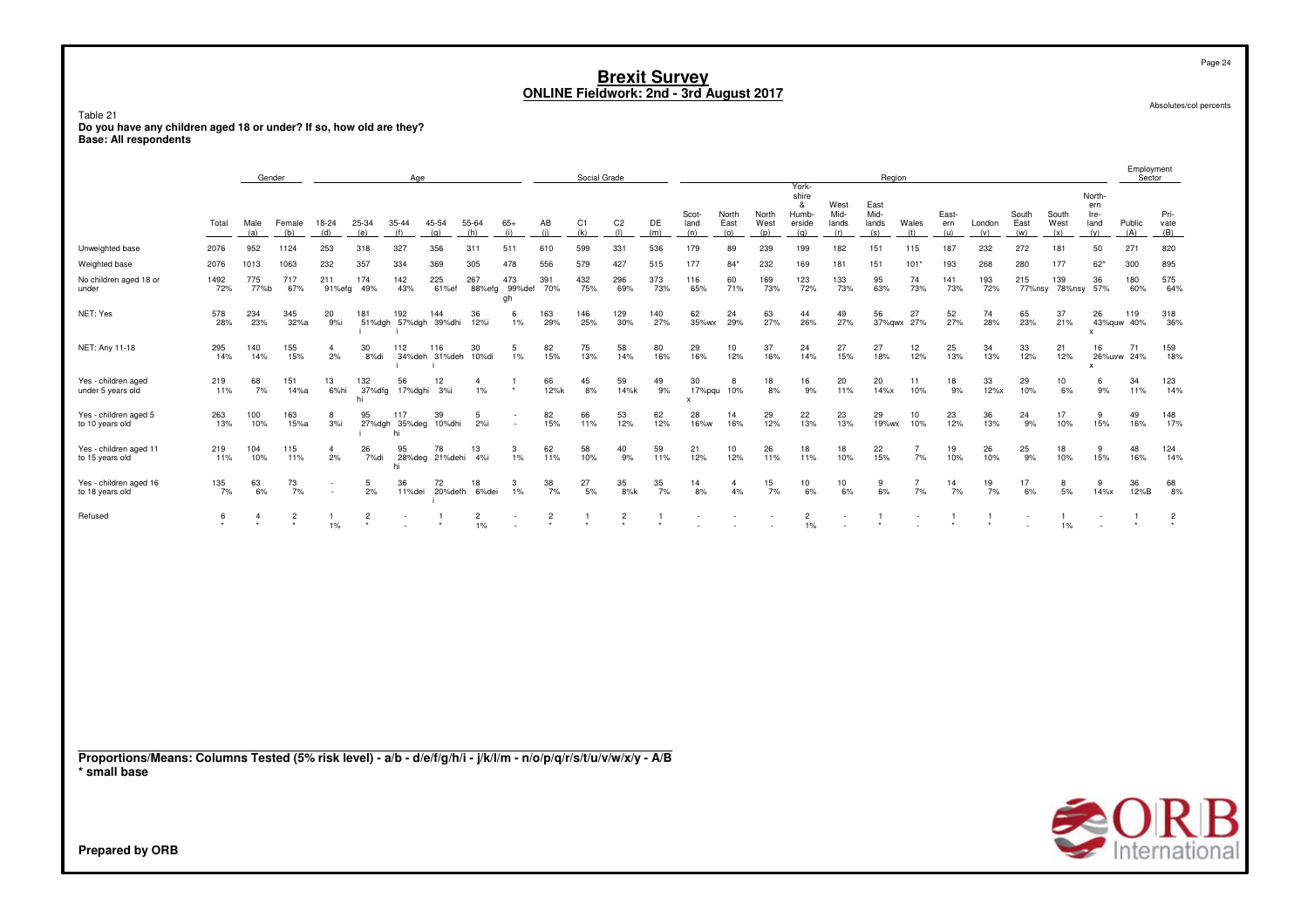Table 22**Which of the following ITV regions do you live in? Base: All respondents**

| North-<br>shire<br>West<br>&<br>East<br>ern<br>Mid-<br>Mid-<br>East-<br>South<br>Pri-<br>Scot-<br>North<br>North<br>Humb-<br>South<br>Ire-<br>45-54<br>AB<br>C1<br>C <sub>2</sub><br>DE<br>West<br>Wales<br>East<br>West<br>Public<br>Male<br>Female<br>18-24<br>25-34<br>35-44<br>55-64<br>$65+$<br>land<br>East<br>erside<br>lands<br>lands<br>ern<br>London<br>land<br>vate<br>Total<br>(d)<br>(h)<br>(i)<br>(i)<br>(k)<br>(1)<br>(m)<br>(A)<br>(a)<br>(b)<br>(e)<br>(f)<br>(q)<br>(n)<br>(o)<br>(p)<br>(r)<br>(s)<br>(t)<br>(v)<br>(w)<br>(x)<br>(v)<br>(B)<br>(q)<br>(u)<br>952<br>253<br>327<br>356<br>511<br>610<br>599<br>331<br>536<br>179<br>50<br>271<br>820<br>2076<br>1124<br>318<br>311<br>89<br>239<br>199<br>182<br>151<br>115<br>187<br>232<br>272<br>181<br>Unweighted base<br>478<br>515<br>2076<br>1063<br>232<br>357<br>334<br>369<br>305<br>556<br>579<br>427<br>177<br>$84*$<br>232<br>169<br>151<br>$101*$<br>193<br>268<br>280<br>177<br>$62*$<br>300<br>895<br>Weighted base<br>1013<br>181<br>88<br>27<br>53<br>57<br>56<br>37<br>227<br>140<br>46<br>21<br>43<br>85<br>31<br>169<br>24<br>86<br>Anglia<br>24<br>44<br>$\overline{c}$<br>$\overline{1}$<br>$\overline{\phantom{a}}$<br>÷<br>$\overline{\phantom{a}}$<br>$2\%v$<br>12%<br>10%<br>13%a<br>6%<br>8%<br>12%f<br>15%<br>10%<br>11%<br>88%nopq<br>11%<br>9%<br>11%f<br>13%f<br>14%fh<br>8%<br>21%nopq<br>9%nopq<br>$\sim$<br>$\sim$<br>$\sim$<br>$\overline{\phantom{a}}$<br>$\overline{\phantom{a}}$<br>rtvwxy<br>rstvwxy<br>rtvxy<br>17<br>12<br>10<br>Border<br>$\overline{c}$<br>$\overline{c}$<br>$\overline{7}$<br>$\frac{2}{x}$<br>5<br>$\overline{4}$<br>$\overline{4}$<br>$\overline{4}$<br>10<br>$\overline{4}$<br>$\overline{4}$<br>7<br>-1<br>1%<br>2%<br>$1\%$<br>4%qrsu<br>1%<br>1%<br>1%<br>$1\%$<br>$1\%$<br>$1\%$<br>$1\%$<br>1%<br>4%qrst<br>$\sim$<br><b>VWX</b><br>uvwx<br>284<br>147<br>137<br>29<br>49<br>49<br>48<br>42<br>66<br>82<br>71<br>59<br>72<br>171<br>87<br>12<br>40<br>115<br>Central<br>$\overline{7}$<br>$\overline{2}$<br>$\overline{2}$<br>$\mathbf{1}$<br>14%<br>13%<br>15%<br>14%<br>14%<br>13%<br>13%<br>15%<br>13%<br>14%<br>15%<br>13%<br>14%<br>14%<br>12%<br>4%pquv<br>1%<br>94%nop<br>58%nopq<br>1%<br>1%<br>4%pquv<br>1%<br>qstuvw<br>tuvwxy<br>xy<br>62<br>97<br>216<br>119<br>97<br>29<br>21<br>40<br>29<br>49<br>48<br>56<br>43<br>54<br>211<br>30<br>Granada<br>$\mathbf{A}$<br>$\star$<br>11%<br>10%<br>12%<br>9%<br>13%e<br>6%<br>12%e<br>8%<br>16%egi<br>10%<br>10%<br>8%<br>13%k<br>12%k<br>91%noqr<br>4%ngrs<br>10%<br>$\sim$<br>stuvwxy<br>uvwx<br>53<br>170<br>51<br>79<br>61<br>66<br>83<br>109<br>59<br>54<br>21<br>267<br>71<br>183<br>363<br>194<br>24<br>141<br>$\overline{c}$<br>London<br>22%h<br>14%<br>$1\%$<br>100%nop<br>25%nopq<br>18%<br>20%<br>18%<br>19%<br>16%<br>22%h<br>18%h<br>18%h<br>17%h<br>25%klm<br>11%<br>1%<br>$1\%$<br>8%<br>19%m<br>11%no<br>٠<br>pqrst<br>qrstuwx<br>rstuxy<br>xy<br>194<br>102<br>92<br>15<br>34<br>28<br>23<br>36<br>58<br>59<br>51<br>37<br>47<br>23<br>76<br>Meridian<br>$\overline{c}$<br>168<br>22<br>$\overline{1}$<br>$\mathbf{1}$<br>9%<br>9%<br>1%<br>8%<br>9%<br>10%<br>9%<br>6%<br>10%<br>8%<br>6%<br>12%dg<br>12%dg<br>11%<br>9%<br>60%nop<br>13%nopq<br>8%<br>$\overline{\phantom{a}}$<br>qrstuv<br>rstuvy<br>хy<br>STV<br>164<br>78<br>87<br>38<br>26<br>35<br>26<br>42<br>44<br>163<br>32<br>69<br>16<br>24<br>34<br>44<br>$\overline{2}$<br>8%<br>8%<br>8%<br>7%<br>8%<br>10%i<br>5%<br>6%<br>7%<br>10%i<br>9%<br>92%opgr<br>11%<br>8%<br>11%i<br>8%<br>1%<br>stuvwxy<br>35<br>$\frac{28}{3\%}$<br>87<br>38<br>49<br>10<br>10<br>14<br>18<br>16<br>19<br>15<br>18<br>20<br>82<br>$\mathbf{A}$<br>8<br>4%<br>5%<br>4%<br>3%<br>4%<br>5%<br>5%<br>4%<br>3%<br>3%<br>5%<br>7%jk<br>97%npgr<br>2%pvw<br>1%<br>3%<br>4%<br>stuvwxy<br>Proportions/Means: Columns Tested (5% risk level) - a/b - d/e/f/g/h/i - j/k/l/m - n/o/p/q/r/s/t/u/v/w/x/y - A/B<br><b>SORB</b><br>* small base |  | Gender |  | Age |  |  | Social Grade |  |  | York- | Region |  |  |  | Employment<br>Sector |  |
|----------------------------------------------------------------------------------------------------------------------------------------------------------------------------------------------------------------------------------------------------------------------------------------------------------------------------------------------------------------------------------------------------------------------------------------------------------------------------------------------------------------------------------------------------------------------------------------------------------------------------------------------------------------------------------------------------------------------------------------------------------------------------------------------------------------------------------------------------------------------------------------------------------------------------------------------------------------------------------------------------------------------------------------------------------------------------------------------------------------------------------------------------------------------------------------------------------------------------------------------------------------------------------------------------------------------------------------------------------------------------------------------------------------------------------------------------------------------------------------------------------------------------------------------------------------------------------------------------------------------------------------------------------------------------------------------------------------------------------------------------------------------------------------------------------------------------------------------------------------------------------------------------------------------------------------------------------------------------------------------------------------------------------------------------------------------------------------------------------------------------------------------------------------------------------------------------------------------------------------------------------------------------------------------------------------------------------------------------------------------------------------------------------------------------------------------------------------------------------------------------------------------------------------------------------------------------------------------------------------------------------------------------------------------------------------------------------------------------------------------------------------------------------------------------------------------------------------------------------------------------------------------------------------------------------------------------------------------------------------------------------------------------------------------------------------------------------------------------------------------------------------------------------------------------------------------------------------------------------------------------------------------------------------------------------------------------------------------------------------------------------------------------------------------------------------------------------------------------------------------------------------------------------------------------------------------------------------------------------------------------------------------------------------------------------------------------------------------------------------------------------------------------------------------------------------------------------------------------------------------------------------------------------------------------------------------------------------------------------------------|--|--------|--|-----|--|--|--------------|--|--|-------|--------|--|--|--|----------------------|--|
|                                                                                                                                                                                                                                                                                                                                                                                                                                                                                                                                                                                                                                                                                                                                                                                                                                                                                                                                                                                                                                                                                                                                                                                                                                                                                                                                                                                                                                                                                                                                                                                                                                                                                                                                                                                                                                                                                                                                                                                                                                                                                                                                                                                                                                                                                                                                                                                                                                                                                                                                                                                                                                                                                                                                                                                                                                                                                                                                                                                                                                                                                                                                                                                                                                                                                                                                                                                                                                                                                                                                                                                                                                                                                                                                                                                                                                                                                                                                                                                              |  |        |  |     |  |  |              |  |  |       |        |  |  |  |                      |  |
| Tyne Tees<br><b>Prepared by ORB</b>                                                                                                                                                                                                                                                                                                                                                                                                                                                                                                                                                                                                                                                                                                                                                                                                                                                                                                                                                                                                                                                                                                                                                                                                                                                                                                                                                                                                                                                                                                                                                                                                                                                                                                                                                                                                                                                                                                                                                                                                                                                                                                                                                                                                                                                                                                                                                                                                                                                                                                                                                                                                                                                                                                                                                                                                                                                                                                                                                                                                                                                                                                                                                                                                                                                                                                                                                                                                                                                                                                                                                                                                                                                                                                                                                                                                                                                                                                                                                          |  |        |  |     |  |  |              |  |  |       |        |  |  |  |                      |  |
|                                                                                                                                                                                                                                                                                                                                                                                                                                                                                                                                                                                                                                                                                                                                                                                                                                                                                                                                                                                                                                                                                                                                                                                                                                                                                                                                                                                                                                                                                                                                                                                                                                                                                                                                                                                                                                                                                                                                                                                                                                                                                                                                                                                                                                                                                                                                                                                                                                                                                                                                                                                                                                                                                                                                                                                                                                                                                                                                                                                                                                                                                                                                                                                                                                                                                                                                                                                                                                                                                                                                                                                                                                                                                                                                                                                                                                                                                                                                                                                              |  |        |  |     |  |  |              |  |  |       |        |  |  |  |                      |  |
|                                                                                                                                                                                                                                                                                                                                                                                                                                                                                                                                                                                                                                                                                                                                                                                                                                                                                                                                                                                                                                                                                                                                                                                                                                                                                                                                                                                                                                                                                                                                                                                                                                                                                                                                                                                                                                                                                                                                                                                                                                                                                                                                                                                                                                                                                                                                                                                                                                                                                                                                                                                                                                                                                                                                                                                                                                                                                                                                                                                                                                                                                                                                                                                                                                                                                                                                                                                                                                                                                                                                                                                                                                                                                                                                                                                                                                                                                                                                                                                              |  |        |  |     |  |  |              |  |  |       |        |  |  |  |                      |  |
|                                                                                                                                                                                                                                                                                                                                                                                                                                                                                                                                                                                                                                                                                                                                                                                                                                                                                                                                                                                                                                                                                                                                                                                                                                                                                                                                                                                                                                                                                                                                                                                                                                                                                                                                                                                                                                                                                                                                                                                                                                                                                                                                                                                                                                                                                                                                                                                                                                                                                                                                                                                                                                                                                                                                                                                                                                                                                                                                                                                                                                                                                                                                                                                                                                                                                                                                                                                                                                                                                                                                                                                                                                                                                                                                                                                                                                                                                                                                                                                              |  |        |  |     |  |  |              |  |  |       |        |  |  |  |                      |  |
|                                                                                                                                                                                                                                                                                                                                                                                                                                                                                                                                                                                                                                                                                                                                                                                                                                                                                                                                                                                                                                                                                                                                                                                                                                                                                                                                                                                                                                                                                                                                                                                                                                                                                                                                                                                                                                                                                                                                                                                                                                                                                                                                                                                                                                                                                                                                                                                                                                                                                                                                                                                                                                                                                                                                                                                                                                                                                                                                                                                                                                                                                                                                                                                                                                                                                                                                                                                                                                                                                                                                                                                                                                                                                                                                                                                                                                                                                                                                                                                              |  |        |  |     |  |  |              |  |  |       |        |  |  |  |                      |  |
|                                                                                                                                                                                                                                                                                                                                                                                                                                                                                                                                                                                                                                                                                                                                                                                                                                                                                                                                                                                                                                                                                                                                                                                                                                                                                                                                                                                                                                                                                                                                                                                                                                                                                                                                                                                                                                                                                                                                                                                                                                                                                                                                                                                                                                                                                                                                                                                                                                                                                                                                                                                                                                                                                                                                                                                                                                                                                                                                                                                                                                                                                                                                                                                                                                                                                                                                                                                                                                                                                                                                                                                                                                                                                                                                                                                                                                                                                                                                                                                              |  |        |  |     |  |  |              |  |  |       |        |  |  |  |                      |  |
|                                                                                                                                                                                                                                                                                                                                                                                                                                                                                                                                                                                                                                                                                                                                                                                                                                                                                                                                                                                                                                                                                                                                                                                                                                                                                                                                                                                                                                                                                                                                                                                                                                                                                                                                                                                                                                                                                                                                                                                                                                                                                                                                                                                                                                                                                                                                                                                                                                                                                                                                                                                                                                                                                                                                                                                                                                                                                                                                                                                                                                                                                                                                                                                                                                                                                                                                                                                                                                                                                                                                                                                                                                                                                                                                                                                                                                                                                                                                                                                              |  |        |  |     |  |  |              |  |  |       |        |  |  |  |                      |  |
|                                                                                                                                                                                                                                                                                                                                                                                                                                                                                                                                                                                                                                                                                                                                                                                                                                                                                                                                                                                                                                                                                                                                                                                                                                                                                                                                                                                                                                                                                                                                                                                                                                                                                                                                                                                                                                                                                                                                                                                                                                                                                                                                                                                                                                                                                                                                                                                                                                                                                                                                                                                                                                                                                                                                                                                                                                                                                                                                                                                                                                                                                                                                                                                                                                                                                                                                                                                                                                                                                                                                                                                                                                                                                                                                                                                                                                                                                                                                                                                              |  |        |  |     |  |  |              |  |  |       |        |  |  |  |                      |  |
|                                                                                                                                                                                                                                                                                                                                                                                                                                                                                                                                                                                                                                                                                                                                                                                                                                                                                                                                                                                                                                                                                                                                                                                                                                                                                                                                                                                                                                                                                                                                                                                                                                                                                                                                                                                                                                                                                                                                                                                                                                                                                                                                                                                                                                                                                                                                                                                                                                                                                                                                                                                                                                                                                                                                                                                                                                                                                                                                                                                                                                                                                                                                                                                                                                                                                                                                                                                                                                                                                                                                                                                                                                                                                                                                                                                                                                                                                                                                                                                              |  |        |  |     |  |  |              |  |  |       |        |  |  |  |                      |  |
|                                                                                                                                                                                                                                                                                                                                                                                                                                                                                                                                                                                                                                                                                                                                                                                                                                                                                                                                                                                                                                                                                                                                                                                                                                                                                                                                                                                                                                                                                                                                                                                                                                                                                                                                                                                                                                                                                                                                                                                                                                                                                                                                                                                                                                                                                                                                                                                                                                                                                                                                                                                                                                                                                                                                                                                                                                                                                                                                                                                                                                                                                                                                                                                                                                                                                                                                                                                                                                                                                                                                                                                                                                                                                                                                                                                                                                                                                                                                                                                              |  |        |  |     |  |  |              |  |  |       |        |  |  |  |                      |  |
|                                                                                                                                                                                                                                                                                                                                                                                                                                                                                                                                                                                                                                                                                                                                                                                                                                                                                                                                                                                                                                                                                                                                                                                                                                                                                                                                                                                                                                                                                                                                                                                                                                                                                                                                                                                                                                                                                                                                                                                                                                                                                                                                                                                                                                                                                                                                                                                                                                                                                                                                                                                                                                                                                                                                                                                                                                                                                                                                                                                                                                                                                                                                                                                                                                                                                                                                                                                                                                                                                                                                                                                                                                                                                                                                                                                                                                                                                                                                                                                              |  |        |  |     |  |  |              |  |  |       |        |  |  |  |                      |  |
|                                                                                                                                                                                                                                                                                                                                                                                                                                                                                                                                                                                                                                                                                                                                                                                                                                                                                                                                                                                                                                                                                                                                                                                                                                                                                                                                                                                                                                                                                                                                                                                                                                                                                                                                                                                                                                                                                                                                                                                                                                                                                                                                                                                                                                                                                                                                                                                                                                                                                                                                                                                                                                                                                                                                                                                                                                                                                                                                                                                                                                                                                                                                                                                                                                                                                                                                                                                                                                                                                                                                                                                                                                                                                                                                                                                                                                                                                                                                                                                              |  |        |  |     |  |  |              |  |  |       |        |  |  |  |                      |  |

Page 25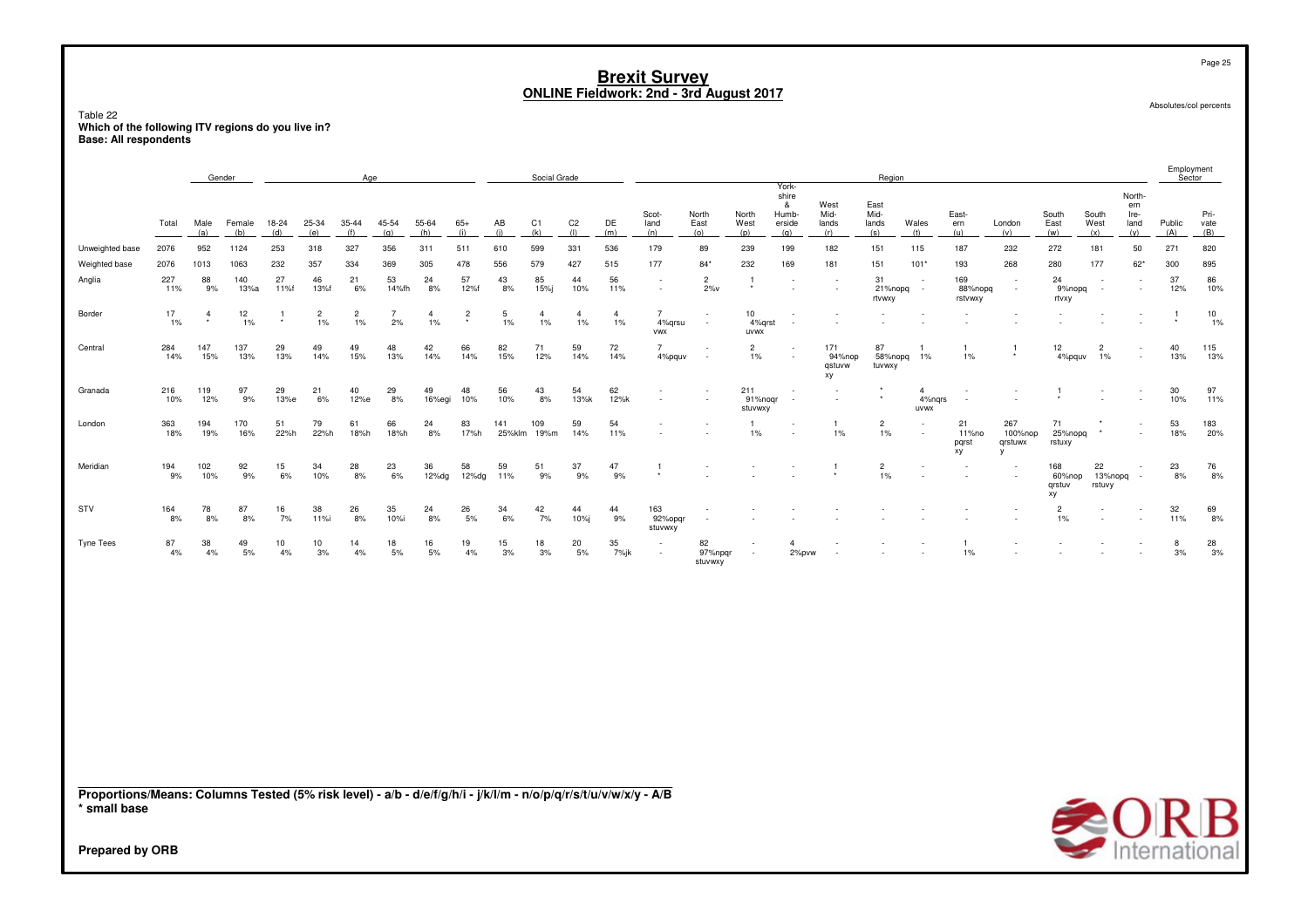Table 22**Which of the following ITV regions do you live in? Base: All respondents**

|                                                                                                                                 |                   |                  | Gender           |              |                      | Age              |                  |                   |                 |                  | Social Grade              |                       |                   |                          |                                            |                         |                                               |                              |                              | Region                   |                                    |               |                      |                           |                                      | Employment<br>Sector |                     |
|---------------------------------------------------------------------------------------------------------------------------------|-------------------|------------------|------------------|--------------|----------------------|------------------|------------------|-------------------|-----------------|------------------|---------------------------|-----------------------|-------------------|--------------------------|--------------------------------------------|-------------------------|-----------------------------------------------|------------------------------|------------------------------|--------------------------|------------------------------------|---------------|----------------------|---------------------------|--------------------------------------|----------------------|---------------------|
|                                                                                                                                 | Total             | Male<br>(a)      | Female<br>(b)    | 18-24<br>(d) | 25-34<br>(e)         | 35-44<br>(f)     | 45-54<br>(q)     | 55-64<br>(h)      | $65+$<br>(i)    | AB<br>(i)        | C1<br>(k)                 | C <sub>2</sub><br>(1) | DE<br>(m)         | Scot-<br>land<br>(n)     | North<br>East<br>(o)                       | North<br>West<br>(p)    | York-<br>shire<br>&<br>Humb-<br>erside<br>(a) | West<br>Mid-<br>lands<br>(r) | East<br>Mid-<br>lands<br>(s) | Wales<br>(t)             | East-<br>ern<br>(u)                | London<br>(v) | South<br>East<br>(w) | South<br>West<br>(x)      | North-<br>ern<br>Ire-<br>land<br>(v) | Public<br>(A)        | Pri-<br>vate<br>(B) |
| Weighted base                                                                                                                   | 2076              | 1013             | 1063             | 232          | 357                  | 334              | 369              | 305               | 478             | 556              | 579                       | 427                   | 515               | 177                      | $84*$                                      | 232                     | 169                                           | 181                          | 151                          | $101*$                   | 193                                | 268           | 280                  | 177                       | $62^{\star}$                         | 300                  | 895                 |
| Wales                                                                                                                           | $\frac{95}{5\%}$  | 37<br>4%         | $58\atop 5\%$    | 5<br>2%      | 14<br>4%             | $^{20}_{\ 6\%d}$ | $\frac{16}{4\%}$ | $\frac{18}{6\%d}$ | $^{22}_{\ 5\%}$ | $\frac{13}{2\%}$ | $^{28}_{\phantom{1}5\%j}$ | 17<br>$4\%$           | 37<br>-<br>7%j    | $\overline{\phantom{a}}$ |                                            |                         |                                               | $\overline{\phantom{a}}$     |                              | 95<br>94%nopq<br>rsuvwxy | $\overline{\phantom{a}}$<br>$\sim$ |               |                      |                           | $\sim$                               | $\frac{13}{4\%}$     | $\frac{40}{4\%}$    |
| West                                                                                                                            | $\frac{65}{3\%}$  | 37<br>4%         | 28<br>3%         | 10<br>$4\%$  | 16<br>4%             | 8<br>2%          | 11<br>3%         | 5<br>2%           | $\frac{16}{3%}$ | 15<br>3%         | 18<br>3%                  | 13<br>3%              | 18<br>4%          | ٠                        | $1\%$                                      | $\overline{a}$<br>2%    |                                               | 8<br>4%nqsu<br><b>VW</b>     |                              | $1\%$                    |                                    |               |                      | 51<br>29%nopq<br>rstuvwy  | $\sim$                               | 6<br>2%              | $\frac{32}{4\%}$    |
| Westcountry                                                                                                                     | $\frac{102}{5\%}$ | 35<br>3%         | 67<br>6%a        | 16<br>7%e    | $\overline{7}$<br>2% | 13<br>4%         | 22<br>6%e        | 20<br>6%e         | 25<br>5%e       | 22<br>4%         | 25<br>4%                  | 27<br>6%              | 28<br>5%          |                          |                                            |                         |                                               |                              |                              |                          |                                    |               |                      | 102<br>57%nopq<br>rstuvwy | $\sim$                               | 15<br>5%             | $\frac{38}{4\%}$    |
| Yorkshire                                                                                                                       | 197<br>9%         | 102<br>10%       | 94<br>9%         | 18<br>8%     | $^{28}_{\ 8\%}$      | 36<br>11%        | $\frac{30}{8\%}$ | 36<br>12%         | 49<br>10%       | 51<br>9%         | 61<br>11%                 | 35<br>8%              | $\frac{50}{10\%}$ | -1                       | $\overline{\phantom{a}}$<br>$\overline{a}$ | $\overline{1}$          | 165<br>98%nopr<br>stuvwxy                     | $\sim$<br>$\sim$             | 29<br>19%nopr<br>tuvwxy      |                          |                                    |               |                      |                           |                                      | $^{27}_{9\%}$        | 86<br>10%           |
| UTV                                                                                                                             | $\frac{64}{3\%}$  | $\frac{32}{3\%}$ | $\frac{32}{3\%}$ | 3%           | $\frac{13}{4\%}$     | 17<br>5%i        | $\frac{12}{3\%}$ | 8<br>3%           | 8<br>2%         | 20<br>4%         | $^{22}_{4\%m}$            | $\frac{13}{3\%}$      | $\frac{9}{2\%}$   | ٠                        | $\overline{\phantom{a}}$                   | $\overline{c}$<br>$1\%$ |                                               |                              |                              |                          |                                    |               |                      |                           | 62<br>100%nopq<br>rstuvwx            | $\frac{15}{5\%}$     | $\frac{35}{4\%}$    |
| Proportions/Means: Columns Tested (5% risk level) - a/b - d/e/f/g/h/i - j/k/l/m - n/o/p/q/r/s/t/u/v/w/x/y - A/B<br>* small base |                   |                  |                  |              |                      |                  |                  |                   |                 |                  |                           |                       |                   |                          |                                            |                         |                                               |                              |                              |                          |                                    |               |                      |                           |                                      |                      |                     |



Page 26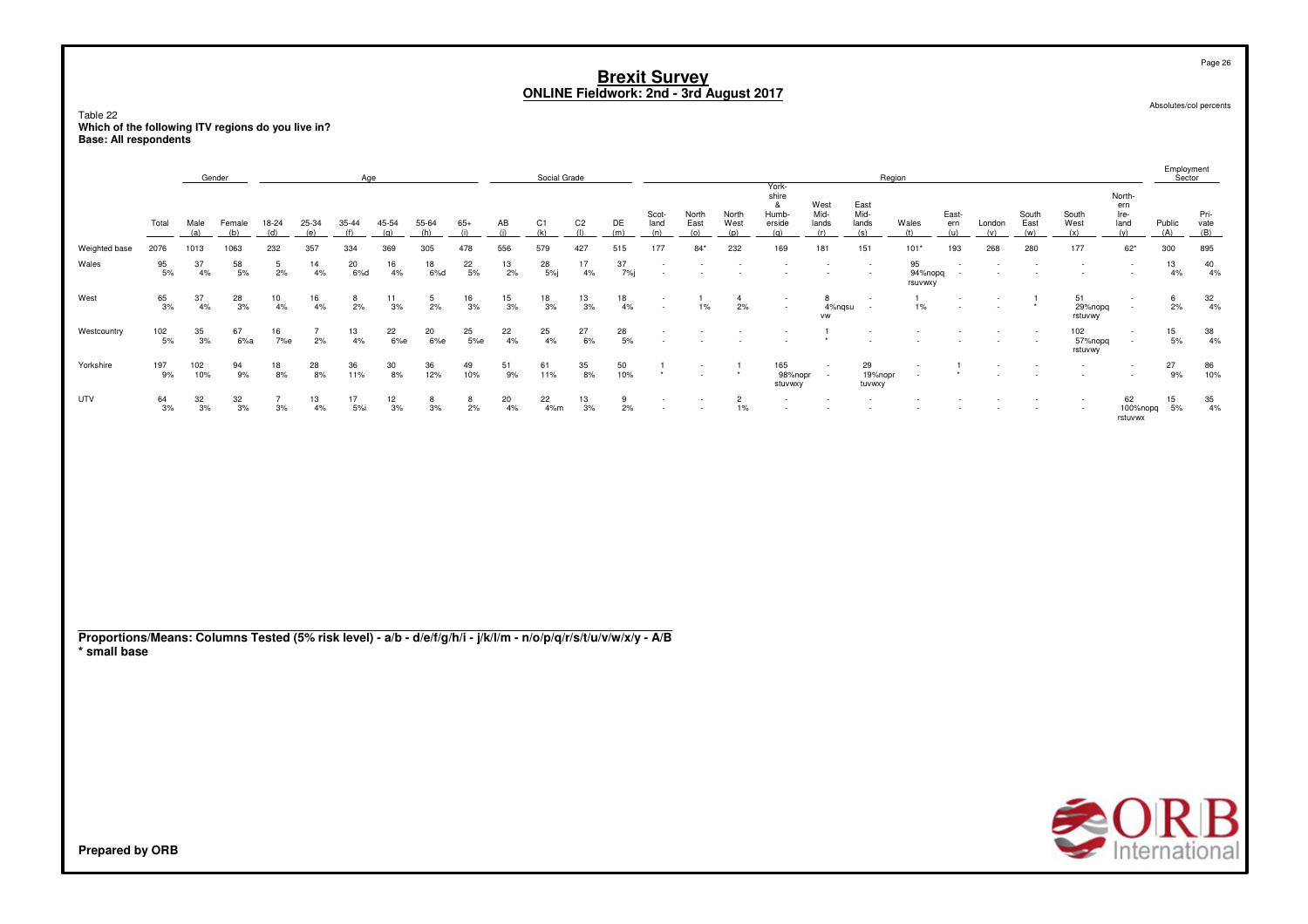### Table 23 **Marital Status<br>Base: All respondents**

|                                                                                                                                 |             |             | Gender      |                     |                | Age                  |                       |                   |                             |              | Social Grade |                      |               |               |                       |               |                                        |                       | Region                |                      |                    |                         |                      |               |                               | Employment<br>Sector    |              |
|---------------------------------------------------------------------------------------------------------------------------------|-------------|-------------|-------------|---------------------|----------------|----------------------|-----------------------|-------------------|-----------------------------|--------------|--------------|----------------------|---------------|---------------|-----------------------|---------------|----------------------------------------|-----------------------|-----------------------|----------------------|--------------------|-------------------------|----------------------|---------------|-------------------------------|-------------------------|--------------|
|                                                                                                                                 | Total       | Male        | Female      | 18-24               | 25-34          | 35-44                | 45-54                 | 55-64             | $65+$                       | AB           | C1           | C <sub>2</sub>       | DE            | Scot-<br>land | North<br>East         | North<br>West | York-<br>shire<br>&<br>Humb-<br>erside | West<br>Mid-<br>lands | East<br>Mid-<br>lands | Wales                | East-<br>ern       | London                  | South<br>East        | South<br>West | North-<br>ern<br>Ire-<br>land | Public                  | Pri-<br>vate |
| Unweighted base                                                                                                                 | 2076        | (a)<br>952  | (b)<br>1124 | (d)<br>253          | (e)<br>318     | (f)<br>327           | (q)<br>356            | (h)<br>311        | (i)<br>511                  | (i)<br>610   | (k)<br>599   | (1)<br>331           | (m)<br>536    | (n)<br>179    | (0)<br>89             | (p)<br>239    | (q)<br>199                             | (r)<br>182            | (s)<br>151            | (t)<br>115           | (u)<br>187         | (v)<br>232              | (w)<br>272           | (x)<br>181    | (y)<br>50                     | (A)<br>271              | (B)<br>820   |
| Weighted base                                                                                                                   | 2076        | 1013        | 1063        | 232                 | 357            | 334                  | 369                   | 305               | 478                         | 556          | 579          | 427                  | 515           | 177           | $84*$                 | 232           | 169                                    | 181                   | 151                   | $101*$               | 193                | 268                     | 280                  | 177           | $62*$                         | 300                     | 895          |
| Single                                                                                                                          | 543<br>26%  | 282<br>28%  | 261<br>25%  | 186<br>80%efg<br>hi | 120<br>34%ghi  | 97<br>29%ghi         | 76<br>21%hi           | 38<br>12%i        | 25<br>5%                    | 136<br>24%   | 178<br>31%jl | 93<br>22%            | 137<br>27%    | 35<br>20%     | 17<br>21%             | 73<br>32%nu   | 44<br>26%                              | 49<br>27%             | 35<br>23%             | 21<br>21%            | 37<br>19%          | 101<br>38%noq<br>rstuwx | 73<br>26%            | 44<br>25%     | 14<br>23%                     | 76<br>25%               | 264<br>29%   |
| NET: Married/ Civil<br>partnership/co<br>habiting                                                                               | 1250<br>60% | 632<br>62%  | 618<br>58%  | 42<br>18%           | 233<br>65%d    | 209<br>63%d          | 250<br>68%d           | 200<br>65%d       | 317<br>66%d                 | 372<br>67%km | 321<br>56%   | 289<br>68%km         | 268<br>52%    | 116<br>65%v   | 54<br>64%v            | 132<br>57%    | 99<br>58%                              | 112<br>62%v           | 100<br>66%v           | 69<br>69%vw          | 131<br>68%pvw      | 131<br>49%              | 158<br>57%           | 102<br>57%    | 45<br>73%v                    | 200<br>66%              | 555<br>62%   |
| Married                                                                                                                         | 936<br>45%  | 487<br>48%b | 448<br>42%  | 8<br>4%             | 123<br>35%d    | 139<br>42%d          | 201<br>54%def         | 172<br>56%def     | 291<br>61%def               | 292<br>53%km | 217<br>37%   | 219<br>51%km         | 207<br>40%    | 86<br>48%v    | 38<br>45%             | 98<br>42%     | 67<br>39%                              | 84<br>46%v            | 70<br>46%v            | 54<br>53%qv          | 107<br>55%pqv<br>W | 92<br>34%               | 123<br>44%v          | 79<br>44%     | 39<br>WX                      | 143<br>62%pqv 48%       | 372<br>41%   |
| Civil Partnership                                                                                                               | 25<br>$1\%$ | 15<br>1%    | 10<br>1%    | 4<br>$2%$ i         | 11<br>3%hi     | - 5<br>1%            | $\overline{4}$<br>1%i |                   |                             | 8<br>1%      | 9<br>2%      | $\overline{4}$<br>1% | 3<br>$1\%$    | 5<br>3%pr     | -1<br>1%              |               | -1<br>$1\%$                            |                       | $\overline{2}$<br>1%  | -1<br>$1\%$          | 3<br>2%            | 6<br>2%p                | $\overline{4}$<br>2% | 1%            | 1<br>$1\%$                    | $\overline{2}$<br>1%    | 19<br>2%     |
| Co Habiting                                                                                                                     | 290<br>14%  | 130<br>13%  | 159<br>15%  | 30<br>13%i          | 99<br>28%dfg   | 65<br>19%ghi         | 44<br>12%i            | 27<br>9%          | 26<br>5%                    | 72<br>13%    | 95<br>16%m   | 66<br>15%            | 58<br>11%     | 25<br>14%     | 15<br>18%             | 34<br>15%     | 31<br>18%uw                            | 29<br>16%             | 28<br>19%w            | 15<br>15%            | 21<br>11%          | 34<br>13%               | 31<br>11%            | 22<br>12%     | 6<br>10%                      | 54<br>18%               | 165<br>18%   |
| NET: Widowed/<br>separated/divorced                                                                                             | 275<br>13%  | 95<br>9%    | 180<br>17%a |                     | 2<br>1%        | 27<br>8%de           | 42<br>11%de           | 67<br>22%def<br>q | 137<br>29%defg<br>h         | 44<br>8%     | 77<br>13%j   | 44<br>10%            | 109<br>21%jkl | 26<br>14%     | 13<br>15%             | 26<br>11%     | 25<br>15%                              | 20<br>11%             | 16<br>10%             | 10<br>10%            | 24<br>13%          | 35<br>13%               | 47<br>17%y           | 30<br>17%y    | 3<br>5%                       | 23<br>8%                | 72<br>8%     |
| Widowed                                                                                                                         | 92<br>4%    | 23<br>2%    | 69<br>7%a   |                     |                | $\overline{c}$<br>1% | 6<br>2%e              | 16<br>5%def<br>q  | 68<br>14%defg               | 13<br>2%     | 29<br>5%     | 14<br>3%             | 36<br>7%jl    | 8<br>5%       | $\overline{7}$<br>8%v | 11<br>5%      | 9<br>5%                                | 6<br>3%               | $\overline{4}$<br>3%  | $\overline{4}$<br>4% | 8<br>4%            | 6<br>2%                 | 15<br>5%             | 13<br>7%v     | $\mathbf{1}$<br>1%            | $\overline{7}$<br>2%    | 11<br>1%     |
| Separated                                                                                                                       | 28<br>$1\%$ | 12<br>1%    | 17<br>2%    |                     | -1             | 11<br>3%dei          | 9<br>3%de             | 3<br>1%           | $\boldsymbol{\Delta}$<br>1% | -6<br>1%     | 9<br>2%      | 5<br>1%              | 9<br>2%       | 1<br>1%       |                       | 3<br>1%       | $\mathbf{1}$<br>1%                     | $\mathbf{1}$<br>$1\%$ | $\overline{2}$<br>1%  |                      | 3<br>2%            | 6<br>2%                 | 9<br>$3\%x$          |               | $\overline{1}$<br>2%          | $\overline{4}$<br>$1\%$ | 13<br>1%     |
| Divorced                                                                                                                        | 155<br>7%   | 61<br>6%    | 94<br>9%a   |                     | $\overline{2}$ | 13<br>4%de           | 27<br>7%de            | 47<br>16%def<br>q | 65<br>13%defg               | 25<br>5%     | 39<br>7%     | 26<br>6%             | 65<br>13%jkl  | 16<br>9%      | 6<br>7%               | 13<br>5%      | 14<br>8%                               | 12<br>7%              | 10<br>6%              | 6<br>6%              | 13<br>7%           | 22<br>8%                | 23<br>8%             | 18<br>10%     | $\mathbf{1}$<br>$1\%$         | 12<br>4%                | 48<br>5%     |
|                                                                                                                                 |             |             |             |                     |                |                      |                       |                   |                             |              |              |                      |               |               |                       |               |                                        |                       |                       |                      |                    |                         |                      |               |                               |                         |              |
| Proportions/Means: Columns Tested (5% risk level) - a/b - d/e/f/g/h/i - j/k/l/m - n/o/p/q/r/s/t/u/v/w/x/y - A/B<br>* small base |             |             |             |                     |                |                      |                       |                   |                             |              |              |                      |               |               |                       |               |                                        |                       |                       |                      |                    |                         |                      |               |                               |                         | <b>SORB</b>  |
| <b>Prepared by ORB</b>                                                                                                          |             |             |             |                     |                |                      |                       |                   |                             |              |              |                      |               |               |                       |               |                                        |                       |                       |                      |                    |                         |                      |               |                               |                         |              |

Page 27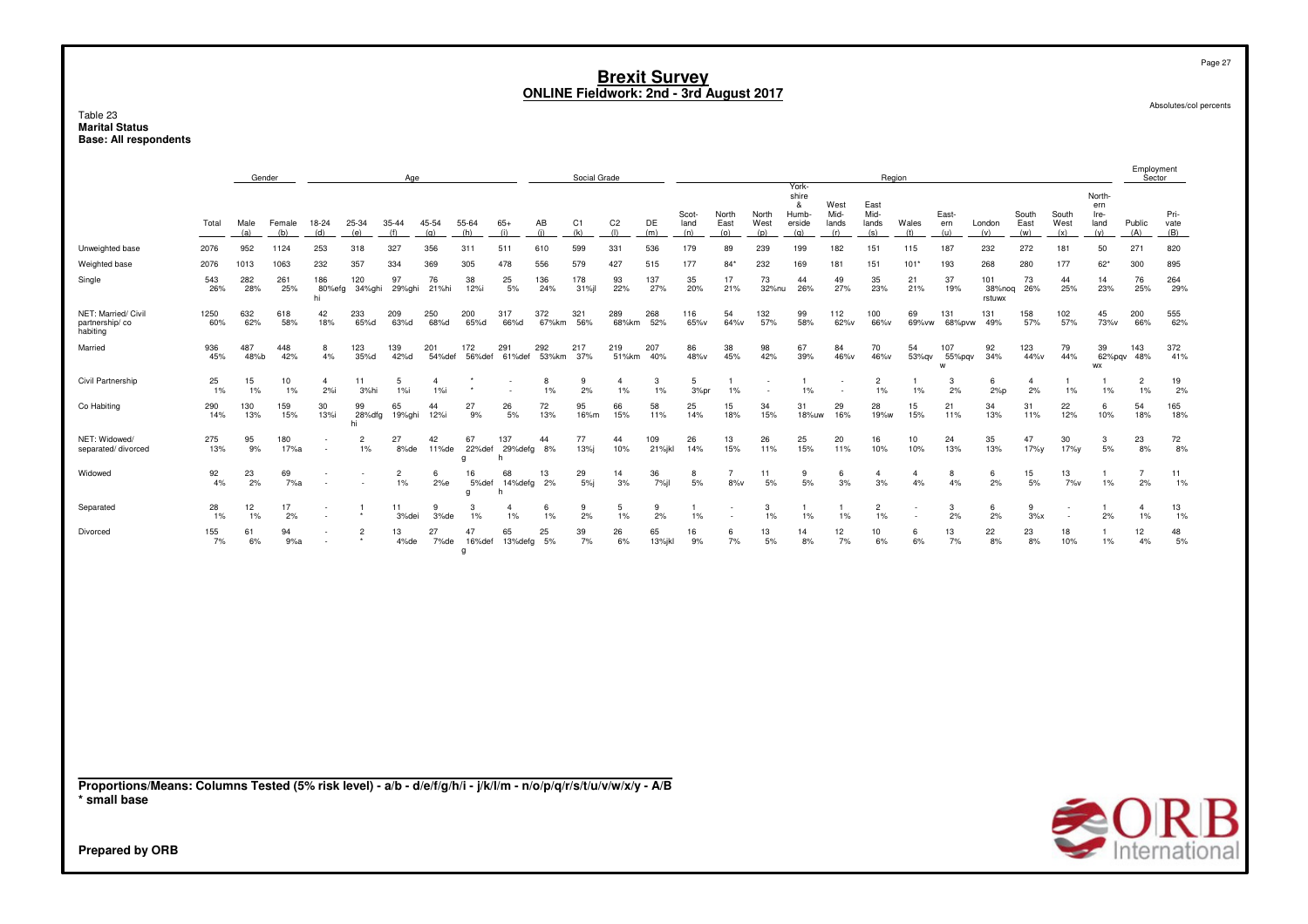Table 23**Marital Status Base: All respondents**

|                      |       |      | Gender |       |       |       |       |       |       |     | Social Grade |     |     |               |               |               |                                   |                       | Region                |        |             |        |               |               |                               | Sector |              |
|----------------------|-------|------|--------|-------|-------|-------|-------|-------|-------|-----|--------------|-----|-----|---------------|---------------|---------------|-----------------------------------|-----------------------|-----------------------|--------|-------------|--------|---------------|---------------|-------------------------------|--------|--------------|
|                      | Total | Male | Female | 18-24 | 25-34 | 35-44 | 45-54 | 55-64 | $65+$ | AВ  | C1.          | C2  | DE  | Scot-<br>land | North<br>East | North<br>West | York-<br>shire<br>Humb-<br>erside | West<br>Mid-<br>lands | East<br>Mid-<br>lands | Wales  | East<br>ern | London | South<br>East | South<br>West | North-<br>ern<br>Ire-<br>land | Public | Pri-<br>vate |
| Weighted base        | 2076  | 1013 | 1063   | 232   | 357   | 334   | 369   | 305   | 478   | 556 | 579          | 427 | 515 | 177           | $84*$         | 232           | 169                               | 181                   | 151                   | $101*$ | 193         | 268    | 280           | 177           | $62*$                         | 300    | 895          |
| Prefer not to answer |       |      |        | 2%    |       |       |       |       |       | 1%  | $\star$      |     |     |               | $\sim$        |               | 1%                                | $\sim$<br>$\sim$      |                       | $\sim$ | 1%          |        | 1%            | 1%            | $\sim$                        |        |              |

**Proportions/Means: Columns Tested (5% risk level) - a/b - d/e/f/g/h/i - j/k/l/m - n/o/p/q/r/s/t/u/v/w/x/y - A/B\* small base**



Absolutes/col percents

Page 28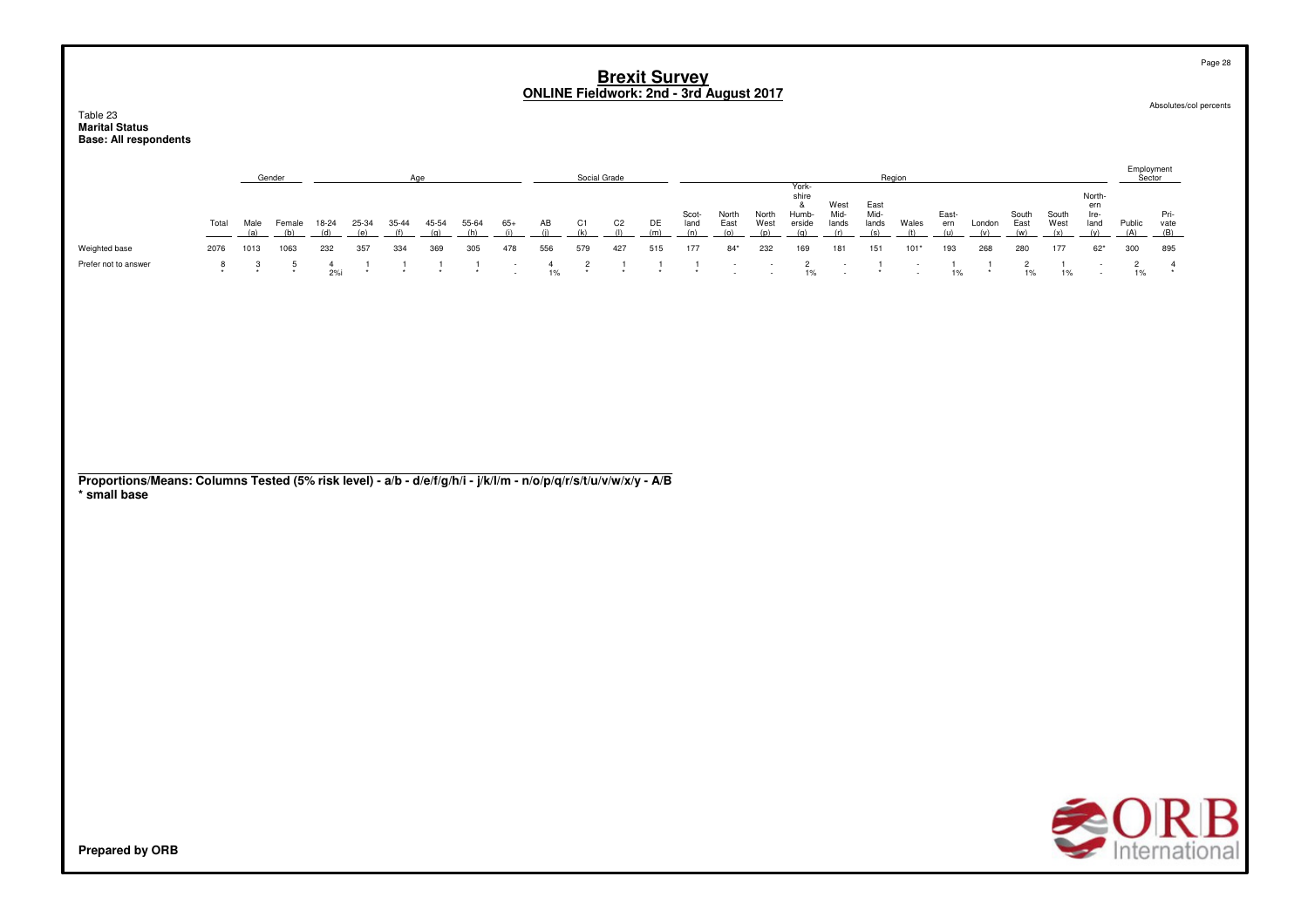Table 24**Which of the following cities do you live in, or nearest to? Base: All respondents**

|                                                                                                                                 |           |             | Gender        |                         |                      |              | Age          |              |              |            | Social Grade          |                       |                |                          |                                                      |                           |                                               |                              | Region                               |                          |                     |               |                      |                             |                                      |                      | Employment<br>Sector |
|---------------------------------------------------------------------------------------------------------------------------------|-----------|-------------|---------------|-------------------------|----------------------|--------------|--------------|--------------|--------------|------------|-----------------------|-----------------------|----------------|--------------------------|------------------------------------------------------|---------------------------|-----------------------------------------------|------------------------------|--------------------------------------|--------------------------|---------------------|---------------|----------------------|-----------------------------|--------------------------------------|----------------------|----------------------|
|                                                                                                                                 | Total     | Male<br>(a) | Female<br>(b) | 18-24<br>(d)            | 25-34<br>(e)         | 35-44<br>(f) | 45-54<br>(q) | 55-64<br>(h) | $65+$<br>(i) | AB<br>(i)  | C <sub>1</sub><br>(k) | C <sub>2</sub><br>(1) | DE<br>(m)      | Scot-<br>land<br>(n)     | North<br>East<br>(o)                                 | North<br>West<br>(p)      | York-<br>shire<br>&<br>Humb-<br>erside<br>(q) | West<br>Mid-<br>lands<br>(r) | East<br>Mid-<br>lands<br>(s)         | Wales<br>(t)             | East-<br>ern<br>(u) | London<br>(v) | South<br>East<br>(w) | South<br>West<br>(x)        | North-<br>ern<br>Ire-<br>land<br>(y) | Public<br>(A)        | Pri-<br>vate<br>(B)  |
| Unweighted base                                                                                                                 | 2076      | 952         | 1124          | 253                     | 318                  | 327          | 356          | 311          | 511          | 610        | 599                   | 331                   | 536            | 179                      | 89                                                   | 239                       | 199                                           | 182                          | 151                                  | 115                      | 187                 | 232           | 272                  | 181                         | 50                                   | 271                  | 820                  |
| Weighted base                                                                                                                   | 2076      | 1013        | 1063          | 232                     | 357                  | 334          | 369          | 305          | 478          | 556        | 579                   | 427                   | 515            | 177                      | $84*$                                                | 232                       | 169                                           | 181                          | 151                                  | $101*$                   | 193                 | 268           | 280                  | 177                         | $62*$                                | 300                  | 895                  |
| Glasgow                                                                                                                         | 76<br>4%  | 32<br>3%    | 44<br>4%      | 8<br>4%                 | 17<br>5%i            | 16<br>5%i    | 19<br>5%i    | 9<br>3%      | 8<br>2%      | 16<br>3%   | 20<br>3%              | 15<br>3%              | 25<br>5%       | 74<br>42%opgr<br>stuvwxy | $\overline{\phantom{a}}$<br>$\overline{\phantom{a}}$ | $\overline{2}$<br>1%      | $\blacksquare$                                |                              |                                      |                          |                     |               |                      |                             |                                      | 13<br>4%             | $33\,$<br>4%         |
| Edinburgh                                                                                                                       | 77<br>4%  | 42<br>4%    | 36<br>3%      | 10<br>4%                | 18<br>5%             | 8<br>2%      | 17<br>5%     | 13<br>4%     | 12<br>3%     | 16<br>3%   | 21<br>4%              | 24<br>6%              | 17<br>3%       | 77<br>44%opqr<br>stuvwxy | ٠<br>÷                                               |                           |                                               |                              |                                      |                          |                     |               |                      |                             |                                      | 17<br>6%             | 34<br>4%             |
| Newcastle                                                                                                                       | 86<br>4%  | 35<br>3%    | 51<br>5%      | 10<br>4%                | 10<br>3%             | 15<br>4%     | 18<br>5%     | 15<br>5%     | 18<br>4%     | 12<br>2%   | 21<br>4%              | 20<br>5%              | 33<br>$6\%$ jk | 1.<br>$1\%$              | 80<br>95%npgr<br>stuvwxy                             | $\overline{4}$<br>2%      |                                               |                              |                                      |                          | 1%                  |               |                      |                             |                                      | 8<br>3%              | $^{29}_{3\%}$        |
| Leeds                                                                                                                           | 82<br>4%  | 42<br>4%    | 40<br>4%      | 15<br>$6\%g$            | 14<br>4%             | 10<br>3%     | 10<br>3%     | 10<br>3%     | 22<br>5%     | 33<br>6%km | 19<br>3%              | 18<br>4%              | 12<br>2%       |                          | $\mathbf{1}$<br>$1\%$                                | 3<br>$1\%$                | 78<br>46%nopr<br>stuvwxy                      |                              |                                      |                          |                     |               |                      |                             |                                      | 9<br>3%              | $\frac{34}{4\%}$     |
| Hull                                                                                                                            | 34<br>2%  | 18<br>2%    | 17<br>2%      | $\overline{2}$<br>$1\%$ | $\overline{2}$<br>1% | 5<br>2%      | 3<br>1%      | 11<br>4%deg  | 11<br>2%     | 5<br>1%    | 9<br>2%               | $\overline{c}$        | 18<br>4%jkl    |                          |                                                      |                           | 30<br>18%nopr<br>stuvwxy                      |                              | $\boldsymbol{\Delta}$<br>2%pruv<br>w |                          |                     |               |                      | $1\%$                       |                                      | $\overline{4}$<br>1% | 11<br>1%             |
| Sheffield                                                                                                                       | 68<br>3%  | 37<br>4%    | 30<br>3%      | $\overline{4}$<br>2%    | 12<br>3%             | 16<br>5%d    | 15<br>4%     | 10<br>3%     | 10<br>2%     | 12<br>2%   | 33<br>6%jlm           | 8<br>2%               | 14<br>3%       |                          |                                                      |                           | 56<br>33%nopr<br>stuvwxy                      | $\sim$                       | 12<br>8%nopr<br>tuvwx                |                          |                     |               |                      |                             |                                      | 13<br>4%             | 36<br>4%             |
| Manchester                                                                                                                      | 176<br>9% | 92<br>9%    | 84<br>8%      | 30<br>13%eg             | 14<br>4%             | 32<br>10%e   | 21<br>6%     | 39<br>13%eg  | 40<br>8%e    | 51<br>9%   | 36<br>6%              | 43<br>10%             | 47<br>9%       |                          |                                                      | 158<br>68%noqr<br>stuvwxy | $\overline{1}$                                | 15<br>8%noqs<br>tuvwx        | $\overline{\phantom{a}}$             | $\overline{c}$<br>$2\%v$ |                     |               |                      |                             |                                      | 24<br>8%             | 74<br>8%             |
| Liverpool                                                                                                                       | 80<br>4%  | 45<br>4%    | 35<br>3%      | 10<br>4%                | 12<br>3%             | 13<br>4%     | 13<br>3%     | 15<br>5%     | 17<br>4%     | 15<br>3%   | 18<br>3%              | 21<br>5%              | 26<br>5%       |                          |                                                      | 59<br>26%noqr<br>suvwxy   | ٠                                             |                              |                                      | 20<br>19%nogr<br>SUVWXY  |                     |               |                      |                             |                                      | 8<br>3%              | $^{42}_{\ 5\%}$      |
| Proportions/Means: Columns Tested (5% risk level) - a/b - d/e/f/g/h/i - j/k/l/m - n/o/p/q/r/s/t/u/v/w/x/y - A/B<br>* small base |           |             |               |                         |                      |              |              |              |              |            |                       |                       |                |                          |                                                      |                           |                                               |                              |                                      |                          |                     |               |                      |                             |                                      |                      |                      |
|                                                                                                                                 |           |             |               |                         |                      |              |              |              |              |            |                       |                       |                |                          |                                                      |                           |                                               |                              |                                      |                          |                     |               |                      | $\blacktriangle$ $\cap$ D D |                                      |                      |                      |



Page 29

Absolutes/col percents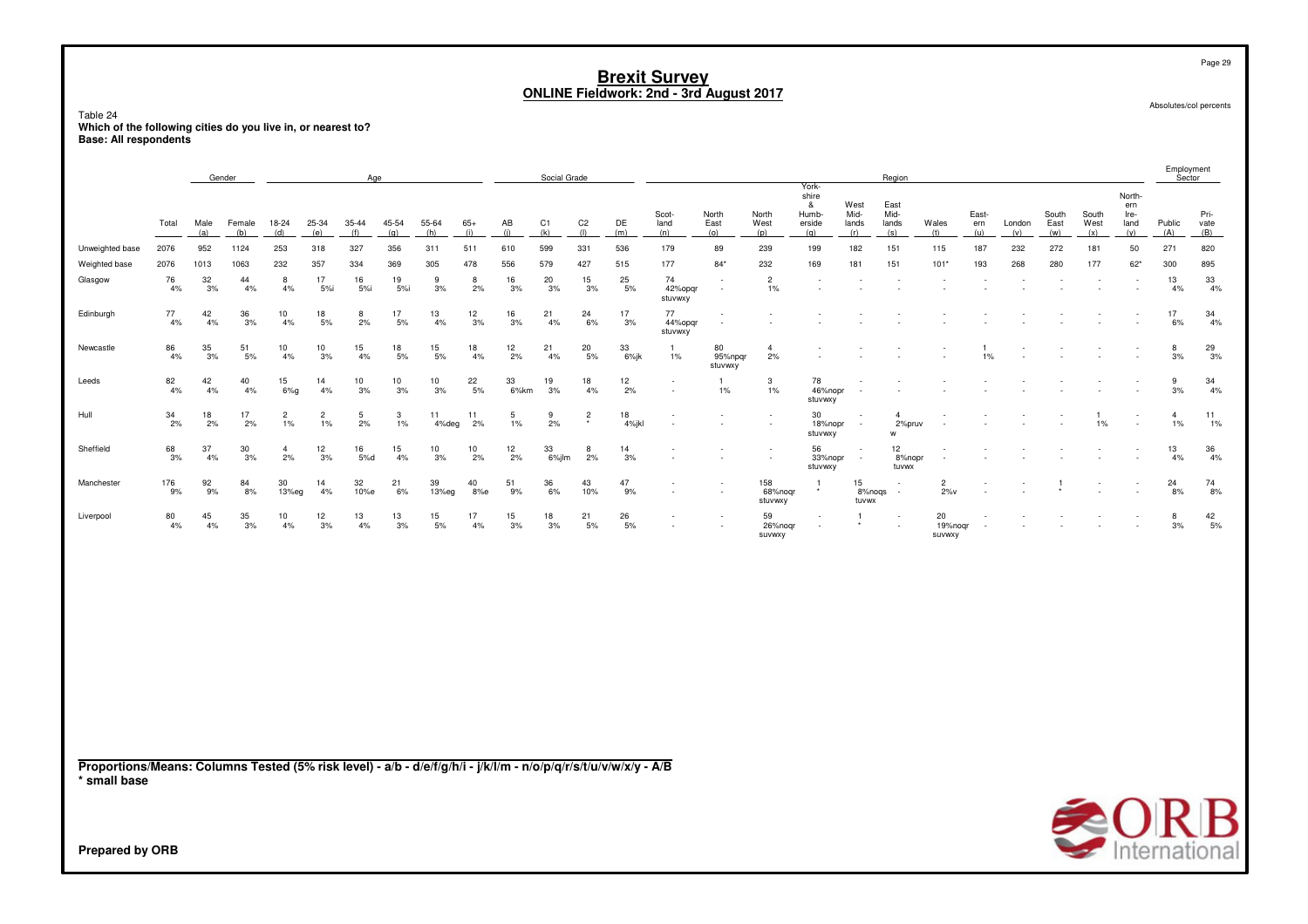Page 30

Absolutes/col percents

Table 24**Which of the following cities do you live in, or nearest to? Base: All respondents**

|               |            |              | Gender                                   |                         |                         | Age                     |              |              |              |               | Social Grade          |                       |                      |                      |                      |                                                      | York-                                |                               |                              | Region                             |                                                      |                                          |                          |                             |                                                      | Employment<br>Sector |                     |
|---------------|------------|--------------|------------------------------------------|-------------------------|-------------------------|-------------------------|--------------|--------------|--------------|---------------|-----------------------|-----------------------|----------------------|----------------------|----------------------|------------------------------------------------------|--------------------------------------|-------------------------------|------------------------------|------------------------------------|------------------------------------------------------|------------------------------------------|--------------------------|-----------------------------|------------------------------------------------------|----------------------|---------------------|
|               | Total      | Male<br>(a)  | Female<br>(b)                            | 18-24<br>(d)            | 25-34<br>(e)            | 35-44<br>(f)            | 45-54<br>(q) | 55-64<br>(h) | $65+$<br>(i) | AB<br>(i)     | C <sub>1</sub><br>(k) | C <sub>2</sub><br>(1) | DE<br>(m)            | Scot-<br>land<br>(n) | North<br>East<br>(o) | North<br>West<br>(p)                                 | shire<br>&<br>Humb-<br>erside<br>(a) | West<br>Mid-<br>lands<br>(r)  | East<br>Mid-<br>lands<br>(s) | Wales<br>(t)                       | East-<br>ern<br>(u)                                  | London<br>(v)                            | South<br>East<br>(w)     | South<br>West<br>(x)        | North-<br>ern<br>Ire-<br>land<br>(v)                 | Public<br>(A)        | Pri-<br>vate<br>(B) |
| Weighted base | 2076       | 1013         | 1063                                     | 232                     | 357                     | 334                     | 369          | 305          | 478          | 556           | 579                   | 427                   | 515                  | 177                  | $84*$                | 232                                                  | 169                                  | 181                           | 151                          | 101'                               | 193                                                  | 268                                      | 280                      | 177                         | $62*$                                                | 300                  | 895                 |
| Nottingham    | 74<br>4%   | 42<br>4%     | $\frac{32}{3\%}$                         | $\overline{4}$<br>2%    | 12<br>3%                | 12<br>4%                | 10<br>3%     | 16<br>5%     | 19<br>4%     | 20<br>4%      | 17<br>3%              | 14<br>3%              | $^{23}_{\ 5\%}$      |                      |                      |                                                      |                                      | $\overline{1}$<br>1%          | 70<br>46%nopq<br>rtuvwxy     | $\sim$                             | 3<br>1%                                              |                                          |                          | $\overline{\phantom{a}}$    | . .                                                  | 5<br>2%              | $\frac{28}{3\%}$    |
| Birmingham    | 169<br>8%  | 79<br>8%     | 91<br>9%                                 | 21<br>9%                | 33<br>9%                | 33<br>10%               | 29<br>8%     | 22<br>7%     | 31<br>7%     | 47<br>8%      | 48<br>8%              | 33<br>8%              | 42<br>8%             |                      |                      |                                                      | $1\%$                                | 149<br>82%nop<br>gstuvw<br>хy | 17<br>11%nopg<br>tuvwxy      | $\overline{2}$<br>2%pw             |                                                      | $\star$                                  |                          |                             | $\sim$                                               | 28<br>9%             | 73<br>8%            |
| Norwich       | 92<br>4%   | 40<br>4%     | 52<br>5%                                 | 11<br>5%                | 15<br>4%                | 6<br>2%                 | 21<br>6%f    | 13<br>4%     | 26<br>6%f    | 20<br>4%      | $\frac{30}{5\%}$      | 18<br>4%              | 24<br>5%             |                      | 1%                   | $\overline{\phantom{a}}$<br>$\overline{\phantom{a}}$ |                                      | $\overline{\phantom{a}}$      | 3<br>2%                      | $\overline{\phantom{a}}$<br>$\sim$ | 87<br>45%nopg<br>rstvwxy                             | $\sim$<br>$\sim$                         | $\overline{2}$<br>1%     | $\sim$<br>$\sim$            | $\overline{\phantom{a}}$                             | 11<br>4%             | 33<br>4%            |
| Milton Keynes | 63<br>3%   | 31<br>3%     | $\begin{array}{c} 33 \\ 3\% \end{array}$ | 3<br>$1\%$              | 16<br>5%h               | 8<br>2%                 | 15<br>4%h    | 3<br>1%      | 18<br>4%h    | 10<br>2%      | 24<br>4%j             | 13<br>3%              | 16<br>3%             |                      |                      |                                                      |                                      |                               | 28<br>19%nopg<br>rtvwxy      | $\sim$                             | 22<br>11%nopg<br>rtvwxy                              | $\sim$<br>$\sim$                         | 13<br>5%npgr<br>tvx      | $\sim$<br>$\sim$            | $\sim$<br>$\sim$                                     | 13<br>4%             | $^{20}_{\,2\%}$     |
| Brighton      | 52<br>3%   | 30<br>3%     | 23<br>2%                                 | $\overline{c}$<br>$1\%$ | 10<br>3%                | 8<br>2%                 | 6<br>2%      | 12<br>4%     | 14<br>3%     | 16<br>3%      | 9<br>2%               | 13<br>3%              | 14<br>3%             |                      |                      |                                                      |                                      |                               |                              |                                    |                                                      | $\overline{\phantom{a}}$<br>$\sim$       | 52<br>19%nopg<br>rstuvxy | $\sim$<br>$\sim$            | $\overline{\phantom{a}}$<br>$\overline{\phantom{a}}$ | 4<br>1%              | 23<br>3%            |
| Oxford        | 37<br>2%   | 27<br>$3%$ b | 10<br>$1\%$                              | $\overline{4}$<br>2%    | $\overline{4}$<br>$1\%$ | $\overline{c}$<br>$1\%$ | 5<br>$1\%$   | 8<br>3%      | 13<br>3%f    | 13<br>2%      | 10<br>2%              | $\overline{7}$<br>2%  | $\overline{7}$<br>1% |                      |                      |                                                      |                                      | $\overline{1}$<br>$\star$     | $1\%$                        |                                    | $\overline{\phantom{a}}$<br>$\overline{\phantom{a}}$ |                                          | 29<br>10%nopq<br>rstuvxy | 5<br>3%npqu<br>$\mathsf{v}$ | $\sim$                                               | 3<br>1%              | 13<br>1%            |
| London        | 463<br>22% | 231<br>23%   | 232<br>22%                               | 57<br>25%h              | 101<br>28%hi            | 75<br>22%h              | 91<br>25%h   | 36<br>12%    | 103<br>21%h  | 169<br>30%klm | 140<br>24%m           | 82<br>19%             | 72<br>14%            |                      |                      |                                                      |                                      |                               | 3<br>2%                      |                                    | 64<br>33%no<br>pqrst<br>xy                           | 267<br>100%nop<br>qrstuwx<br>$\mathbf v$ | 129<br>46%nopq<br>rstuxy | $\star$                     | $\overline{\phantom{a}}$                             | 74<br>25%            | 225<br>25%          |
| Southampton   | 63<br>3%   | 25<br>2%     | 38<br>4%                                 | 5<br>2%                 | 8<br>2%                 | 12<br>4%                | 5<br>$1\%$   | 8<br>3%      | 24<br>5%g    | 15<br>3%      | 19<br>3%              | 12<br>3%              | 17<br>3%             |                      |                      |                                                      |                                      |                               |                              |                                    | $\overline{\phantom{a}}$                             | $\sim$                                   | 38<br>14%nop<br>grstuv   | 24<br>14%nopg<br>rstuvy     |                                                      | 9<br>3%              | $\frac{22}{2\%}$    |
|               |            |              |                                          |                         |                         |                         |              |              |              |               |                       |                       |                      |                      |                      |                                                      |                                      |                               |                              |                                    |                                                      |                                          |                          |                             |                                                      |                      |                     |

**Proportions/Means: Columns Tested (5% risk level) - a/b - d/e/f/g/h/i - j/k/l/m - n/o/p/q/r/s/t/u/v/w/x/y - A/B\* small base**

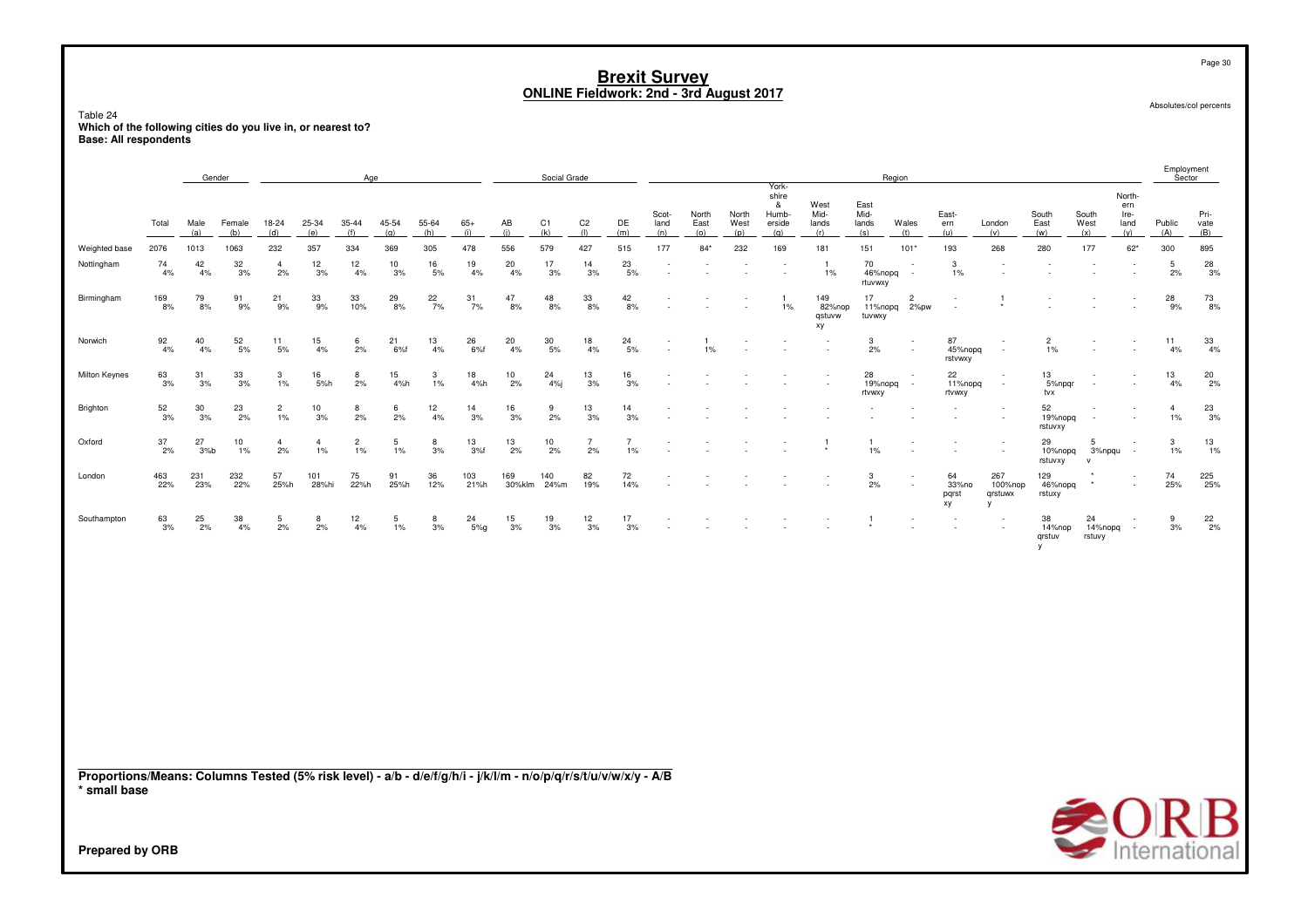Page 31

Absolutes/col percents

Table 24**Which of the following cities do you live in, or nearest to? Base: All respondents**

|               |                 |                  | Gender                                   |                         |                  | Age              |                  |                |                  |                  | Social Grade    |                  |                           |                          |                      |               | York-                               |                         |                              | Region                   |                  |                          |                                                      |                          |                                    | Employment<br>Sector |                     |
|---------------|-----------------|------------------|------------------------------------------|-------------------------|------------------|------------------|------------------|----------------|------------------|------------------|-----------------|------------------|---------------------------|--------------------------|----------------------|---------------|-------------------------------------|-------------------------|------------------------------|--------------------------|------------------|--------------------------|------------------------------------------------------|--------------------------|------------------------------------|----------------------|---------------------|
|               | Total           | Male<br>(a)      |                                          |                         | 25-34            |                  |                  |                | 65+              | AB               | C <sub>1</sub>  | C <sub>2</sub>   | DE<br>(m)                 | Scot-<br>land<br>(n)     | North<br>East<br>(0) | North<br>West | shire<br>&<br>Humb<br>erside<br>(a) | West<br>Mid-<br>lands   | East<br>Mid-<br>lands<br>(s) | Wales                    | East-<br>ern     | London                   | South<br>East                                        | South<br>West<br>(x)     | North-<br>ern<br>Ire-<br>land      | Public<br>(A)        | Pri-<br>vate<br>(B) |
| Weighted base | 2076            | 1013             | 1063                                     | 232                     | 357              | 334              | 369              | 305            | 478              | 556              | 579             | 427              | 515                       | 177                      | $84*$                | 232           | 169                                 | 181                     | 151                          | $101*$                   | 193              | 268                      | 280                                                  | 177                      | $62*$                              | 300                  | 895                 |
| Bristol       | 68<br>3%        | 34<br>3%         | $\begin{array}{c} 35 \\ 3\% \end{array}$ | $\frac{10}{5\%}$        | $\frac{10}{3\%}$ | $\frac{11}{3\%}$ | 11<br>3%         | 2%             | $\frac{19}{4%}$  | $^{20}_{4\%}$    | $^{20}_{4\%}$   | $\frac{15}{3\%}$ | 14<br>3%                  | $\overline{\phantom{a}}$ |                      |               |                                     |                         | $\sim$                       | $1\%$                    | $\sim$<br>$\sim$ |                          | $\overline{\phantom{a}}$<br>$\overline{\phantom{a}}$ | 66<br>37%nopg<br>rstuvwy | $\overline{\phantom{a}}$<br>$\sim$ | 2%                   | 31<br>3%            |
| Plymouth      | 66<br>3%        | 24<br>2%         | 42<br>4%                                 | 6<br>3%                 | 6<br>2%          | 3<br>$1\%$       | 17<br>5%         | 14<br>5%ef     | 19<br>4%f        | 13<br>2%         | 12<br>2%        | 21<br>5%jk       | 20<br>4%                  |                          |                      |               |                                     |                         |                              |                          |                  | $\overline{\phantom{a}}$ | $\sim$                                               | 66<br>37%nopg<br>rstuvwy | $\sim$<br>$\sim$                   | 11<br>4%             | $^{20}_{2\%}$       |
| Cardiff       | $\frac{64}{3%}$ | $\frac{29}{3%}$  | $\frac{35}{3\%}$                         | $\overline{c}$<br>$1\%$ | $\frac{9}{2\%}$  | 15<br>5%d        | $\frac{12}{3\%}$ | 13<br>4%d      | $\frac{12}{3\%}$ | $\frac{10}{2\%}$ | $\frac{18}{3%}$ | $\frac{13}{3\%}$ | 23<br>5%j                 | . .                      |                      |               |                                     | $\overline{c}$<br>$1\%$ | $\sim$                       | 61<br>61%nopg<br>rsuvwxy |                  |                          |                                                      |                          | $\sim$                             | 9<br>3%              | $\frac{33}{4\%}$    |
| Belfast       | $\frac{62}{3%}$ | $\frac{32}{3\%}$ | $\frac{30}{3\%}$                         | 3%                      | $\frac{13}{4\%}$ | 15<br>5%i        | $\frac{12}{3\%}$ | $\frac{8}{3%}$ | 8<br>2%          | 20<br>4%         | 21<br>4%        | $\frac{13}{3\%}$ | 9<br>2%                   |                          |                      |               |                                     |                         |                              |                          |                  |                          |                                                      | $\overline{\phantom{a}}$ | 62<br>100%nopq<br>rstuvwx          | 15<br>5%             | 33<br>4%            |
| None of these | 123<br>6%       | 48<br>5%         | 75<br>7%a                                | $\frac{10}{4\%}$        | $^{20}_{\ 5\%}$  | $\frac{17}{5\%}$ | $^{21}_{6\%}$    | $^{23}_{7\%}$  | 34<br>7%         | $^{24}_{4\%}$    | 36<br>6%        | $^{24}_{6\%}$    | $^{40}_{\phantom{1}8\%j}$ | 24<br>14%opqr<br>vwy     | 3%v                  | 6<br>3%v      | $2\%$                               | 12<br>7%qv              | 14<br>9%pqv                  | 15<br>15%opgr<br>vwy     | 17<br>9%pqvy     |                          | 14<br>5%v                                            | 14<br>8%pqv              | $\overline{\phantom{a}}$<br>$\sim$ | 12<br>4%             | $\frac{50}{6\%}$    |
|               |                 |                  |                                          |                         |                  |                  |                  |                |                  |                  |                 |                  |                           |                          |                      |               |                                     |                         |                              |                          |                  |                          |                                                      |                          |                                    |                      |                     |

**Proportions/Means: Columns Tested (5% risk level) - a/b - d/e/f/g/h/i - j/k/l/m - n/o/p/q/r/s/t/u/v/w/x/y - A/B\* small base**

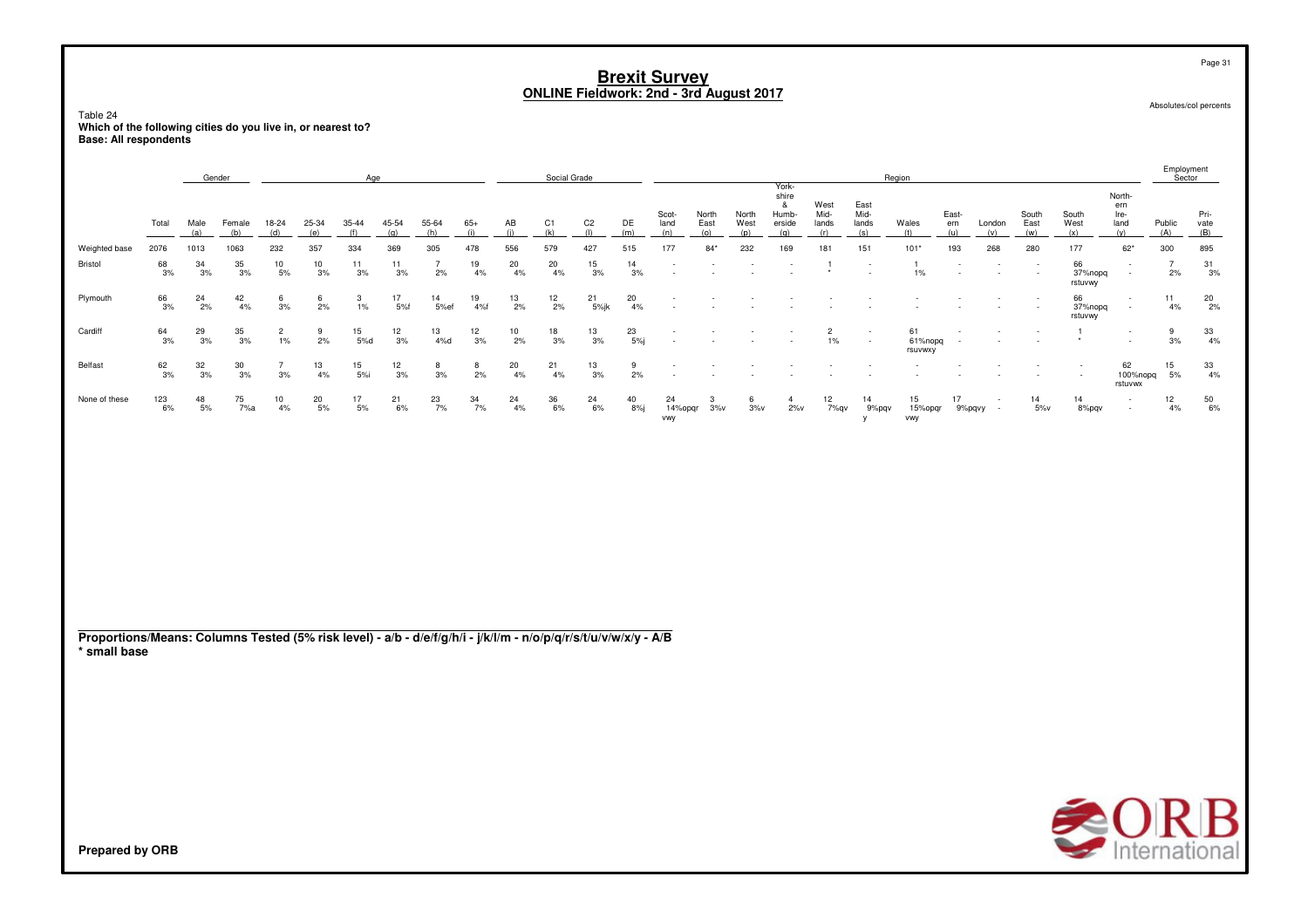Table 25 nuou <u>co</u><br>What is the combined annual income of your household, prior to tax being deducted?<br>Base: All respondents

|                                                                                                                                                    |        |            |             | Gender        |              |              | Age          |              |                   |                |             | Social Grade |                       |                |                      |                      |                      |                                               |                              | Region                       |                      |                      |               |                      |                      |                                      | Employment<br>Sector |                                     |
|----------------------------------------------------------------------------------------------------------------------------------------------------|--------|------------|-------------|---------------|--------------|--------------|--------------|--------------|-------------------|----------------|-------------|--------------|-----------------------|----------------|----------------------|----------------------|----------------------|-----------------------------------------------|------------------------------|------------------------------|----------------------|----------------------|---------------|----------------------|----------------------|--------------------------------------|----------------------|-------------------------------------|
|                                                                                                                                                    |        | Total      | Male<br>(a) | Female<br>(b) | 18-24<br>(d) | 25-34<br>(e) | 35-44<br>(f) | 45-54<br>(q) | 55-64<br>(h)      | $65+$<br>(i)   | AB<br>(i)   | C1<br>(k)    | C <sub>2</sub><br>(1) | DE<br>(m)      | Scot-<br>land<br>(n) | North<br>East<br>(o) | North<br>West<br>(p) | York-<br>shire<br>&<br>Humb-<br>erside<br>(q) | West<br>Mid-<br>lands<br>(r) | East<br>Mid-<br>lands<br>(s) | Wales<br>(t)         | East-<br>ern<br>(u)  | London<br>(v) | South<br>East<br>(w) | South<br>West<br>(x) | North-<br>ern<br>Ire-<br>land<br>(y) | Public<br>(A)        | Pri-<br>vate<br>(B)                 |
| Unweighted base                                                                                                                                    |        | 2076       | 952         | 1124          | 253          | 318          | 327          | 356          | 311               | 511            | 610         | 599          | 331                   | 536            | 179                  | 89                   | 239                  | 199                                           | 182                          | 151                          | 115                  | 187                  | 232           | 272                  | 181                  | 50                                   | 271                  | 820                                 |
| Weighted base                                                                                                                                      |        | 2076       | 1013        | 1063          | 232          | 357          | 334          | 369          | 305               | 478            | 556         | 579          | 427                   | 515            | 177                  | $84*$                | 232                  | 169                                           | 181                          | 151                          | $101*$               | 193                  | 268           | 280                  | 177                  | $62*$                                | 300                  | 895                                 |
| Up to £7,000                                                                                                                                       | (3.5)  | 105<br>5%  | 43<br>4%    | 62<br>6%      | 21<br>9%gi   | 20<br>6%     | 20<br>6%     | 13<br>4%     | 20<br>7%i         | 10<br>2%       | 8<br>1%     | 18<br>3%     | 8<br>2%               | 71<br>14%jkl   | 13<br>7%             | $\overline{a}$<br>4% | 15<br>7%             | $\overline{7}$<br>4%                          | 8<br>4%                      | 9<br>6%                      | 10<br>10%uvx         | 6<br>3%              | 9<br>3%       | 14<br>5%             | $\overline{4}$<br>2% | 5<br>8%                              | $\overline{7}$<br>2% | 24<br>3%                            |
| £7,001 to<br>£14,000                                                                                                                               | (10.5) | 276<br>13% | 98<br>10%   | 179<br>17%a   | 17<br>7%     | 31<br>9%     | 40<br>12%    | 46<br>12%    | 57<br>19%def<br>a | 86<br>18%defg  | 23<br>4%    | 64<br>11%j   | 29<br>7%              | 160<br>31%jkl  | 23<br>13%y           | 16<br>19%y           | 31<br>13%y           | 21<br>$13\%y$                                 | 24<br>13%у                   | 25<br>17%y                   | 13<br>13%y           | 32<br>16%y           | 31<br>12%y    | 40<br>$14\%y$        | 20<br>12%y           | $\star$<br>1%                        | 20<br>7%             | 74<br>8%                            |
| £14,001 to<br>£21,000                                                                                                                              | (17.5) | 343<br>17% | 148<br>15%  | 195<br>18%a   | 20<br>8%     | 46<br>13%    | 44<br>13%    | 53<br>14%d   | 71<br>23%def<br>q | 109<br>23%defg | 43<br>8%    | 103<br>18%j  | 89<br>21%             | 108<br>21%j    | 25<br>14%            | 21<br>25%npr<br>vy   | 35<br>15%            | 37<br>22%ry                                   | 19<br>11%                    | 31<br>21%ry                  | 16<br>15%            | 35<br>18%            | 39<br>15%     | 48<br>17%            | 32<br>18%            | 4<br>7%                              | 39<br>13%            | 126<br>14%                          |
| £21,001 to<br>£28,000                                                                                                                              | (24.5) | 333<br>16% | 173<br>17%  | 160<br>15%    | 21<br>9%     | 67<br>19%d   | 51<br>15%d   | 69<br>19%d   | 60<br>20%di       | 66<br>14%      | 62<br>11%   | 104<br>18%j  | 95<br>22%jm           | 73<br>14%      | 28<br>16%            | 19<br>23%quv         | 49<br>21%quv<br>W    | 21<br>12%                                     | 39<br>22%quv<br>w            | 22<br>15%                    | 17<br>17%            | 23<br>12%            | 29<br>11%     | 39<br>14%            | 37<br>21%quv         | 8<br>13%                             | 45<br>15%            | 161<br>18%                          |
| £28,001 to<br>£34,000                                                                                                                              | (31)   | 251<br>12% | 132<br>13%  | 119<br>11%    | 17<br>7%     | 43<br>12%    | 41<br>12%    | 46<br>12%    | 49<br>16%d        | 55<br>11%      | 63<br>11%   | 75<br>13%m   | 72<br>$17%$ im        | 41<br>8%       | 17<br>9%             | 10<br>11%            | 34<br>15%            | 27<br>16%                                     | 21<br>12%                    | 17<br>11%                    | 17<br>16%            | 24<br>12%            | 26<br>10%     | 31<br>11%            | 22<br>12%            | $\overline{7}$<br>11%                | 42<br>14%            | 124<br>14%                          |
| £34,001 to<br>£41,000                                                                                                                              | (37.5) | 163<br>8%  | 83<br>8%    | 80<br>7%      | 23<br>10%h   | 34<br>10%h   | 26<br>8%     | 31<br>9%     | 14<br>4%          | 35<br>7%       | 64<br>12%m  | 49<br>8%m    | 33<br>8%m             | 17<br>3%       | 19<br>10%w           | 6<br>8%              | 27<br>12%qvw         | 9<br>5%                                       | 16<br>9%                     | 13<br>9%                     | 8<br>8%              | 15<br>8%             | 16<br>6%      | 14<br>5%             | 16<br>9%             | $\overline{a}$<br>6%                 | 26<br>9%             | 91<br>10%                           |
| £41,001 to<br>£48,000                                                                                                                              | (44.5) | 93<br>5%   | 50<br>5%    | 44<br>4%      | 16<br>7%h    | 21<br>6%h    | 21<br>6%h    | 14<br>4%h    | 3<br>$1\%$        | 18<br>4%h      | 44<br>8%klm | 28<br>5%m    | 14<br>3%              | 8<br>2%        | 11<br>$6%$ oq        |                      | 12<br>5%             | 3<br>2%                                       | 11<br>$6\%$ oq               | 10<br>7%oq                   | $\overline{2}$<br>2% | 9<br>5%              | 13<br>5%      | 15<br>$5%$ o         | 8<br>4%              |                                      | 17<br>6%             | 52<br>6%                            |
| £48,001 to<br>£55,000                                                                                                                              | (51.5) | 110<br>5%  | 67<br>7%b   | 43<br>4%      | 11<br>5%     | 22<br>6%h    | 25<br>8%hi   | 27<br>7%hi   | 6<br>2%           | 18<br>4%       | 49<br>9%m   | 35<br>6%m    | 25<br>6%m             | $\overline{2}$ | 12<br>7%op           |                      | 5<br>2%              | 10 <sup>10</sup><br>6%                        | 8<br>5%                      | 6<br>4%                      | $\mathbf{4}$<br>4%   | 13<br>7%op           | 19<br>7%op    | 13<br>5%             | 12<br>7%op           | 8<br>13%opr<br>SW                    | 33<br>11%B           | 55<br>6%                            |
| £55,001 to<br>£62,000                                                                                                                              | (58.5) | 51<br>2%   | 32<br>3%    | 19<br>2%      | 6<br>2%h     | 21<br>6%fhi  | 8<br>2%h     | 13<br>4%hi   |                   | 3<br>1%        | 27<br>5%lm  | 19<br>3%m    | 5<br>1%m              |                | $\overline{4}$<br>2% | $\overline{2}$<br>2% |                      | 5<br>3%p                                      | 3<br>2%                      | $\overline{4}$<br>3%p        |                      | 10<br>5%pt           | 10<br>4%p     | 10<br>3%р            | $\overline{2}$<br>1% | 2%                                   | 17<br>6%             | 30<br>3%                            |
| £62,001 to<br>£69,000                                                                                                                              | (65.5) | 47<br>2%   | 36<br>4%b   | 11<br>1%      | 9<br>4%hi    | 8<br>2%      | 9<br>3%h     | 14<br>4%hi   |                   | 6<br>1%        | 27<br>5%klm | 12<br>2%m    | $\overline{7}$<br>2%m |                | 3<br>$1\%$           | 1%                   | $\overline{c}$<br>1% | $\overline{2}$<br>1%                          | 3<br>1%                      | $\overline{\phantom{a}}$     | $\overline{2}$<br>2% | $\overline{4}$<br>2% | 10<br>$4\%s$  | 11<br>4%ps           | 4<br>2%              | .5<br>7%npqr<br>s                    | 15<br>5%B            | 21<br>2%                            |
|                                                                                                                                                    |        |            |             |               |              |              |              |              |                   |                |             |              |                       |                |                      |                      |                      |                                               |                              |                              |                      |                      |               |                      |                      |                                      |                      |                                     |
| Proportions/Means: Columns Tested (5% risk level) - a/b - d/e/f/g/h/i - j/k/l/m - n/o/p/q/r/s/t/u/v/w/x/y - A/B<br>* small base<br>Prepared by ORB |        |            |             |               |              |              |              |              |                   |                |             |              |                       |                |                      |                      |                      |                                               |                              |                              |                      |                      |               |                      |                      |                                      |                      | $\bigotimes_{\text{International}}$ |

Page 32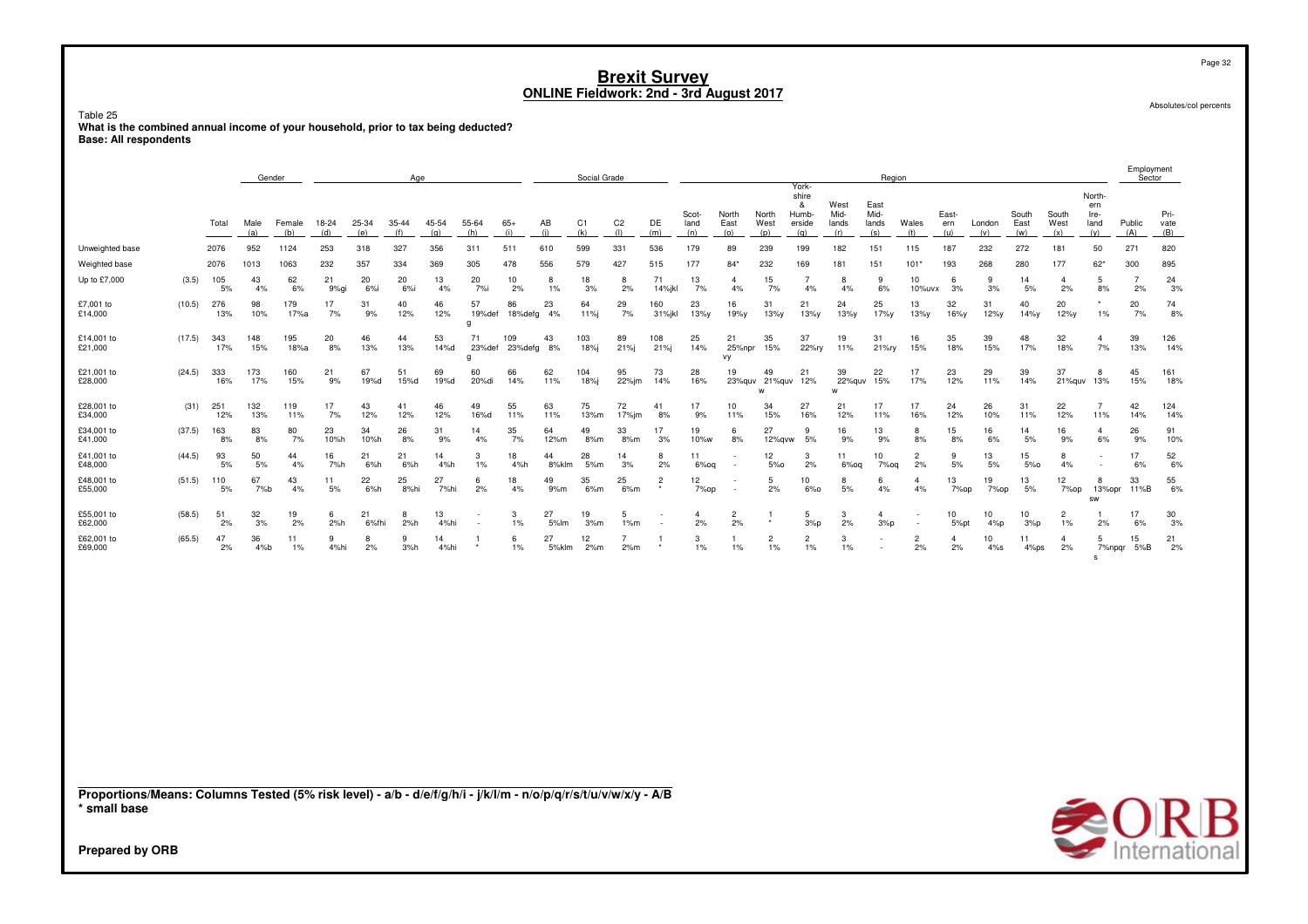Table 25

nuou <u>co</u><br>What is the combined annual income of your household, prior to tax being deducted?<br>Base: All respondents

|                                                                                                                                 |        |             | Gender       |               |                         |                      | Age                   |                       |                          |                      |              | Social Grade          |                         |           |                      |                                                      |                      |                                               |                              |                              | Region       |                      |                         |                      |                      |                                      | Employment<br>Sector |                     |
|---------------------------------------------------------------------------------------------------------------------------------|--------|-------------|--------------|---------------|-------------------------|----------------------|-----------------------|-----------------------|--------------------------|----------------------|--------------|-----------------------|-------------------------|-----------|----------------------|------------------------------------------------------|----------------------|-----------------------------------------------|------------------------------|------------------------------|--------------|----------------------|-------------------------|----------------------|----------------------|--------------------------------------|----------------------|---------------------|
|                                                                                                                                 |        | Total       | Male<br>(a)  | Female<br>(b) | 18-24<br>(d)            | 25-34<br>(e)         | 35-44<br>(f)          | 45-54<br>(q)          | 55-64<br>(h)             | $65+$<br>(i)         | AB<br>(i)    | C <sub>1</sub><br>(k) | C <sub>2</sub><br>(1)   | DE<br>(m) | Scot-<br>land<br>(n) | North<br>East<br>(o)                                 | North<br>West<br>(p) | York-<br>shire<br>&<br>Humb-<br>erside<br>(q) | West<br>Mid-<br>lands<br>(r) | East<br>Mid-<br>lands<br>(s) | Wales<br>(t) | East-<br>ern<br>(u)  | London<br>(v)           | South<br>East<br>(w) | South<br>West<br>(x) | North-<br>ern<br>Ire-<br>land<br>(y) | Public<br>(A)        | Pri-<br>vate<br>(B) |
| Weighted base                                                                                                                   |        | 2076        | 1013         | 1063          | 232                     | 357                  | 334                   | 369                   | 305                      | 478                  | 556          | 579                   | 427                     | 515       | 177                  | $84*$                                                | 232                  | 169                                           | 181                          | 151                          | $101*$       | 193                  | 268                     | 280                  | 177                  | $62*$                                | 300                  | 895                 |
| £69,001 to<br>£76,000                                                                                                           | (72.5) | 43<br>2%    | 21<br>2%     | 22<br>2%      | $\overline{7}$<br>3%h   | 13<br>4%h            | $\overline{7}$<br>2%h | $\overline{7}$<br>2%h | $\overline{\phantom{a}}$ | 9<br>2%h             | 30<br>5%klm  | 10<br>2%m             | $\overline{c}$<br>$1\%$ |           | -1.<br>$1\%$         | $\overline{\phantom{a}}$<br>$\overline{\phantom{a}}$ |                      | $\overline{c}$<br>$1\%$                       | $\overline{4}$<br>2%p        | 5<br>3%px                    | $1\%$        | 5<br>3%px            | $\overline{7}$<br>3%px  | $10\,$<br>3%px       | $\sim$               | 8<br>12%nopq<br>rstuvwx              | 8<br>3%              | 26<br>3%            |
| £76,001 to<br>£83,000                                                                                                           | (79.5) | 23<br>$1\%$ | 16<br>2%b    | 6<br>1%       | $\overline{c}$<br>$1\%$ | $\overline{4}$<br>1% | 6<br>2%               | 6<br>2%               | $\overline{1}$           | $\overline{4}$<br>1% | 11<br>2%m    | 9<br>2%m              | 3<br>1%                 |           |                      | $\overline{\phantom{a}}$                             | $\overline{4}$<br>2% | $\overline{1}$                                |                              | $\overline{\phantom{a}}$     |              |                      | 10<br>4%nrsu            | 3<br>1%              | $\overline{4}$<br>2% | $\mathbf{1}$<br>2%                   | 3<br>1%              | 14<br>2%            |
| £83,001 or more                                                                                                                 | (86)   | 70<br>3%    | 46<br>$5%$ b | 24<br>2%      | 22<br>9%efgh            | $\overline{7}$<br>2% | 16<br>5%hi            | 14<br>4%h             | $\overline{c}$<br>1%     | 9<br>2%              | 46<br>8%klm  | 17<br>3%m             | $\overline{7}$<br>2%m   |           | $\mathbf{A}$<br>2%   | $\overline{\phantom{a}}$                             | 6<br>2%              | 11<br>7%opst<br>ux                            | $\overline{4}$<br>2%         | -1<br>$1\%$                  | -1<br>1%     | $\overline{2}$<br>1% | 21<br>8%nopr<br>stux    | 12<br>4%             | $\overline{4}$<br>2% | $\overline{4}$<br>6%                 | 17<br>6%             | 37<br>4%            |
| Prefer not to answer                                                                                                            |        | 168<br>8%   | 68<br>7%     | 100<br>9%a    | 41<br>18%efgh           | 19<br>5%             | 22<br>7%              | 15<br>4%              | 20<br>7%                 | 51<br>11%eg          | 60<br>11%km  | 36<br>6%              | 39<br>9%                | 32<br>6%  | 19<br>11%            | 6<br>7%                                              | 13<br>6%             | 13<br>8%                                      | 20<br>11%                    | $\overline{7}$<br>5%         | 9<br>9%      | 14<br>7%             | 28<br>10%               | 20<br>7%             | 12<br>7%             | $\overline{7}$<br>11%                | 13<br>4%             | 60<br>7%            |
| Average income (£000's)                                                                                                         |        | 30.47       | 33.75b 27.24 |               | 38.02e<br>fghi          | 33.18h<br>-i -       | 32.99h<br>- i<br>-i   | 32.97h 21.71          |                          | 26.86h               | 43.67k<br>Im | 31.50m                | 29.07m 16.87            |           | 28.740 21.69         |                                                      | 27.240               | 30.760<br>$\mathsf{t}$                        | 29.70o<br>t                  | 26.82o 24.92                 |              | 30.15o<br>t          | 37.69n<br>opqrst<br>uwx | 32.250<br>pst        | 29.940<br>t          | 43.57n<br>opqrst<br>uwx              | 38.19B 34.42         |                     |
| Proportions/Means: Columns Tested (5% risk level) - a/b - d/e/f/g/h/i - j/k/l/m - n/o/p/q/r/s/t/u/v/w/x/y - A/B<br>* small base |        |             |              |               |                         |                      |                       |                       |                          |                      |              |                       |                         |           |                      |                                                      |                      |                                               |                              |                              |              |                      |                         |                      |                      |                                      |                      |                     |
|                                                                                                                                 |        |             |              |               |                         |                      |                       |                       |                          |                      |              |                       |                         |           |                      |                                                      |                      |                                               |                              |                              |              |                      |                         |                      |                      | $\bigotimes_{\text{International}}$  |                      |                     |
| <b>Prepared by ORB</b>                                                                                                          |        |             |              |               |                         |                      |                       |                       |                          |                      |              |                       |                         |           |                      |                                                      |                      |                                               |                              |                              |              |                      |                         |                      |                      |                                      |                      |                     |

Page 33